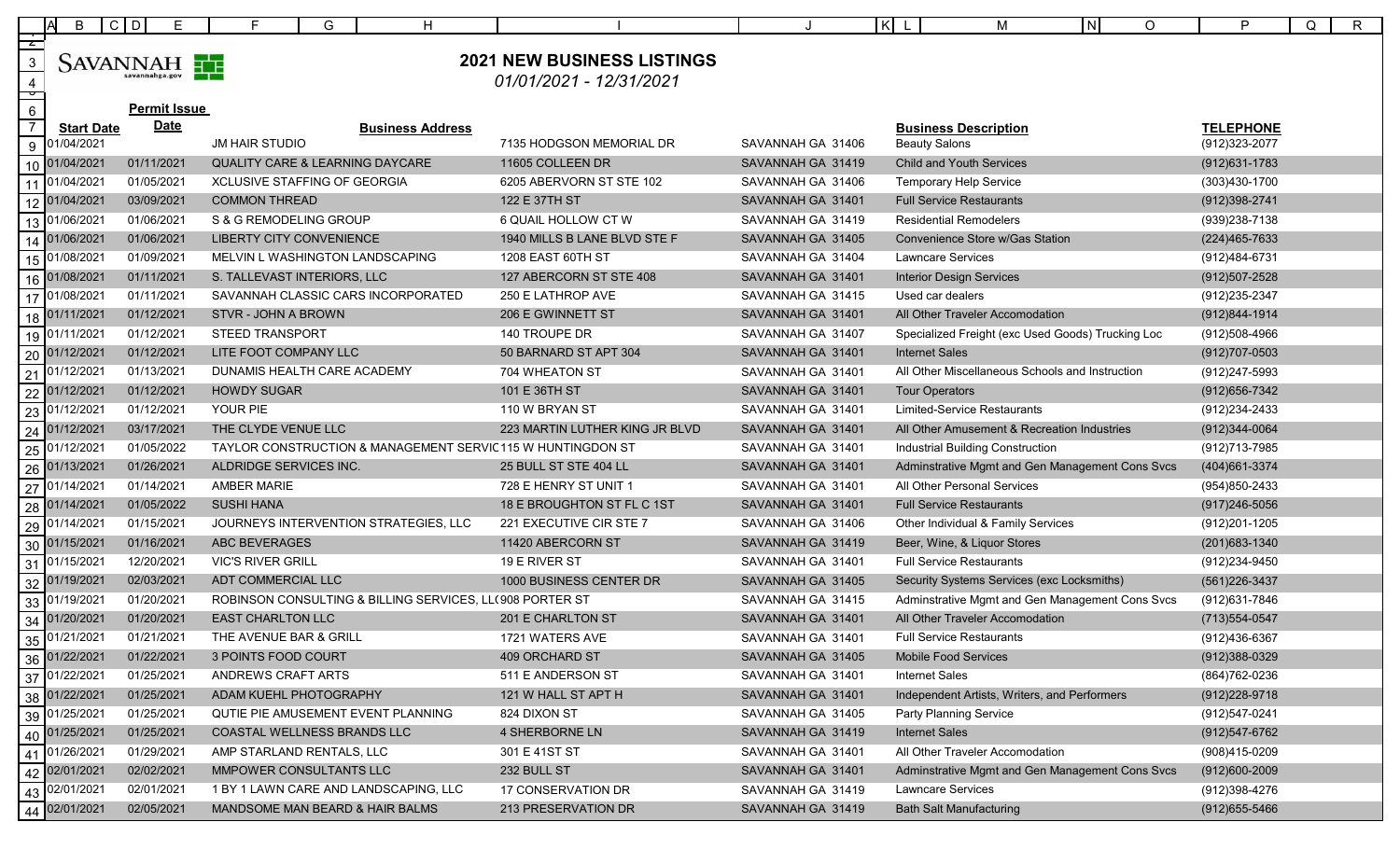|    | B             | C D<br>E   | H<br>G                              |                                                     |                   | K<br>N<br>O<br>М                                                          | P<br>$\mathsf{R}$<br>Q |
|----|---------------|------------|-------------------------------------|-----------------------------------------------------|-------------------|---------------------------------------------------------------------------|------------------------|
| 45 | 02/01/2021    | 02/01/2021 | VANA TREE CLIMBER LLC               | 730 E 51ST ST                                       | SAVANNAH GA 31405 | All Other Amusement & Recreation Industries                               | (912) 220-8297         |
| 46 | 02/02/2021    | 06/02/2021 | REFINE SAVANNAH LLC                 | 11550 MERCY BLVD                                    |                   | SAVANNAH GA 31419-1902 Other Personal Care Services (Baths, steams, turk) | (912) 944-8751         |
| 47 | 02/02/2021    | 02/03/2021 | HSNB GLOBAL DISTRIBUTORS            | 2170 BENTON BLVD APT 6304                           | SAVANNAH GA 31407 | Service Establishment Equip & Supplies Mer Wholesa                        | (770)896-1219          |
| 48 | 02/03/2021    | 02/03/2021 | THE KING AND I                      | 7098 HODGSON MEMORIAL DR                            | SAVANNAH GA 31406 | <b>Full Service Restaurants</b>                                           | $(912)355 - 2100$      |
| 49 | 02/03/2021    | 02/03/2021 | STAR LOCS STYLES AND CUTZ L.L.C     | 6811 FOREST PK STE 101                              | SAVANNAH GA 31406 | <b>Beauty Salons</b>                                                      | (912) 999-7840         |
| 50 | 02/03/2021    | 02/03/2021 | RENTSAVANNAH.NET LLC                | 1509 ABERCORN ST                                    | SAVANNAH GA 31401 | All Other Traveler Accomodation                                           | (912) 238-1964         |
| 51 | 02/03/2021    | 02/05/2021 | TESLA, INC.                         | 8805 ABERCORN ST                                    | SAVANNAH GA 31406 | New Car Dealers                                                           | (650)681-5000          |
| 52 | 02/04/2021    | 02/05/2021 | <b>WOOF GANG BAKERY</b>             | 513 E OGLETHORPE AVE STE N                          | SAVANNAH GA 31401 | Pet & Pet Supplies Stores                                                 | (912)417-2149          |
| 53 | 02/05/2021    |            | <b>SEABASS RESTAURANT</b>           | 11215 ABERCORN ST STE 10                            | SAVANNAH GA 31419 | <b>Full Service Restaurants</b>                                           | (912) 920-5504         |
| 54 | 02/05/2021    | 02/25/2021 | <b>FLAJAES IV</b>                   | 1023 E 37TH ST UNIT A                               | SAVANNAH GA 31401 | <b>Tobacco Stores</b>                                                     | (912) 677-4498         |
| 55 | 02/06/2021    | 02/08/2021 | TEE PEE PARTIES SAV                 | 7601 WATERS AVE STE C                               | SAVANNAH GA 31406 | <b>Party Planning Service</b>                                             | (912) 666-7253         |
| 56 | 02/07/2021    | 02/08/2021 | SMILE DIRECT CLUB                   | 7804 ABERCORN ST                                    | SAVANNAH GA 31406 | <b>Diagnostic Imaging Centers</b>                                         | (615) 601-3477         |
| 57 | 02/08/2021    | 03/03/2021 | CELESTIAL BUSINESS SOLUTIONS, INC.  | 37 W FAIRMONT AVE STE 208                           | SAVANNAH GA 31406 | <b>Custom Computer Programming Services</b>                               | (912) 921-0530         |
| 58 | 02/09/2021    | 02/10/2021 | SAVANNAH MATTRESS OUTLET, LLC       | 42 W MONTGOMERY CROSS RD STE C                      | SAVANNAH GA 31406 | <b>Furniture Stores</b>                                                   | (912)349-7549          |
| 59 | 02/09/2021    | 02/10/2021 | SAVANNAH ON WHEELS                  | 30 W YORK ST                                        | SAVANNAH GA 31401 | <b>Sporting Goods Stores</b>                                              | (912) 777-4620         |
| 60 | 02/09/2021    | 03/12/2021 | <b>OLIVE &amp; FIG PHOTOGRAPHY</b>  | 505 E 56TH ST                                       | SAVANNAH GA 31405 | Independent Artists, Writers, and Performers                              | (860) 707-3484         |
| 61 | 02/10/2021    | 02/10/2021 | MMPOWER CONSULTANTS LLC             | 232 BULL ST                                         | SAVANNAH GA 31401 | All Other Traveler Accomodation                                           | (912)600-2009          |
| 62 | 02/11/2021    | 02/11/2021 | THE PALACE DINER                    | 7202 ABERCORN ST                                    | SAVANNAH GA 31406 | <b>Full Service Restaurants</b>                                           | (912) 356-5877         |
| 63 | 02/11/2021    | 02/12/2021 | ARDSLEY, LLC                        | 102 E VICTORY DR                                    | SAVANNAH GA 31405 | <b>Full Service Restaurants</b>                                           | (912) 777-5888         |
| 64 | 02/11/2021    | 02/12/2021 | <b>TYRONES TOP BARGAINS</b>         | 2307 FLEET ST                                       | SAVANNAH GA 31404 | <b>Internet Sales</b>                                                     | (912)844-3458          |
| 65 | 02/11/2021    | 02/12/2021 | <b>JAKE BOSS</b>                    | 315 LORCH ST UNIT C                                 | SAVANNAH GA 31401 | All Other Traveler Accomodation                                           | (724)809-4222          |
| 66 | 02/11/2021    | 02/12/2021 | <b>AMERICAN NOBLE</b>               | 517 HOWARD ST                                       | SAVANNAH GA 31401 | <b>Internet Sales</b>                                                     | (404)401-0057          |
| 67 | 02/12/2021    | 02/17/2021 | JEREMY FLOYD STVR OPERATIONS        | 528 E 37TH ST                                       | SAVANNAH GA 31401 | All Other Traveler Accomodation                                           | (360)506-4245          |
| 68 | 02/13/2021    | 02/18/2021 | <b>SMILE DOCTORS</b>                | 6600 ABERCORN ST STE 110                            | SAVANNAH GA 31405 | <b>Offices of Dentists</b>                                                | (912) 354-3880         |
| 69 | 02/13/2021    | 02/19/2021 | U-HAUL CO. OF GEORGIA               | 3488 OGEECHEE RD                                    | SAVANNAH GA 31405 | Lessors Of Mini Warehouses and Self-Storage Units                         | (602) 263-6577         |
| 70 | 02/13/2021    | 02/18/2021 | THE RIGHT LAWN AND YARD SERVICE LLC | 2118 E 42ND ST                                      | SAVANNAH GA 31404 | <b>Lawncare Services</b>                                                  | (912)480-7551          |
| 71 | 02/16/2021    | 02/18/2021 | CARE RESOURCES OF SAVANNAH          | 2251 DAFFIN DR                                      | SAVANNAH GA 31404 | Adminstrative Mgmt and Gen Management Cons Svcs                           | (404) 427-7820         |
| 72 | 02/16/2021    | 02/16/2021 | SAVANNAH HEALING ARTS, LLC          | 104 E 40TH ST                                       | SAVANNAH GA 31401 | Massage Therapist/Masseuse                                                | (912) 257-2388         |
| 73 | 02/16/2021    | 02/18/2021 | <b>CARE REFRIGERATION</b>           | 25 DOUGLAS ST UNIT A                                | SAVANNAH GA 31406 | Appliance Repair and Maintenance                                          | (912)631-9292          |
| 74 | 02/17/2021    | 02/17/2021 | THREE KINGS BONDED L.P.             | 201 W MONTGOMERY CROSS RD STE 178 SAVANNAH GA 31406 |                   | <b>Vending Machine Operators</b>                                          | (904) 228-7606         |
| 75 | 02/17/2021    | 02/17/2021 | EMPIRE ENTERPRISE CONTRACTING LLC   | 110 SADDLE ST                                       | SAVANNAH GA 31407 | <b>Janitorial Services</b>                                                | (912)713-3440          |
| 76 | 02/17/2021    | 02/17/2021 | <b>COIN CLOUD</b>                   | 1300 WHEATON ST                                     | SAVANNAH GA 31404 | All Other Miscellaneous Store Retailers                                   | (855) 264-2046         |
|    | 77 02/17/2021 | 02/17/2021 | COIN CLOUD                          | 8408 WHITE BLUFF RD                                 | SAVANNAH GA 31406 | All Other Miscellaneous Store Retailers                                   | (855) 264-2046         |
| 78 | 02/17/2021    | 02/18/2021 | ALTO WORLD TRUCKING                 | 45 KNOLLWOOD CIR                                    | SAVANNAH GA 31419 | <b>General Freight Trucking, Local</b>                                    | $(912)713 - 8051$      |
| 79 | 02/17/2021    | 02/17/2021 | <b>ACUPRESSURE</b>                  | 7804 ABERCORN ST STE 5530                           | SAVANNAH GA 31406 | Other Personal Care Services (Baths, steams, turk)                        | (626)475-4282          |
| 80 | 02/18/2021    | 07/19/2021 | ALDRJOY HYDRATION AND BEAUTY        | 5102 PAULSEN ST BLDG 8A                             | SAVANNAH GA 31405 | All Other Outpatient Care Centers                                         | (912) 921-9562         |
| 81 | 02/18/2021    | 02/18/2021 | THE FIRM SAVANNAH                   | 903 E 70TH ST                                       | SAVANNAH GA 31405 | Fitness & Recreational Sports Centers                                     | (912)507-7759          |
| 82 | 02/18/2021    | 02/18/2021 | SAVANNAH RIVER UTILITIES CO         | 4140 OGEECHEE RD UNIT A                             | SAVANNAH GA 31405 | Water Sewer Line & Related Structure Construction                         | (912) 547-1777         |
| 83 | 02/19/2021    | 03/17/2021 | <b>LAWN SURGEON</b>                 | 318 BRIARCLIFF CIR                                  | SAVANNAH GA 31419 | <b>Lawncare Services</b>                                                  | (912)441-9305          |
| 84 | 02/19/2021    | 02/22/2021 | ATLAS ANIMAL HOSPITAL, LLC          | 230 STEPHENSON AVE                                  | SAVANNAH GA 31405 | <b>Veterinary Services</b>                                                | (815) 848-7323         |
| 85 | 02/19/2021    | 02/22/2021 | <b>MORSEL</b>                       | 7506 WHITE BLUFF RD UNIT C                          | SAVANNAH GA 31406 | Limited-Service Restaurants                                               | (843)408-1632          |
|    | 86 02/19/2021 | 02/19/2021 | POOL EQUIPMENT & SUPPLY, INC        | 1851 CHATHAM PKWY                                   | SAVANNAH GA 31405 | Sporting Goods and Supplies Wholesalers                                   | $(334)271 - 4324$      |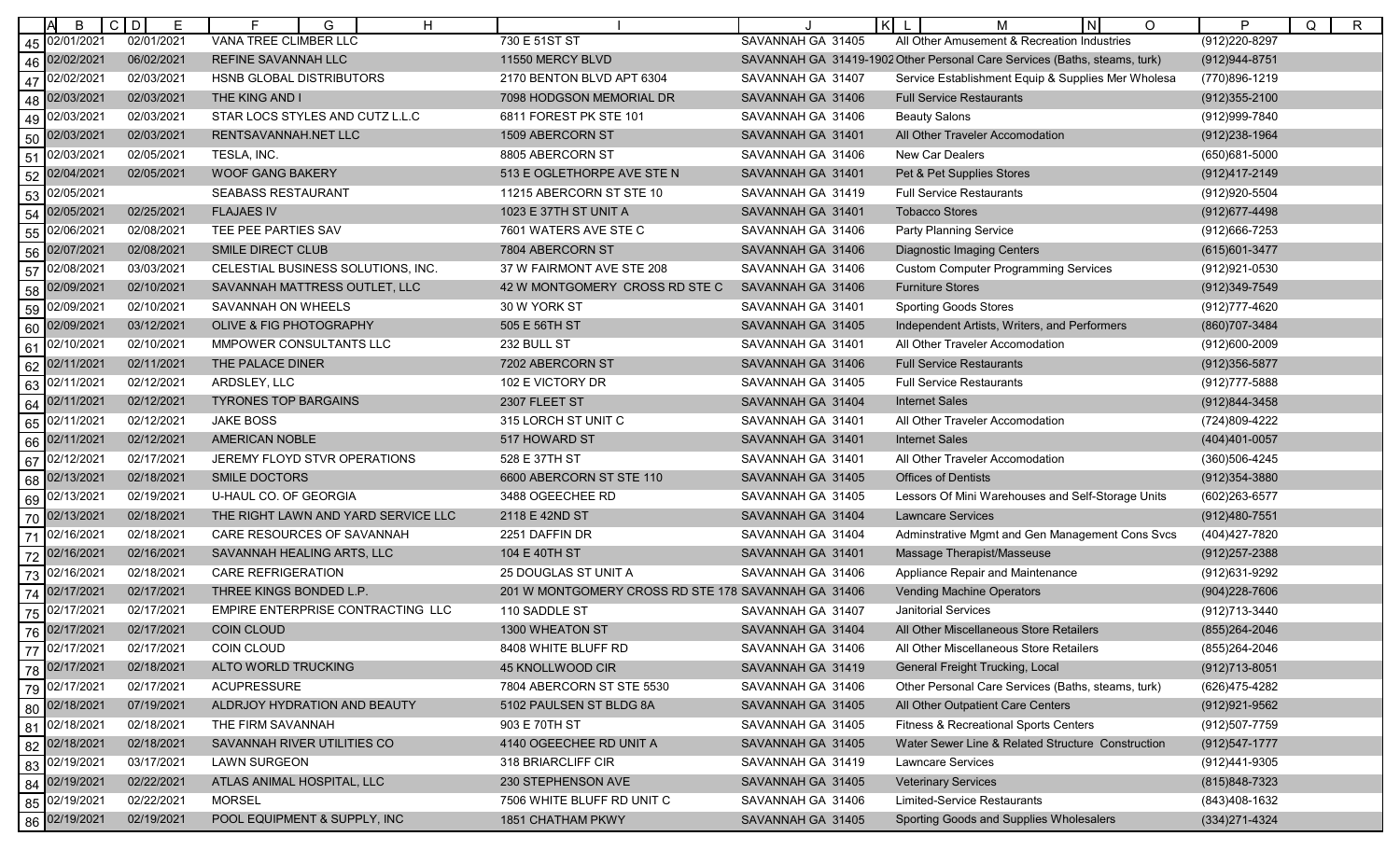| B                 | $C$ $D$<br>E | F.<br>G<br>H                                            |                             |                         | lĸl<br>IN.<br>O<br>M                               | P<br>Q<br>R       |
|-------------------|--------------|---------------------------------------------------------|-----------------------------|-------------------------|----------------------------------------------------|-------------------|
| 87 02/19/2021     | 02/22/2021   | <b>TRICOUNTY REAL ESTATE LLC</b>                        | 6711 FOREST PARK DR STE 2   | SAVANNAH GA 31406       | Offices of Real Estate Agents and Brokers          | $(912)398 - 2800$ |
| 02/22/2021<br>88  | 02/25/2021   | COQUICOOKIES, LLC                                       | 652 1/2 E 36TH ST           | SAVANNAH GA 31401       | <b>Retail Bakeries</b>                             | (912) 527-0078    |
| 02/23/2021<br>89  | 02/25/2021   | THE GARAGE                                              | 2605 WHITAKER ST            | SAVANNAH GA 31401       | <b>Full Service Restaurants</b>                    | (224)420-6195     |
| 02/24/2021<br>90  | 02/24/2021   | DOUBLE WIDE DINER                                       | 135 WEST BAY ST             | SAVANNAH GA 31401       | <b>Full Service Restaurants</b>                    | $(912)209-6082$   |
| 91<br>02/24/2021  |              | HOKULIA SAVANNAH                                        | 110 E BROUGHTON ST          | SAVANNAH GA 31401       | Snack and Non-Alcoholic Beverage Bars              | (912) 205-2776    |
| 92 02/24/2021     | 02/24/2021   | SAVANNAH BIKE TOURS                                     | 502 E BROUGHTON ST          | SAVANNAH GA 31401       | <b>Tour Operators</b>                              | (912)438-0679     |
| 02/25/2021<br>93  | 03/01/2021   | BENNALI'S COASTAL WEAR                                  | 318 W BROUGHTON ST          | SAVANNAH GA 31401       | <b>Family Clothing Stores</b>                      | (614) 266-8329    |
| 02/25/2021<br>94  | 03/01/2021   | <b>GRIFFIN DURHAM TANNER &amp; CLARKSON</b>             | 7 E CONGRESS ST STE 703     | SAVANNAH GA 31401       | Offices of Lawyers                                 | (912)867-9140     |
| 02/26/2021<br>95  | 02/26/2021   | <b>HEAVENLYBOWS</b>                                     | 7804 ABERCORN ST            | SAVANNAH GA 31406       | <b>Clothing Accessories Stores</b>                 | (561) 752-6234    |
| 03/01/2021<br>96  | 03/01/2021   | A KIDZ EXPERIENCE                                       | <b>20 NORTON ST</b>         | SAVANNAH GA 31415       | <b>Beauty Salons</b>                               | (912)412-3053     |
| 03/02/2021<br>97  | 03/03/202    | FIRST CITY DENTISTRY OF SAVANNAH, LLC                   | 920 E 71ST ST               | SAVANNAH GA 31405       | Offices of Dentists                                | (912) 355-5191    |
| 03/02/2021<br>98  | 03/03/2021   | PARADISE SAVANNAH, LP                                   | 4920 LAROCHE AVE            | SAVANNAH GA 31404       | Lessors of Residential Bldgs & Dwellings           | (845)368-2400     |
| 03/02/2021<br>99  | 03/10/2021   | STYLING @ SALON 126                                     | 6815 FOREST PARK DR STE 126 | SAVANNAH GA 31406       | <b>Beauty Salons</b>                               | (912) 657-2416    |
| 100 03/03/2021    | 03/04/2021   | S&K JANITORIAL SERVICES COMMERCIAL AND MC804 WATERS AVE |                             | SAVANNAH GA 31404       | <b>Janitorial Services</b>                         | (912)436-4082     |
| 03/03/2021<br>101 | 03/15/2021   | ROGER THAT ENTERPRISE LLC                               | 919 OLD MILL RD             | SAVANNAH GA 31419       | <b>Lawncare Services</b>                           | (706) 564-1613    |
| 102 03/03/2021    | 03/03/2021   | HONA'S PERSONAL CARE HOME INC                           | 622 E BOLTON ST             | SAVANNAH GA 31401       | Adminstrative Mgmt and Gen Management Cons Svcs    | (912) 604-3805    |
| 103 03/03/2021    | 03/03/2021   | TINY TREASURES DEVELOPMENT CENTER INC.                  | 201 TELEVISION CIR          | SAVANNAH GA 31406       | Child Day Care Services                            | (912)330-4654     |
| 104 03/03/2021    | 03/03/2021   | <b>SAVANNAH ROOTZ</b>                                   | 2018 DELESSEPS AVE          | SAVANNAH GA 31404       | <b>Beauty Salons</b>                               | (912) 220-3921    |
| 03/04/2021<br>105 | 03/04/2021   | <b>E3 ENVIRONMENTAL</b>                                 | 1000 INDUSTRY DR            | SAVANNAH GA 31415       | Remediation Services - Asbestos abatement services | (601)460-1330     |
| 106 03/04/2021    | 03/04/2021   | PORT CITY LOGISTICS INC                                 | 122 NORWEST CT              | POOLER GA 31322         | General Warehousing and Storage                    | (912) 298-7150    |
| 107 03/04/2021    | 03/04/2021   | W.H. STRONG CO., LLC                                    | 28 E 41ST ST                | SAVANNAH GA 31401       | New Single Fam Housing Cons (exc For-Sale Bldrs)   | (912)844-1171     |
| 03/04/2021        | 03/04/2021   | PORT CITY LOGISTICS INC                                 | 102 NORWEST CT STE 200      | POOLER GA 31407         | General Warehousing and Storage                    | (912) 298-7150    |
| 109 03/04/2021    | 03/04/2021   | COASTAL IMAGING                                         | 503 EISENHOWER DR           | SAVANNAH GA 31406       | <b>Diagnostic Imaging Centers</b>                  | (912) 355-6255    |
| 110 03/05/2021    | 03/16/2021   | NUTRITIOUSLY WELL                                       | 127 ABERCORN ST STE 401     | SAVANNAH GA 31401       | Offices of All Other Misc Health Practitioners     | $(912)353 - 0153$ |
| 03/05/2021        | 03/09/2021   | KNIGHT'S REDI-MIX                                       | 2900 LOUISVILLE RD          | SAVANNAH GA 31415       | Ready Mix Concrete Manufacturing                   | (843) 821-7600    |
| 112 03/05/2021    | 03/09/2021   | VELOCITY ATHLETIC PERFORMANCE LLC                       | <b>26 BURBANK BLVD</b>      | SAVANNAH GA 31419       | All Other Personal Services                        |                   |
| 113 03/08/2021    | 03/09/2021   | OLD TOWN TROLLEY OF SAVANNAH                            | 512 W OGLETHORPE AVE        | SAVANNAH GA 31401       | Scenic and Sightseeing Transportation, Land        | (912)233-0083     |
| 114 03/08/2021    | 03/09/2021   | <b>CHARGERS &amp; MORE</b>                              | 7804 ABERCORN ST STE 5542   | SAVANNAH GA 31406       | <b>Electronic Stores</b>                           | $(919)638 - 1003$ |
| 03/08/2021<br>115 | 07/19/202    | <b>CUBAN WINDOW CAFE</b>                                | 1116 ABERCORN ST            | SAVANNAH GA 31406       | <b>Full Service Restaurants</b>                    | (912) 777-5042    |
| 116 03/08/2021    | 03/09/2021   | UTILITY PARTNERS OF AMERICA LLC                         | 7600 PELHAM RD STE B        | GREENSVILLE SC 29615    | Elect Contractors/Oth Wiring Install Contractors   | (864) 269-2302    |
| 117 03/09/2021    | 03/11/2021   | SAVANNAH PEDICAB                                        | 635 E BROUGHTON ST          | SAVANNAH GA 31401       | <b>Taxi Service</b>                                | (912) 232-7900    |
| 118 03/09/2021    | 03/09/2021   | OLD TOWN TROLLEY OF SAVANNAH                            | 126 W BAY ST                | SAVANNAH GA 31401       | Scenic and Sightseeing Transportation, Land        | $(912)233 - 0083$ |
| 119 03/09/2021    | 03/15/2021   | WE FIX THINGS                                           | 118 PARADISE DR             | SAVANNAH GA 31406       | Janitorial Services                                | (912) 677-7475    |
| 120 03/09/2021    | 03/11/2021   | OLIVE RIDLEY STUDIOS, LLC                               | 48 PINE VALLEY RD           | SAVANNAH GA 31404       | <b>Graphic Design Services</b>                     | $(912)495 - 8056$ |
| 121 03/09/2021    | 03/09/2021   | STOP & SAVE                                             | 4004 MONTGOMERY ST          | SAVANNAH GA 31405       | <b>Convenience Stores</b>                          | (912)306-0418     |
| 122 03/10/2021    | 03/10/2021   | <b>HUNGRY VEGAN</b>                                     | 2 1/2 E LATHROP AVE         | SAVANNAH GA 31415       | <b>Limited-Service Restaurants</b>                 | $(912)436 - 6180$ |
| 123 03/11/2021    | 03/22/2021   | <b>SMOKE STATION</b>                                    | 7804 ABERCORN ST STE 0044A  | SAVANNAH GA 31406       | All Other Miscellaneous Store Retailers            | (201) 238-0517    |
| 124 03/11/2021    | 03/22/2021   | <b>SCREAMIN' MIMI'S LLC</b>                             | 513 E OGLETHORPE AVE UNIT P | SAVANNAH GA 31401       | <b>Limited-Service Restaurants</b>                 | (912) 236-2744    |
| 125 03/11/2021    | 03/11/2021   | APPLE 507 E BOLTON STREET, LLC                          | 507 E BOLTON ST             | SAVANNAH GA 31401       | All Other Traveler Accomodation                    | (443) 602-0278    |
| 126 03/11/2021    | 03/11/2021   | ANITA DELI SANDWICH, LLC                                | 348 JEFFERSON ST            | SAVANNAH GA 31401       | <b>Limited-Service Restaurants</b>                 | $(912)239 - 4167$ |
| 127 03/11/2021    | 03/19/2021   | <b>BACKYARD BUTCHERS</b>                                | 7804 ABERCORN ST            | <b>MALL PARKING LOT</b> | Meat and Meat Product Merchant Wholesalers         | (832) 517-9055    |
| 128 03/12/2021    | 03/13/2021   | SISTA CHICS WAREROOM                                    | 803 LYNAH ST                | SAVANNAH GA 31415       | <b>Internet Sales</b>                              | $(912)388 - 1684$ |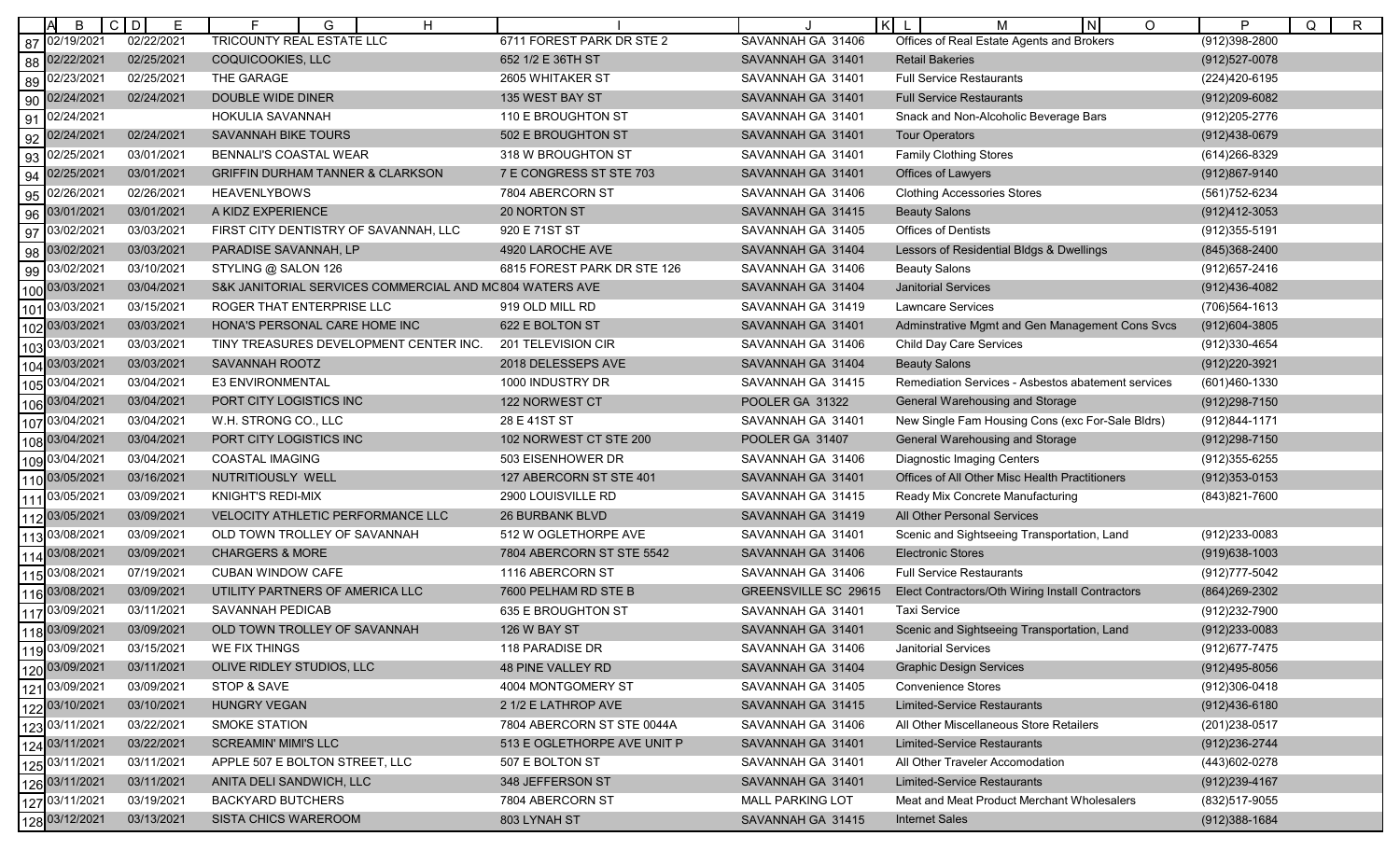|      | B                                | $C$ D<br>Е | G<br>Н                                                        |                                                     |                     | K  L<br>$\lfloor N \rfloor$<br>O<br>м                  | P<br>Q<br>$\mathsf{R}$ |
|------|----------------------------------|------------|---------------------------------------------------------------|-----------------------------------------------------|---------------------|--------------------------------------------------------|------------------------|
| 129  | 03/12/2021                       | 03/15/2021 | SAVANNAH TOWING AND RECOVERY                                  | 160 NETTLES INDUSTRIAL BLVD                         | SAVANNAH GA 31405   | <b>Motor Vehicle Towing</b>                            | $(912)232 - 2802$      |
|      | 130 03/12/2021                   | 03/13/2021 | <b>CHATHAM PLASTIC SURGERY</b>                                | 8 STEPHENSON AVE                                    | SAVANNAH GA 31405   | Offices of Physicians (Except Mental Health Spec)      | (912)446-1985          |
|      | 13103/12/2021                    | 03/13/2021 | W4 EXPRESS CAR WASH                                           | 2001 E VICTORY DR                                   | SAVANNAH GA 31404   | Car Washes                                             | (912) 335-2855         |
| 132  | 03/12/2021                       | 03/15/2021 | LIP POP & BODY CARE                                           | 413 DYCHES DR                                       | SAVANNAH GA 31406   | Electronic Shopping/Internet Sales                     | (912)217-7080          |
| 133  | 03/12/2021                       | 03/15/2021 | SAVANNAH HANDCRAFTED JEWERLY, LLC                             | 502 E RIVER ST UNIT 72                              | SAVANNAH GA 31401   | Gift Novelty & Souvenir Stores                         | (912)508-5340          |
|      | 134 03/12/2021                   | 03/15/2021 | ONA FLAT                                                      | 315 E HALL ST APT B                                 | SAVANNAH GA 31401   | All Other Traveler Accomodation                        | (718) 619-1298         |
| 135  | 03/12/2021                       | 03/15/2021 | CAINES, HODGES & COMPANY, P.C.                                | 5302 FREDERICK ST STE 203                           | SAVANNAH GA 31405   | <b>Offices of Certified Public Accountants</b>         | (912) 233-6383         |
| 136  | 03/12/2021                       | 03/15/2021 | SKYLINES UNLIMITED, LLC                                       | 106 JUNIPER CIR                                     | SAVANNAH GA 31419   | All Other Personal Services                            |                        |
| 137  | 03/12/2021                       | 03/15/2021 | 311 HAIR STUDIO LLC                                           | 123 OGLETHORPE PROFFESIONAL CT STESAVANNAH GA 31406 |                     | <b>Beauty Salons</b>                                   | (912) 220-3417         |
|      | 138 03/13/2021                   | 04/12/2021 | COO APPAREL                                                   | 2 SUMMER LAKE WAY                                   | SAVANNAH GA 31407   | <b>Internet Sales</b>                                  | $(912)358 - 8805$      |
| 139  | 03/13/2021                       | 03/15/2021 | BEYOND THE PAINT LLC                                          | 312 WILSHIRE BLVD                                   | SAVANNAH GA 31419   | Independent Artists, Writers, and Performers           | (912) 224-2575         |
| 140' | 03/13/2021                       | 03/15/2021 | RISE GYMNASTICS ACADEMY INC                                   | 7808 WHITE BLUFF RD                                 | SAVANNAH GA 31406   | Sports & Recreation Instruction                        | $(912)534-4343$        |
|      | 141 03/13/2021                   | 03/15/2021 | CONSOLIDATED CAREER SERVICES                                  | 6 E 67TH ST                                         | SAVANNAH GA 31405   | Adminstrative Mgmt and Gen Management Cons Svcs        | (912)713-0414          |
|      | 142 03/13/2021                   | 03/15/2021 | NAUTILUS DESIGNS, LLC                                         | 1412 STILLWOOD DR                                   | SAVANNAH GA 31419   | <b>Custom Computer Programming Services</b>            | (415)999-3378          |
|      | 03/13/2021                       | 03/15/2021 | MEMORIAL HEALTH UNIVERSITY MEDICAL CENTEF4700 WATERS AVE      |                                                     | SAVANNAH GA 31404   | Snack and Non-Alcoholic Beverage Bars                  | (912)350-8000          |
|      | 144 03/15/2021                   | 05/06/2021 | <b>CHARLESTON HEMP COLLECTIVE</b>                             | 502 E RIVER ST                                      | SAVANNAH GA 31401   | <b>Variety Stores</b>                                  | (843) 566-6741         |
| 145  | 03/15/2021                       | 03/16/2021 | ALL ABOUT CLEAN, LLC                                          | 504 BEAUREGARD ST                                   | SAVANNAH GA 31405   | <b>Janitorial Services</b>                             | (912) 658-3790         |
|      | 146 03/16/2021                   | 03/18/2021 | TEE'S & SOUVENIRS ON RIVER                                    | 40 E LOWER FACTOR WALK                              | SAVANNAH GA 31401   | Gift Novelty & Souvenir Stores                         | (912)446-1039          |
| 147  | 03/16/2021                       | 03/18/2021 | <b>MRFIXIT</b>                                                | 1613 SMART ST                                       | SAVANNAH GA 31415   | <b>Residential Remodelers</b>                          | (912)329-1150          |
|      | 148 03/16/2021                   | 03/16/2021 | TRANSFORM SAVANNAH ATHLETIC CLUB                              | 2501 WATERS AVE                                     | SAVANNAH GA 31404   | Other Personal Care Services (Baths, steams, turk)     | (912)224-8860          |
| 149  | 03/16/2021                       | 03/17/2021 | JASPER TOWING LLC                                             | 2608 TREMONT RD                                     | SAVANNAH GA 31405   | Motor Vehicle Towing                                   | (912)417-0317          |
| 150  | 03/16/2021                       | 03/17/2021 | MEY MEY BONET, LLC                                            | 99 GATEWAY BLVD W APT 837                           | SAVANNAH GA 31419   | Electronic Shopping/Internet Sales                     | $(912)228-0131$        |
| 151  | 03/16/2021                       | 03/17/2021 | C.N.C. WHOLESALE STORE                                        | 3904 MONTGOMERY ST                                  | SAVANNAH GA 31405   | <b>Furniture Stores</b>                                | (912)306-7390          |
|      | 152 03/18/2021                   | 03/22/2021 | <b>BATTERIES PLUS, LLC</b>                                    | 7710 HODGSON DR                                     | SAVANNAH GA 31406   | Automotive Parts & Accessories Stores                  | (262)912-3114          |
| 153  | 03/18/2021                       | 03/22/2021 | AHMAD'S CHOP SHOP                                             | 7135 C HODGSON MEMORIAL DR STE 23                   | SAVANNAH GA 31406   | <b>Barber Shops</b>                                    | (912) 755-8074         |
| 154  | 03/18/2021                       | 03/22/2021 | AVA'S COASTAL RENTAL LLC                                      | 505 BLAIR ST                                        | SAVANNAH GA 31401   | All Other Traveler Accomodation                        | (912)401-7335          |
| 155  | 03/19/2021                       | 03/19/202  | DEAN BLESS AUTO TRANSPORTATION LLC                            | 6010 FAIRVIEW AVE                                   | SAVANNAH GA 31406   | General Freight Trucking, Local                        | (404) 610-5670         |
| 156  | 03/19/2021                       | 03/22/2021 | COTTAGES AT EMERALD COVE                                      | 100 SHELLBCK WAY                                    | SAVANNAH GA 31407   | <b>Residential Property Managers</b>                   | (801)501-0727          |
| 157  | 03/22/2021                       | 03/23/2021 | AMAZON.COM SERVICES LLC                                       | 2367 TREMONT RD BLDG A                              | SAVANNAH GA 31405   | Lessors Of Mini Warehouses and Self-Storage Units      | (206) 922-5450         |
| 158  | 03/22/2021                       | 03/23/2021 | SAVANNAH MEDICAL PSYCHOLOGY                                   | 7505 WATERS AVE STE D-5                             | SAVANNAH GA 31406   | Offices of Mental Health Practioners (exc Phys)        | (912)438-6895          |
| 159  | 03/22/2021                       | 03/23/2021 | HOWARD BARKER LANE, P.C                                       | 217 W BRYAN ST                                      | SAVANNAH GA 31401   | Offices of Lawyers                                     | (912) 234-1000         |
|      | 160 03/22/2021                   | 03/23/2021 | <b>SPUR</b>                                                   | 3001 9TH AVE SW                                     | HUNTSVILLE AL 35805 | <b>Employment Placement Agencies</b>                   |                        |
|      | 161 03/22/2021<br>162 03/22/2021 | 03/30/2021 | CHANGING LIVES FAMILY CARE OF GEORGIA LLC 100 BULL ST STE 200 |                                                     | SAVANNAH GA 31401   | Home Health Care Services                              | (757) 739-1666         |
|      |                                  | 03/26/2021 | <b>WRIGHT &amp; WELDING LLC</b>                               | 2246 IOWA ST                                        | SAVANNAH GA 31404   | Adminstrative Mgmt and Gen Management Cons Svcs        | $(912)306 - 5466$      |
|      | 163 03/22/2021                   | 03/23/2021 | GOODWYN, MILLS CAWOOD, LLC                                    | 7 E CONGRESS ST STE 504                             | SAVANNAH GA 31401   | <b>Engineering Services</b>                            | (334) 271-3200         |
|      | 164 03/22/2021                   | 03/23/2021 | WEIMAR CONSTRUCTION COMPANY, INC                              | 101 ESTUS DR STE A                                  | SAVANNAH GA 31404   | <b>Commercial and Industrial Building Construction</b> | (912)443-0757          |
| 165  | 03/22/2021                       | 03/23/2021 | A CARING GENTLE HAND LLC                                      | 1211 DIETER ST                                      | SAVANNAH GA 31404   | Home Health Care Services                              | (912)508-2292          |
|      |                                  | 03/25/2021 | TAX UNION GROUP INC                                           | 11400 ABERCORN ST                                   | SAVANNAH GA 31419   | <b>Tax Preparation Services</b>                        | $(561)633 - 0000$      |
|      | 166 03/23/2021<br>167 03/23/2021 | 04/01/2021 | BLADE & BULL AXE THROWING LLC                                 | 107 E LATHROP AVE                                   | SAVANNAH GA 31415   | All Other Amusement & Recreation Industries            | (912)349-0628          |
|      | 168 03/23/2021<br>169 03/23/2021 | 03/26/2021 | PERRY'S TINY TOTS DAYCARE                                     | 1307 E 37TH ST                                      | SAVANNAH GA 31406   | <b>Child Day Care Services</b>                         | (912) 349-2886         |
|      |                                  | 03/25/2021 | CHEEVER HANDYMAN SERVICE                                      | 2129 MOSLEY ST                                      | SAVANNAH GA 31404   | <b>Residential Remodelers</b>                          | (912)306-7374          |
|      | 170 03/23/2021                   | 03/25/2021 | DA WASH                                                       | 9602 WHITE BLUFF RD                                 | SAVANNAH GA 31406   | Car Washes                                             | $(912)383 - 5555$      |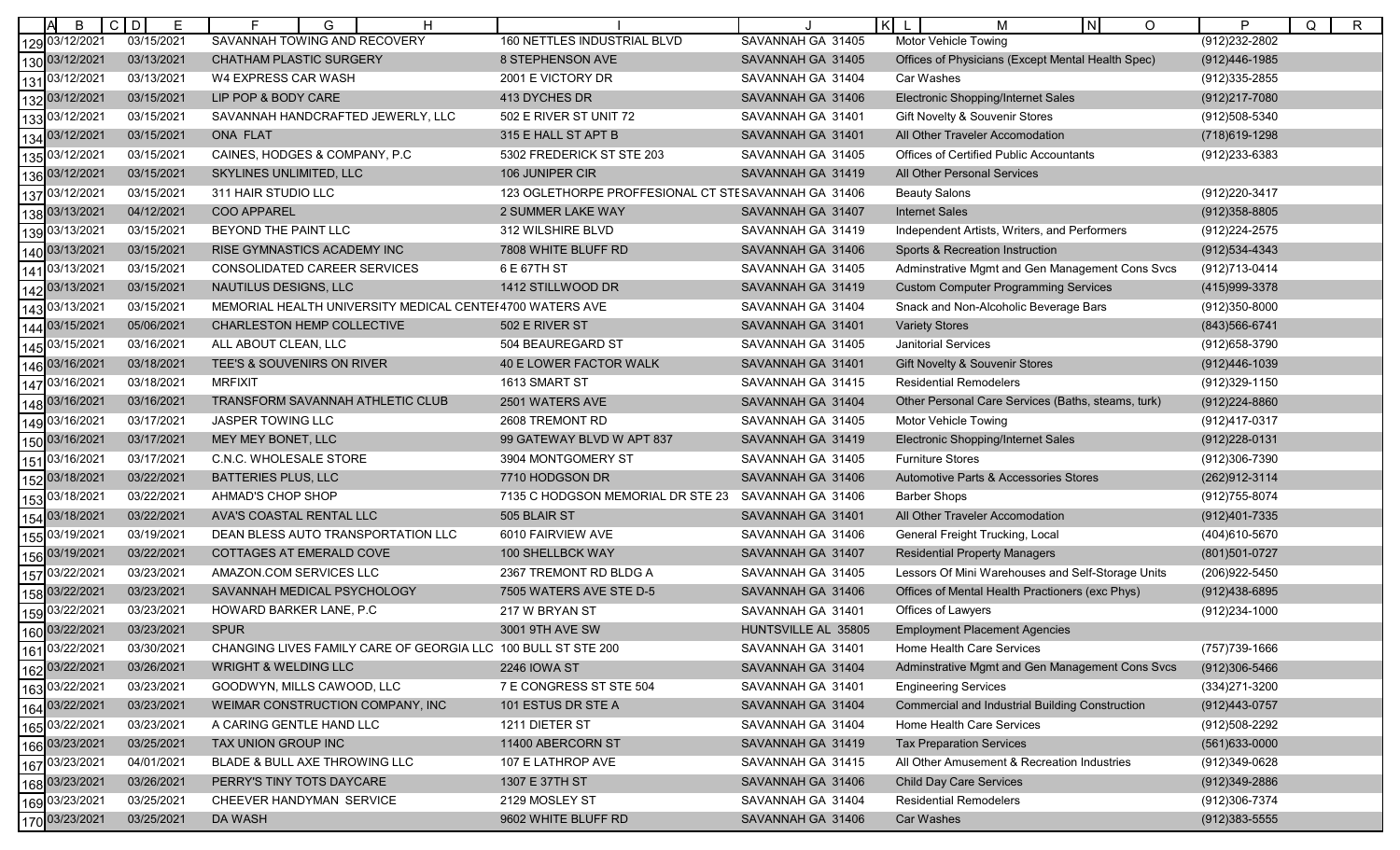|     | B                                                                                                                                                                                | $C$ D<br>Е | G<br>H                                                          |                               |                   | $\vert \kappa \vert$<br>$\circ$<br>м<br>N.         | P<br>Q<br>R       |
|-----|----------------------------------------------------------------------------------------------------------------------------------------------------------------------------------|------------|-----------------------------------------------------------------|-------------------------------|-------------------|----------------------------------------------------|-------------------|
|     | 17103/23/2021                                                                                                                                                                    | 04/01/2021 | <b>FRANCES DIVINE LLC</b>                                       | 10611 ABERCORN ST APT 217     | SAVANNAH GA 31419 | Electronic Shopping/Internet Sales                 | (912)312-6627     |
|     | 172 03/23/2021                                                                                                                                                                   | 03/25/2021 | GEECHEE GRUB LIMITED CO                                         | 284 PENNSYLVANIA AVE          | SAVANNAH GA 31404 | <b>Limited-Service Restaurants</b>                 | (912) 963-8311    |
|     | 173 03/23/2021                                                                                                                                                                   | 03/24/2021 | PAWSITIVELY DELICIOUS                                           | <b>C/O ILANA GREEN</b>        | 504 RIDDICK LN    | All Other Miscellaneous Store Retailers            |                   |
|     | 174 03/24/2021                                                                                                                                                                   | 03/26/2021 | MIA L. PHAN LLC                                                 | 2314 LARKIN AVE               | SAVANNAH GA 31404 | <b>Interior Design Services</b>                    | $(912)308 - 7187$ |
| 175 | 03/24/2021                                                                                                                                                                       | 03/25/2021 | <b>CURRENT EDGE SOLUTIONS, LLC</b>                              | 2700 GREGORY ST STE 160       | SAVANNAH GA 31404 | Elect Contractors/Oth Wiring Install Contractors   | (912) 357-5800    |
|     | 176 03/24/2021                                                                                                                                                                   | 04/20/2021 | YARAGHI LLC                                                     | 102 NORWEST CT STE 101        | SAVANNAH GA 31407 | Home Furnishing Merchant Wholesalers               | (516) 945-1918    |
|     | 177 03/24/2021                                                                                                                                                                   | 03/26/2021 | SLEEPWELL, LLC                                                  | 340 HODGSON CT STE 1          | SAVANNAH GA 31406 | Home Health Equipment Rental                       | (912) 356-5786    |
|     | 178 03/24/2021                                                                                                                                                                   |            | <b>HABERSHAM MARKET</b>                                         | 1220 HABERSHAM ST             | SAVANNAH GA 31401 | <b>Convenience Stores</b>                          | (912)433-5635     |
| 179 | 03/25/2021                                                                                                                                                                       | 03/25/2021 | FIRST CITY FAMILY AND COSMETIC DENTISTRY                        | 702 E 66TH ST                 | SAVANNAH GA 31405 | <b>Offices of Dentists</b>                         | (912) 354-1420    |
|     | 180 03/25/2021                                                                                                                                                                   | 03/25/2021 | JILL ROBERTSON WEDDINGS                                         | 2056 BROGDON ST               | SAVANNAH GA 31406 | All Other Personal Services                        | (912)429-4334     |
| 181 | 03/25/2021                                                                                                                                                                       | 03/25/2021 | PAKWAN INDIAN CUISINE                                           | 7102 ABERCORN ST              | SAVANNAH GA 31406 | <b>Full Service Restaurants</b>                    | (912)349-4261     |
| 182 | 03/26/2021                                                                                                                                                                       | 03/26/2021 | <b>TUCCI GREENS, LLC</b>                                        | 2203 GREENWOOD ST             | SAVANNAH GA 31404 | All Oth Misc Crop Farming                          | (510) 529-9682    |
| 183 | 03/26/2021                                                                                                                                                                       | 03/26/2021 | SAVANNAH LANDMARK LIQUOR                                        | 5 W DERENNE AVE               | SAVANNAH GA 31405 | Beer, Wine, & Liquor Stores                        | (917) 238-4985    |
|     | 184 03/26/2021                                                                                                                                                                   | 03/29/2021 | PAIGE COURIER SERVICE                                           | 25 BULL ST STE 404LL          | SAVANNAH GA 31401 | Adminstrative Mgmt and Gen Management Cons Svcs    | (877) 753-1207    |
| 185 | 03/26/2021                                                                                                                                                                       | 03/26/2021 | BAYFIELD LUXURY CLEANING SERVICE, LLC                           | 11 CLAY ST                    | SAVANNAH GA 31415 | <b>Janitorial Services</b>                         | (912) 272-9062    |
| 186 | 03/26/2021                                                                                                                                                                       | 03/26/2021 | <b>DIMASSIMO STRATEGIES LLC</b>                                 | 771 E PARK AVE                | SAVANNAH GA 31401 | Adminstrative Mgmt and Gen Management Cons Svcs    | (404) 259-6561    |
|     | 187 03/26/2021                                                                                                                                                                   | 03/26/2021 | <b>ICEBING</b>                                                  | 346 MARTIN LUTHER KING BLVD   | SAVANNAH GA 31401 | Snack and Non-Alcoholic Beverage Bars              | (912)306-0130     |
|     | 188 03/29/2021                                                                                                                                                                   | 03/30/2021 | GRAHAM CONSTRUCTION OF GREATER SAVANNA6711 FOREST PARK DR STE C |                               | SAVANNAH GA 31406 | <b>Industrial Building Construction</b>            | (912)429-2330     |
| 189 | 03/29/2021                                                                                                                                                                       | 03/30/2021 | ALPHA ZULU SERVICES, LLC                                        | 1565 BENTON BLVD APT 701      | SAVANNAH GA 31407 | Adminstrative Mgmt and Gen Management Cons Svcs    | (912)344-0796     |
| 190 | 03/29/2021                                                                                                                                                                       | 04/13/2021 | 102 E DUFFY ST                                                  | 102 E DUFFY ST                | SAVANNAH GA 31401 | All Other Traveler Accomodation                    | (215)869-0443     |
| 191 | 03/29/2021                                                                                                                                                                       | 03/31/2021 | 213 W GASTON ST.                                                | 213 W GASTON ST               | SAVANNAH GA 31401 | All Other Traveler Accomodation                    | (715) 697-2220    |
| 192 | 03/30/2021                                                                                                                                                                       | 03/30/2021 | <b>STRICTLY ECIG</b>                                            | 202 BOURNE BLVD               | SAVANNAH GA 31408 | General Warehousing and Storage                    | $(912)748-1861$   |
| 193 | 03/30/2021                                                                                                                                                                       | 03/30/2021 | KYLE DOYON STVR                                                 | 535 E GWINNETT ST             | SAVANNAH GA 31401 | All Other Traveler Accomodation                    | (917)463-6280     |
|     | 194 03/30/2021                                                                                                                                                                   | 03/31/2021 | <b>MICHAEL BINETTI</b>                                          | 416 E JONES ST                | SAVANNAH GA 31401 | All Other Traveler Accomodation                    | (646)894-0313     |
| 195 | 03/30/2021                                                                                                                                                                       | 03/31/2021 | <b>BULL STREET ADVISORS, LLC</b>                                | 500 COMMERCIAL CT STE 4       | SAVANNAH GA 31406 | <b>Investment Advice</b>                           | (912) 295-5308    |
| 196 | 03/30/2021                                                                                                                                                                       | 03/30/2021 | <b>JJ'S WHEELS LLC</b>                                          | 6605 ABERCORN ST STE 213 E    | SAVANNAH GA 31405 | <b>Used Car Dealers</b>                            | (912)349-4990     |
| 197 | 03/30/2021                                                                                                                                                                       | 03/30/2021 | FINESSE FAMILY HAIRCARE                                         | 12 OLD WEST LATHROP AVE       | SAVANNAH GA 31415 | <b>Barber Shops</b>                                | (912) 201-1692    |
|     | 198 03/31/2021                                                                                                                                                                   | 03/31/2021 | PREMIER COUNSELING SERVICES, INC                                | 413 W MONTGOMERY XRDS STE 402 | SAVANNAH GA 31406 | Offices of Mental Health Practioners (exc Phys)    | (912)436-6312     |
| 199 | 03/31/2021                                                                                                                                                                       | 04/05/2021 | <b>GERALDS JANITORIAL SERVICES</b>                              | 1733 E 33RD ST                | SAVANNAH GA 31404 | <b>Janitorial Services</b>                         | (912)660-9062     |
|     |                                                                                                                                                                                  | 03/31/2021 | ROOTS DENTAL STAFFING                                           | 601 EARLY ST                  | SAVANNAH GA 31405 | <b>Employment Placement Agencies</b>               | $(912)388-0576$   |
|     | 200 03/31/2021<br>201 03/31/2021<br>202 03/31/2021                                                                                                                               | 03/31/2021 | <b>MONDO HAULING</b>                                            | 933 W 38TH ST                 | SAVANNAH GA 31415 | Specialized Freight (exc Used Goods) Trucking Loc  | (912)666-9484     |
|     |                                                                                                                                                                                  | 03/31/2021 | <b>MUSCLE &amp; EXOTICS, LLC</b>                                | 10 MALL CT STE A              | SAVANNAH GA 31406 | <b>Used Car Dealers</b>                            | $(912)353 - 9093$ |
|     |                                                                                                                                                                                  | 03/31/2021 | DEELUXE ESTHETICS & BEAUTY                                      | 2431 HABERSHAM ST STE C       | SAVANNAH GA 31401 | Other Personal Care Services (Baths, steams, turk) | (912) 358-1936    |
|     |                                                                                                                                                                                  | 04/05/2021 | RM SAVANNAH INVESTMENTS INC                                     | 7506 WHITE BLUFF RD STE A     | SAVANNAH GA 31406 | Miscellaneous Financial Investment Activities      | (912) 313-3295    |
|     |                                                                                                                                                                                  | 04/05/2021 | <b>EXPRESS ENTERPRISE</b>                                       | 114 E FAIRMONT AVE            | SAVANNAH GA 31406 | Janitorial Services                                | (904)437-2630     |
|     |                                                                                                                                                                                  | 04/02/2021 | CURTIS V. COOPER PRIMARY HEALTH CARE                            | 3219 COLLEGE ST               | SAVANNAH GA 31404 | All Other Outpatient Care Centers                  | $(912)527 - 1000$ |
|     |                                                                                                                                                                                  | 04/02/2021 | CURTIS V. COOPER PRIMARY HEALTH CARE                            | 400 E BROAD ST                | SAVANNAH GA 31401 | All Other Outpatient Care Centers                  | (912)527-1000     |
|     |                                                                                                                                                                                  | 04/23/2021 | LIFE STORAGE #141                                               | 5207 MONTGOMERY ST            | SAVANNAH GA 31405 | Lessors Of Mini Warehouses and Self-Storage Units  | (716) 633-1850    |
|     | 202 03/31/2021<br>203 03/31/2021<br>204 04/02/2021<br>205 04/02/2021<br>207 04/02/2021<br>207 04/02/2021<br>208 04/02/2021<br>210 04/02/2021<br>210 04/02/2021<br>210 04/02/2021 | 04/06/2021 | WHY "BAIL OUT" -- AGENT KEYEZ                                   | 15 - B KANDLEWOOD DR          | SAVANNAH GA 31406 | Other Individual & Family Services                 | (877) 547-5153    |
|     |                                                                                                                                                                                  | 04/05/2021 | CANADY, RICHBOURG & ASSOCIATES, LLP                             | 5302 FREDERICK ST STE 200     | SAVANNAH GA 31405 | Offices of Certified Public Accountants            | $(912)354 - 2910$ |
|     |                                                                                                                                                                                  |            | <b>HIGHLAND SHELL</b>                                           | 485 JIMMY DELOACH PKWY        | SAVANNAH GA 31407 | Convenience Store w/Gas Station                    | (760) 267-1724    |
|     | 212 04/05/2021                                                                                                                                                                   | 04/05/2021 | SAVANNAH SOUND HEALING LLC                                      | 212 E 66TH ST                 | SAVANNAH GA 31405 | All Other Personal Services                        | (912)507-9711     |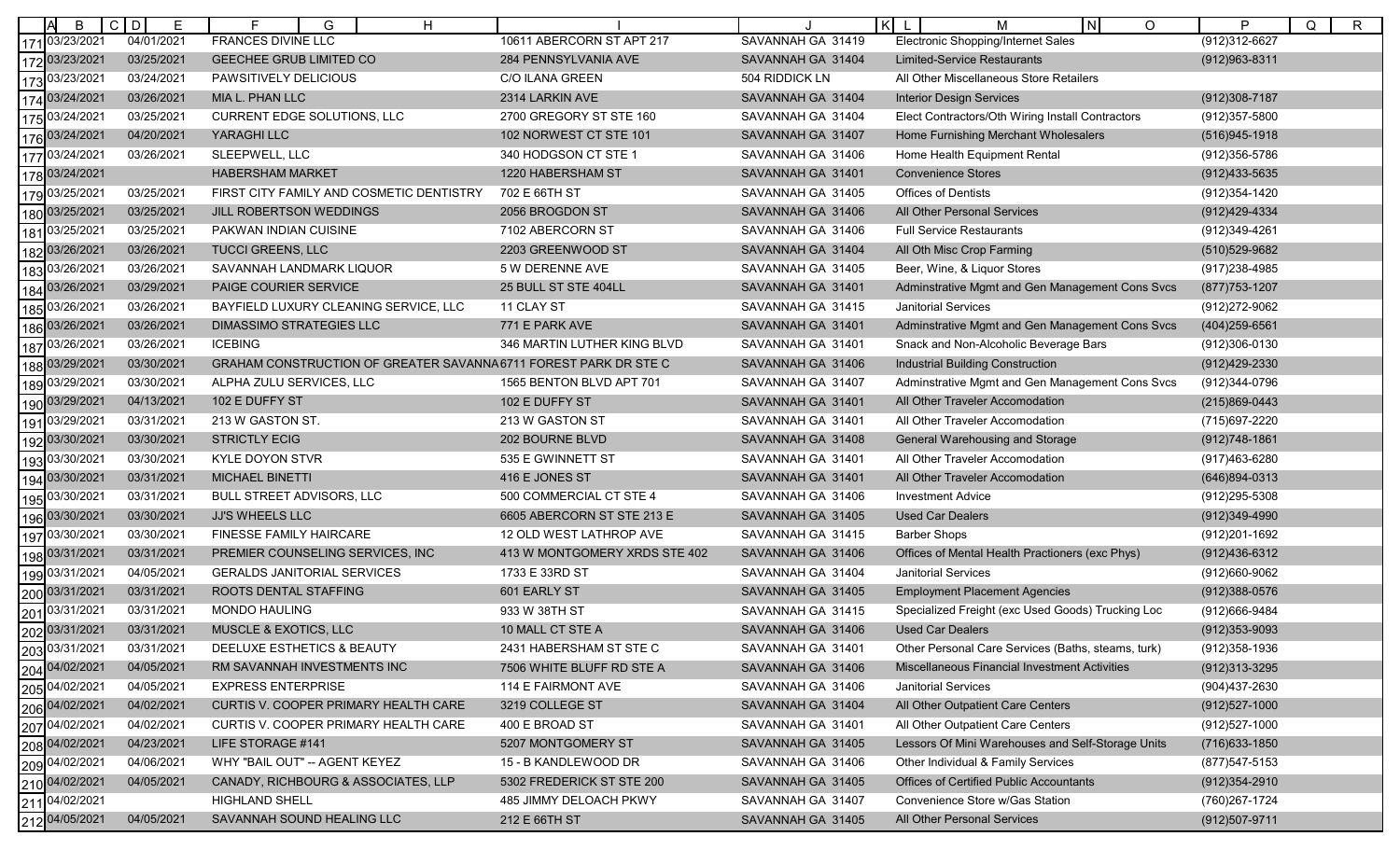| B                 | $C$ D<br>E. | F.<br>G<br>H                                                      |                                |                   | $\mathsf{K}$<br>N <sub>1</sub><br>$\circ$<br>м         | P<br>R<br>Q       |
|-------------------|-------------|-------------------------------------------------------------------|--------------------------------|-------------------|--------------------------------------------------------|-------------------|
| 213 04/06/2021    |             | MEMORIAL HEALTH HEART & LUNG SURGICAL CAI4700 WATERS AVE BLDG 100 |                                | <b>SUITE 403</b>  | All Other Outpatient Care Centers                      | (912) 273-1156    |
| 214 04/06/2021    | 04/07/2021  | RYAN SMITH STVR OPERATIONS                                        | 415 E GORDON ST                | SAVANNAH GA 31401 | All Other Traveler Accomodation                        | (912) 210-0165    |
| 215 04/06/2021    | 04/08/2021  | CAPITAL DEVELOPMENT MANAGEMENT                                    | 1480 CHATHAM PARKWAY           | SAVANNAH GA 31405 | Nonresidential Property Managers                       | (810) 845-3245    |
| 04/07/2021<br>216 | 04/07/2021  | SHAYLA PARKER DESIGN LLC                                          | 212 PRESERVATION DR            | SAVANNAH GA 31419 | <b>Graphic Design Services</b>                         | (912)432-6562     |
| 04/07/2021<br>217 | 04/08/2021  | THE SALT TABLE                                                    | 400 AIRWAYS AVE STE 490B       | SAVANNAH GA 31408 | Beer, Wine, & Liquor Stores                            | (912)298-0299     |
| 218 04/07/2021    | 08/02/2021  | <b>BRIDGET'S SERENE ART</b>                                       | 11605 ABERCORN ST              | STE 100 #1017     | <b>Other Technical &amp; Trade Schools</b>             | (912)386-8719     |
| 04/07/2021<br>219 | 04/08/2021  | PORT LOGISTICS GROUP, INC.                                        | 1319 DEAN FOREST RD            | SAVANNAH GA 31406 | General Warehousing and Storage                        | (909)839-4111     |
| 220 04/07/2021    | 04/07/2021  | FINE & RARE GIFT SHOP                                             | 325 W BROUGHTON ST             | SAVANNAH GA 31401 | Gift Novelty & Souvenir Stores                         | (912)441-7308     |
| 04/07/2021<br>221 | 04/07/2021  | 360 TXC                                                           | 100 BULL ST STE 200            | SAVANNAH GA 31401 | <b>Commercial and Industrial Building Construction</b> | (877)710-7474     |
| 222 04/07/2021    | 04/07/2021  | COURIER CONNECTION INC                                            | 202 BOURNE BLVD STE 120        | SAVANNAH GA 31408 | <b>Couriers and Express Delivery Services</b>          | (404) 257-1223    |
| 04/07/2021<br>223 | 04/08/2021  | IN RANGE TRUCK LINES CO.                                          | 1421 E ANDERSON ST             | SAVANNAH GA 31404 | General Freight Trucking, Local                        | (912)600-7419     |
| 04/07/2021<br>224 | 04/09/2021  | <b>THOMAS HOFFMAN</b>                                             | 522 E GASTON ST                | SAVANNAH GA 31401 | All Other Traveler Accomodation                        | $(912)657 - 2548$ |
| 04/07/2021<br>225 | 04/08/2021  | IN RANGE TRANSPORT LLC                                            | 1511 LEGRAND ST                | SAVANNAH GA 31401 | General Freight Trucking, Local                        | (912)401-9483     |
| 04/07/2021<br>226 | 04/07/2021  | E'S DELIGHTS, LLC                                                 | 1475 BENTON BLVD APT 1138      | SAVANNAH GA 31407 | <b>Retail Bakeries</b>                                 | (470) 322-5721    |
| 04/08/2021<br>227 | 04/08/2021  | <b>HELLO GORGEOUS STUDIO</b>                                      | 105 OGLETHORPE PROFESSIONAL CT | SAVANNAH GA 31406 | Diet and Weight Reducing Centers                       | (770) 790-1995    |
| 228 04/08/2021    | 04/08/2021  | THE HANNA LEIGH BOUTIQUE                                          | 38 FAIR ST                     | SAVANNAH GA 31408 | <b>Internet Sales</b>                                  | $(912)655 - 1627$ |
| 229 04/08/2021    | 04/08/2021  | YE OLDE HERB SHOPPE                                               | 1115 WHITAKER ST UNIT A        | SAVANNAH GA 31401 | Food (Health) Supplement Stores                        | (912)495-0358     |
| 04/08/2021<br>230 | 05/12/2021  | <b>WRIGHT CONSERVATION &amp; FRAMING, LLC</b>                     | 350 FELT DR                    | SAVANNAH GA 31419 | <b>Support Activities for Printing</b>                 | $(540)692 - 6068$ |
| 04/08/2021<br>231 | 04/20/2021  | SUNSET ROSE, INC.                                                 | 127 ABERCORN ST STE 412        | SAVANNAH GA 31401 | Offices of All Other Misc Health Practitioners         | (843) 422-4678    |
| 232 04/08/2021    | 04/08/2021  | TOLER MCINTIRE, LLC                                               | 4401 HABERSHAM ST              | SAVANNAH GA 31405 | Offices of Lawyers                                     | (912)349-6866     |
| 04/08/2021<br>233 | 04/08/2021  | <b>AVID - GATEWAY</b>                                             | 9 W GATEWAY BLVD               | SAVANNAH GA 31419 | Hotels (except Casino Hotels) and Motels               | (912) 344-4538    |
| 04/09/2021<br>234 | 04/09/2021  | <b>CLEAR CREDIT REPAIR &amp; CONSULTING</b>                       | 156 GRAYSON AVE                | SAVANNAH GA 31419 | <b>All Other Personal Services</b>                     | $(912)980 - 0993$ |
| 04/12/2021<br>235 | 04/12/2021  | THE BRADLEY COMPANY                                               | 1110 BARNARD ST                | SAVANNAH GA 31401 | All Other Traveler Accomodation                        | (912) 250-9746    |
| 04/12/2021<br>236 | 04/12/2021  | AUTOSPORT OF SAVANNAH                                             | 4601 MONTGOMERY ST             | SAVANNAH GA 31405 | General Automotive Repair                              | $(912)355 - 5578$ |
| 04/12/2021<br>237 | 04/12/2021  | FLYING COLORS/ ADS                                                | 2 MALL CT                      | SAVANNAH GA 31406 | General Automotive Repair                              | (912)660-3622     |
| 238 04/13/2021    | 04/15/2021  | MOON RIVER HYPNOSIS, LLC                                          | 6711 FOREST PARK DR UNIT C     | SAVANNAH GA 31406 | Offices of All Other Misc Health Practitioners         | $(912)398-4906$   |
| 239 04/13/2021    | 04/15/2021  | MAGWOOD-JONES TAX SERVICES LLC                                    | 1112 SE 36TH ST                | SAVANNAH GA 31404 | <b>Tax Preparation Services</b>                        | (912) 272-0415    |
| 240 04/13/2021    | 04/14/2021  | UNCOMMON LIFE COMPANY LLC                                         | 1515 BENTON BLVD APT 1737      | SAVANNAH GA 31407 | All Other Miscellaneous Schools and Instruction        | (608)445-8569     |
| 04/13/2021<br>241 | 05/12/2021  | SOTO ALG 136 E. 57TH STREET                                       | 136 E 57TH ST                  | SAVANNAH GA 31419 | Home Health Care Services                              | (682)707-2725     |
| 242 04/13/2021    | 05/11/2021  | <b>BROCO SOLAR</b>                                                | 1340 OLD DAIRY DR STE A        | COLUMBIA SC 29072 | Elect Contractors/Oth Wiring Install Contractors       | (803) 708-6478    |
| 04/14/2021<br>243 | 04/14/2021  | BEVERLY SURES CLEANING SERVICE                                    | 10612 ABERCORN ST APT D 16     | SAVANNAH GA 31419 | <b>Janitorial Services</b>                             | (912) 228-2975    |
| 244 04/14/2021    | 04/14/2021  | <b>PIC &amp; PAY VARIETY STORE</b>                                | 920 PENNSYLVANIA AVE           | SAVANNAH GA 31404 | <b>Variety Stores</b>                                  | $(912)691 - 0168$ |
| 245 04/15/2021    | 04/15/2021  | VINTAGE BARBERS 912 SHOP                                          | 4511 HABERSHAM ST STE 301      | SAVANNAH GA 31405 | <b>Barber Shops</b>                                    | (912) 777-2052    |
| 246 04/15/2021    | 04/16/2021  | HIRE DYNAMICS, LLC                                                | 6001 CHATHAM CENTER DR STE 300 | SAVANNAH GA 31405 | <b>Employment Placement Agencies</b>                   | (678)482-8041     |
| 247 04/15/2021    | 04/15/2021  | SOUTHERN SUGARING LLC                                             | 9104 MIDDLEGORUND RD STE 2     | SAVANNAH GA 31406 | <b>Beauty Salons</b>                                   | (912)495-7091     |
| 248 04/15/2021    | 04/15/2021  | NEW REALM BREWING COMPANY                                         | 120 WHITAKER ST                | SAVANNAH GA 31401 | <b>Breweries</b>                                       | (404)966-2777     |
| 249 04/15/2021    | 04/27/2021  | WHITLOW CONSTRUCTION COMPANY, LLC                                 | 1614 E 51ST ST                 | SAVANNAH GA 31404 | New Single Fam Housing Cons (exc For-Sale Bldrs)       | (912) 313-7385    |
| 250 04/16/2021    | 04/20/2021  | <b>SALON EN-V</b>                                                 | 4505 1/2 MONTGOMERY ST         | SAVANNAH GA 31405 | <b>Beauty Salons</b>                                   | (912) 272-8726    |
| 251 04/16/2021    | 04/19/2021  | DIVINE DOLLZ LLC                                                  | 7804 ABERCORN ST               | SAVANNAH GA 31406 | Vending Machine Operators                              | (912)308-1023     |
| 252 04/19/2021    | 04/26/2021  | ALLEIA LUXURY APARTMENTS                                          | 73 HIGHLAND BLVD               | SAVANNAH GA 31407 | Lessors of Residential Bldgs & Dwellings               | $(912)988 - 7655$ |
| 253 04/19/2021    | 04/20/2021  | <b>FUELROD</b>                                                    | 1 INTERNATIONAL DR             | <b>HALL B</b>     | Vending Machine Operators                              | (844) 383-5763    |
| 254 04/19/2021    | 04/20/2021  | ROOT AND BLOOM LLC                                                | 220 W GWINNETT ST              | SAVANNAH GA 31401 | All Other Traveler Accomodation                        | (910) 584-4289    |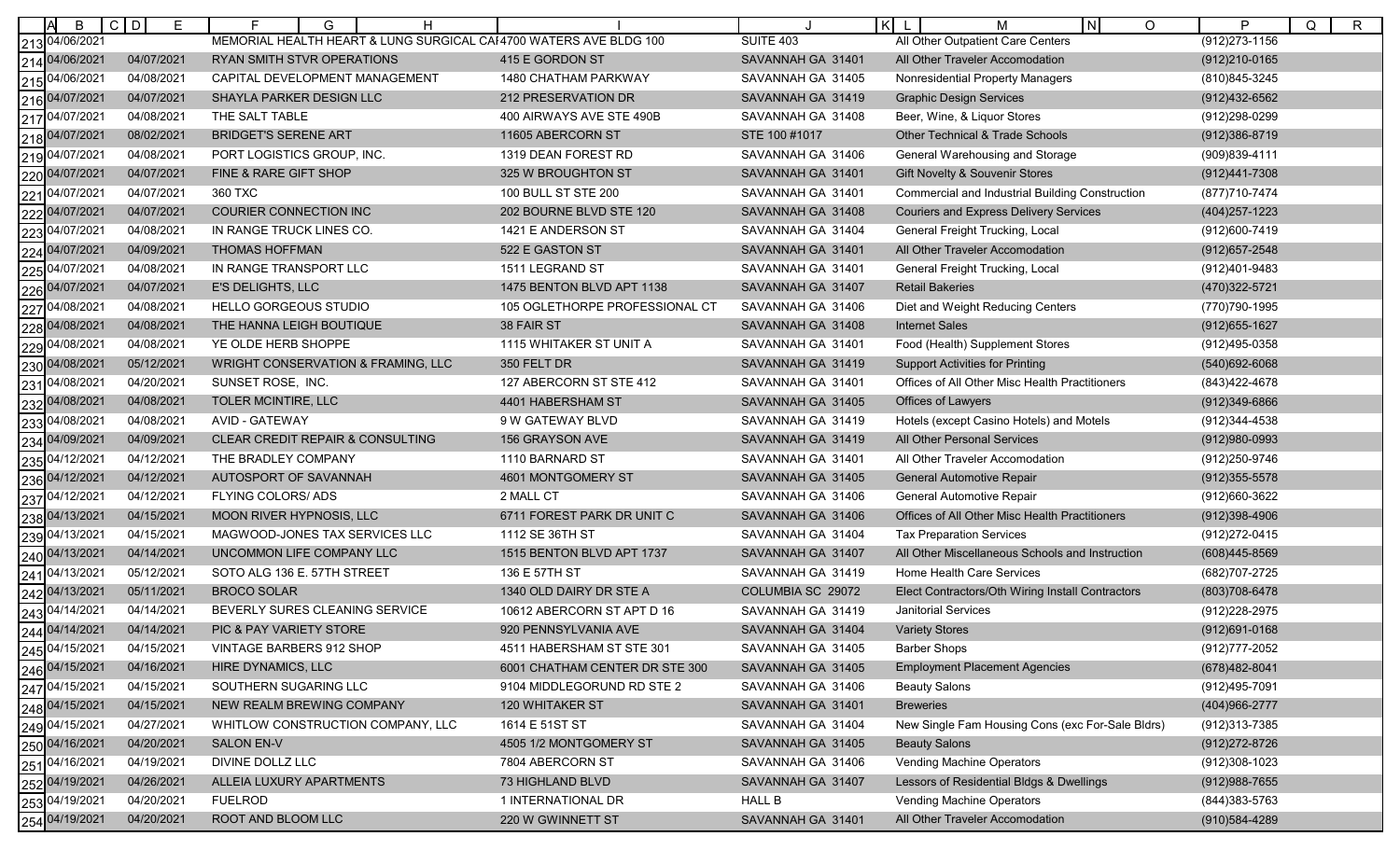| B                 | $\mathsf{C}$<br>D<br>Е | E<br>G<br>H                               |                                   | l K                                        | IN.<br>M<br>$\circ$                                | P<br>Q<br>$\mathsf R$ |
|-------------------|------------------------|-------------------------------------------|-----------------------------------|--------------------------------------------|----------------------------------------------------|-----------------------|
| 255 04/19/2021    | 04/26/2021             | DABBS HICKMAN HILL & CANNON               | 325 TATTNALL ST                   | SAVANNAH GA 31401                          | <b>Other Accounting Services</b>                   | $(912)764 - 6951$     |
| 256 04/19/2021    | 04/20/2021             | <b>FUELROD</b>                            | 1 INTERNATIONAL DR                | <b>HALL A</b>                              | <b>Vending Machine Operators</b>                   | (844) 383-5763        |
| 04/19/2021<br>257 |                        | OFF THE WAVE                              | 404 E BAY ST                      | SAVANNAH GA 31401                          | <b>Family Clothing Stores</b>                      | (561)701-1624         |
| 04/19/2021<br>258 | 04/21/2021             | KATHLEEN ADERHOLD COOLIDGE                | <b>435 TATTNALL ST</b>            | SAVANNAH GA 31401                          | All Other Traveler Accomodation                    | (912) 233-9227        |
| 04/19/2021<br>259 | 04/20/2021             | CHECK MARK, INC                           | 7 ARTHUR CIR                      | SAVANNAH GA 31406                          | Residential Remodelers                             | (912)247-8491         |
| 260 04/20/2021    | 04/20/2021             | <b>KEYVESTMENT LLC</b>                    | 413 E JONES ST                    | SAVANNAH GA 31401                          | All Other Traveler Accomodation                    | (628) 236-9218        |
| 04/20/2021<br>261 | 04/21/2021             | THE PAINT BAR LLC                         | 245 FOREST RIDGE DR               | SAVANNAH GA 31419                          | All Other Amusement & Recreation Industries        | (912) 272-9605        |
| 04/20/2021<br>262 | 04/21/2021             | LA'DEE ACCESSORIES BOUTIQUE, LLC          | 121 ALBION ST                     | SAVANNAH GA 31408                          | <b>Internet Sales</b>                              | $(912)657 - 7128$     |
| 04/20/2021<br>263 | 04/21/2021             | <b>GRAY ARMSTRONG BEAUTY</b>              | 7370 HODGSON MEMORIAL DR STE 11-C | SAVANNAH GA 31406                          | <b>Beauty Salons</b>                               | (912) 250-8278        |
| 04/20/2021<br>264 | 04/21/2021             | HOTT'S PROMOTIONS, LLC                    | 7804 ABERCORN ST                  | <b>OUTSIDE OF BELK</b>                     | <b>Other Direct Selling Establishments</b>         | (301) 268-6277        |
| 04/21/2021<br>265 | 05/12/2021             | SOTO ALG 202 WINDSOR ROAD                 | 202 WINDSOR RD                    | SAVANNAH GA 31419                          | <b>Home Health Care Services</b>                   | (682) 707-2725        |
| 04/21/2021<br>266 | 04/21/2021             | <b>LOPRO INK</b>                          | 14045 ABERCORN ST UNIT 2316       | SAVANNAH GA 31419                          | Other Personal Care Services (Baths, steams, turk) | (912) 655-3134        |
| 04/21/2021<br>267 | 04/21/2021             | ART BY ZAY, LLC                           | 14045 ABERCORN ST STE 2316        | SAVANNAH GA 31419                          | <b>Art Dealers</b>                                 | (912) 655-3134        |
| 04/21/2021<br>268 | 04/23/2021             | COASTAL RESTAURANT SUPPLY & SERVICE       | 107 HORIZON PARK DR STE E         | SAVANNAH GA 31405                          | Industrial Machinery & Equipment Merchant Wholesal | (912)844-4566         |
| 04/22/2021<br>269 | 04/22/2021             | CURTIS V. COOPER PRIMARY HEALTH CARE      | 1501 ABERCORN ST                  | SAVANNAH GA 31401                          | All Other Outpatient Care Centers                  | (912)527-1010         |
| 270 04/22/2021    | 04/23/2021             | ROYALTY BODY ATTRACTION LLC               | 1111 SCOTT ST                     | SAVANNAH GA 31405                          | <b>Internet Sales</b>                              | (912)412-6479         |
| 04/22/2021<br>271 | 04/23/2021             | SAVANNAH RIVER FULFILLMENT                | 4215 MONTGOMERY ST UNIT 4215A     | SAVANNAH GA 31405                          | Lessors Of Mini Warehouses and Self-Storage Units  | (912)308-5103         |
| 272 04/23/2021    | 04/23/2021             | PEACE RIVER CONCESSIONS                   | 7804 ABERCORN ST                  | OGLETHORPE MALL PARKI Mobile Food Services |                                                    |                       |
| 04/23/2021<br>273 | 04/27/2021             | <b>ACT CONSTRUCTION</b>                   | 350 MCDONNELL ST                  | LEWISVILLE TX 75057                        | Industrial Building Construction                   | (972)436-1144         |
| 04/23/2021<br>274 | 04/23/2021             | <b>PLANET FITNESS</b>                     | 2142 VICTORY DR                   | SAVANNAH GA 31404                          | Fitness & Recreational Sports Centers              | (407) 290-8883        |
| 04/26/2021<br>275 | 05/03/2021             | <b>GTHOMAS LAWN MAINTENANCE LLC</b>       | 205 W DERENNE AVE LOT 10          | SAVANNAH GA 31405                          | Lawncare Services                                  | (912) 373-5969        |
| 04/26/2021<br>276 | 04/27/2021             | <b>CRISP &amp; CLEAN MOBILE CAR WASH</b>  | 608 E 40TH ST                     | SAVANNAH GA 31401                          | <b>Car Washes</b>                                  | (912) 272-5530        |
| 04/27/2021<br>277 | 04/29/2021             | STARLAND STRANGE & BAZAAR LLC             | 17 W 41 ST ST                     | SAVANNAH GA 31401                          | <b>Family Clothing Stores</b>                      | (706)266-0658         |
| 278 04/27/2021    | 04/29/2021             | <b>WASHINGTON JANITORIAL</b>              | 128 BURBANK BLVD                  | SAVANNAH GA 31419                          | <b>Janitorial Services</b>                         | (201) 878-2201        |
| 04/27/2021<br>279 | 04/28/2021             | AMELIA ISLAND SOAPERY LLC                 | 320 W BROUGHTON ST                | SAVANNAH GA 31401                          | Cosmetics, Beauty Supplies, and Perfume Stores     | (561)332-0622         |
| 04/27/2021<br>280 | 04/28/2021             | WEICHERT, REALTORS-STANFORD & COMPANY     | 1116 E MONTGOMERY CROSS RD        | SAVANNAH GA 31406                          | Offices of Real Estate Agents and Brokers          | $(912)356 - 5533$     |
| 04/27/2021<br>281 | 04/29/2021             | THE MAJESTIC TOUCH LLC                    | 2116 COMET AVE                    | SAVANNAH GA 31405                          | Janitorial Services                                | (912) 272-4910        |
| 04/28/2021<br>282 | 04/30/2021             | BEST CHOICE ROOFING EAST LLC              | 340 EISENHOWER DR STE 1102        | SAVANNAH GA 31406                          | <b>Roofing Contractors</b>                         | (912) 200-4956        |
| 04/28/2021<br>283 | 04/28/2021             | T I A THROUGH IT ALL INC                  | 1115-A W BROAD CT                 | SAVANNAH GA 31401                          | <b>Educational Support Services</b>                | (912) 999-8757        |
| 04/28/2021<br>284 | 04/28/2021             | RESIN8ART SAVANNAH                        | <b>126 LAKEPOINTE DR</b>          | SAVANNAH GA 31407                          | Gift Novelty & Souvenir Stores                     | (912)660-8827         |
| 04/28/2021<br>285 | 04/29/2021             | <b>CREATIVE CONFLUENCE</b>                | 307 W WALDBURG ST                 | SAVANNAH GA 31401                          | All Other Traveler Accomodation                    | (912)417-4880         |
| 286 04/28/2021    | 04/29/2021             | <b>MADD CLEANING SERVICES</b>             | 7 BRIDGESTONE LN                  | SAVANNAH GA 31404                          | <b>Janitorial Services</b>                         | (912) 247-4592        |
| 287 04/28/2021    | 05/21/2021             | RNK CLEANING                              | 110 E FAIRMONT AVE                | SAVANNAH GA 31406                          | Janitorial Services                                | (321) 261-2663        |
| 288 04/28/2021    | 04/29/2021             | THE OTHER SIDE                            | 212 KINZIE AVE                    | SAVANNAH GA 31404                          | <b>Internet Sales</b>                              | $(912)655 - 4851$     |
| 289 04/28/2021    | 04/29/2021             | THE BLUE DOOR                             | 1718 BULL ST                      | SAVANNAH GA 31401                          | <b>Full Service Restaurants</b>                    | (912) 335-1243        |
| 290 04/28/2021    | 04/29/2021             | <b>OVERSTOCK FURNITURE &amp; MATTRESS</b> | 7804 ABERCORN ST UNIT 55          | SAVANNAH GA 31406                          | <b>Furniture Stores</b>                            | (479)968-2958         |
| 04/28/2021<br>291 | 05/13/2021             | VACATION RENTAL MANAGEMENT                | 16 GORDONSTON AVE                 | SAVANNAH GA 31404                          | All Other Traveler Accomodation                    | (912) 650-3343        |
| 292 04/29/2021    | 05/03/2021             | RIP- N- RUNNERS, LLC                      | 1113 JEFFERSON ST APT B           | SAVANNAH GA 31401                          | <b>Couriers and Express Delivery Services</b>      | $(912)257 - 5466$     |
| 293 04/30/2021    | 05/05/2021             | <b>EASE NETWORKS</b>                      | 1 CANTERBURY CT                   | SAVANNAH GA 31419                          | Other Scientific and Technical Consulting Services | (912)328-3990         |
| 04/30/2021<br>294 | 05/05/2021             | CLEAR DIAMOND CLEANING SERVICE            | 8103 WATERS AVE                   | SAVANNAH GA 31406                          | <b>Janitorial Services</b>                         | (912)308-8935         |
| 295 04/30/2021    | 05/05/2021             | MEMORIAL LUNG & SLEEP                     | 101 W MULBERRY BLVD STE 100       | SAVANNAH GA 31322                          | Offices of Physicians (Except Mental Health Spec)  | (912) 350-4752        |
| 296 04/30/2021    | 05/03/2021             | PARKER'S SMOKED MEATS                     | 32 ENCLAVE CIR                    | SAVANNAH GA 31419                          | <b>Full Service Restaurants</b>                    | (912) 658-0240        |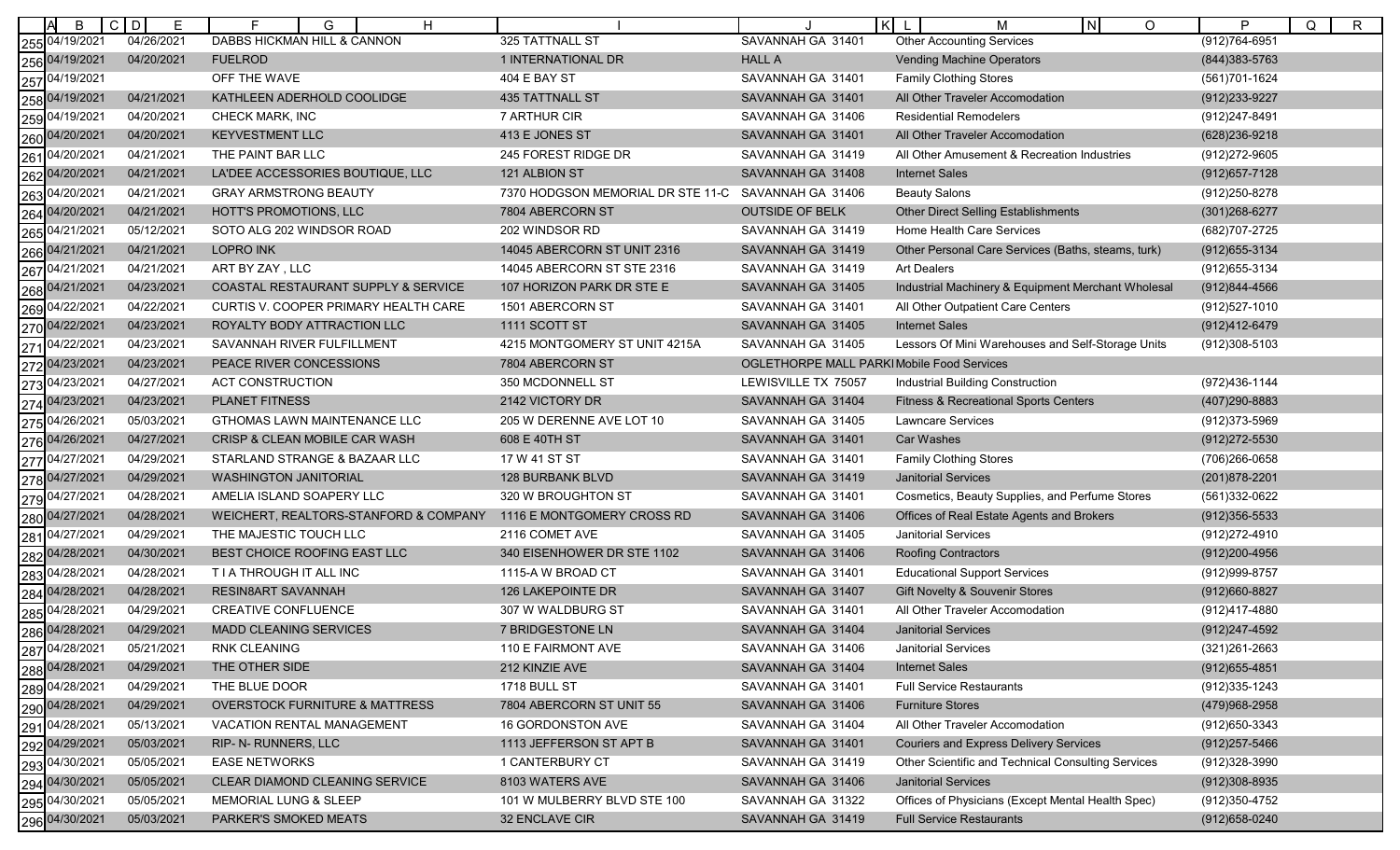| B                 | $C$ $D$<br>E | F.<br>G<br>H                                                             |                                |                      | $\mathsf{K}$<br>N<br>$\circ$<br>M                  | P<br>Q<br>$\mathsf{R}$ |
|-------------------|--------------|--------------------------------------------------------------------------|--------------------------------|----------------------|----------------------------------------------------|------------------------|
| 05/03/2021<br>297 | 05/03/2021   | SAVANNAH HISTORIC DISTRICT VACATION RENTAC/O ROY MAYNARD                 |                                | 403 W GASTON ST      | All Other Traveler Accomodation                    | $(912)660 - 1200$      |
| 298 05/03/2021    | 05/03/2021   | RUNWAY FASHION IMPORTS                                                   | 1115 SEILER AVE                | SAVANNAH GA 31404    | <b>Internet Sales</b>                              | (912) 224-6563         |
| 05/03/2021<br>299 | 05/05/2021   | LA DELL ORGANICS HEMPLITE CBD DISPENSARY 1902 MARTIN LUTHER KING JR BLVD |                                | SAVANNAH GA 31415    | All Other Miscellaneous Store Retailers            | (912)216-2640          |
| 05/03/2021<br>300 | 05/06/2021   | <b>CAST &amp; GREY BOTANICAL</b>                                         | 726 E 51ST ST                  | SAVANNAH GA 31405    | <b>Internet Sales</b>                              | (706)409-9432          |
| 05/03/2021<br>301 | 05/06/2021   | <b>COLD STONE CREAMERY</b>                                               | 7804 ABERCORN ST STE FC-1      | SAVANNAH GA 31406    | Snack and Non-Alcoholic Beverage Bars              | (912)604-9556          |
| 302 05/03/2021    | 05/06/2021   | A1RUNWAY RUNNERS LLC                                                     | 1115 SEILER AVE                | SAVANNAH GA 31404    | Adminstrative Mgmt and Gen Management Cons Svcs    | (866)808-4404          |
| 05/04/2021<br>303 | 05/05/2021   | WEBBER'S TRANSPORTATION II LLC                                           | 714 MARTIN LUTHER KING JR BLVD | SAVANNAH GA 31401    | All Other Transit and Ground Passenger Transport   | (912) 777-2822         |
| 05/04/2021<br>304 | 05/05/2021   | WOOF GANG BAKERY OF SAVANNAH                                             | 202 W ST JULIAN ST             | SAVANNAH GA 31401    | Pet & Pet Supplies Stores                          | (912)495-5806          |
| 05/04/2021<br>305 | 05/11/2021   | WOOF GANG BAKERY OF SAVANNAH                                             | 513 E OGLETHORPE AVE STE N     | SAVANNAH GA 31401    | Pet Care (ex Vet) Services                         | (912) 777-2822         |
| 05/04/2021<br>306 | 05/11/2021   | WOOF GANG BAKERY OF SAVANNAH                                             | 1601 BULL ST                   | SAVANNAH GA 31401    | Pet Care (ex Vet) Services                         | (912)417-2149          |
| 05/04/2021<br>307 | 05/14/2021   | WOOF GANG BAKERY OF SAVANNAH                                             | 141 BULL ST                    | SAVANNAH GA 31401    | Pet Care (ex Vet) Services                         | (912) 358-0537         |
| 05/04/2021<br>308 | 05/04/2021   | MCNEAL HOME HEALTH CARE AGENCY                                           | 4419 CAROLINE DR APT C         | SAVANNAH GA 31404    | <b>Home Health Care Services</b>                   | (912) 341-7444         |
| 05/04/2021<br>309 | 05/05/2021   | ROMONA'S CLEANING SERVICES                                               | 1325 CHATHAM PKWY APT 3201     | SAVANNAH GA 31405    | <b>Janitorial Services</b>                         | (912)306-7670          |
| 310 05/04/2021    | 05/05/2021   | SAVANNAH GARDEN INN                                                      | 3822 OGEECHEE RD               | SAVANNAH GA 31405    | Hotels (except Casino Hotels) and Motels           | (912) 661-5102         |
| 05/04/2021<br>311 | 05/05/2021   | SYNPLOID BIOTEK                                                          | 7001 HODGSON MEMORIAL DR STE 4 | SAVANNAH GA 31406    | Research and Dev in Biotech (except Nanobiotech)   | (912)662-5381          |
| 312 05/04/2021    | 07/19/2021   | MICHAEL & TERRI LLC                                                      | 2139 HAGOOD ST                 | SAVANNAH GA 31415    | Other Direct Selling Establishments                |                        |
| 05/04/2021<br>313 | 05/05/2021   | SAVANNAH RICKSHAW LLC                                                    | 1113 E 39TH ST                 | SAVANNAH GA 31404    | <b>Tour Operators</b>                              |                        |
| 05/04/2021<br>314 | 05/05/2021   | ACRES OF PARADISE LLC                                                    | <b>1832 CHAMPION ST</b>        | SAVANNAH GA 31405    | <b>Lawncare Services</b>                           | (912)436-2346          |
| 05/04/2021<br>315 | 05/05/2021   | NAGOYA 3 LLC                                                             | 2208 E DERENNE AVE UNIT B      | SAVANNAH GA 31406    | <b>Full Service Restaurants</b>                    | (912)495-5688          |
| 316 05/04/2021    | 05/05/2021   | <b>CLEANING SERVICE</b>                                                  | 10612 ABERCORN ST APT C13      | SAVANNAH GA 31419    | <b>Janitorial Services</b>                         | $(912)631 - 5615$      |
| 05/05/2021<br>317 | 05/06/2021   | SOUTHERN EMPIRE PROTECTION, LLC                                          | 100 BULL ST STE 200            | SAVANNAH GA 31401    | <b>Security Guard and Patrol Services</b>          | (936) 371-9437         |
| 05/06/2021<br>318 | 05/13/2021   | <b>REBIRTH</b>                                                           | 5102 PAULSEN ST BLDG 8         | SAVANNAH GA 31405    | Offices of All Other Misc Health Practitioners     | $(912)662 - 6191$      |
| 319 05/06/2021    | 05/06/2021   | BM CONSTRUCTION LLC                                                      | 9433 HIGHWAY 78 STE D2         | LADSON SC 29456      | <b>Residential Remodelers</b>                      | (843)343-8600          |
| 320 05/10/2021    | 05/11/2021   | <b>FESS FIRE PROTECTION</b>                                              | 131 INTERNATIONAL BLVD         | MORRISVILLE NC 27560 | Plumbing, Heating, A/C Contractors                 | (919)469-8099          |
| 05/10/2021<br>321 | 06/30/2021   | <b>EXECUTIVE BODY GUARD</b>                                              | 100 LEWIS DR APT 12A           | SAVANNAH GA 31406    | <b>Security Guard and Patrol Services</b>          | (912)667-4905          |
| 05/10/2021<br>322 | 06/03/2021   | <b>BUY-RITE BEAUTY</b>                                                   | 1775 BENTON BLVD STE 108       | SAVANNAH GA 31407    | All Other Miscellaneous Store Retailers            | $(912)335 - 4445$      |
| 05/10/2021<br>323 | 05/11/2021   | FLOORS BODIED BY BODDIE LLC                                              | 4316 CLINCH ST                 | SAVANNAH GA 31405    | <b>Flooring Contractors</b>                        | (912) 572-4637         |
| 05/11/2021<br>324 | 05/12/2021   | NATIONAL OFFICE SYSTEMS                                                  | 216 W 42ND ST                  | SAVANNAH GA 31401    | <b>Interior Design Services</b>                    | $(912)238-0539$        |
| 05/11/2021<br>325 | 05/12/2021   | GLEN COCO LLC                                                            | 303 W TAYLOR ST APT A          | SAVANNAH GA 31401    | <b>Internet Sales</b>                              | (334) 477-6697         |
| 326 05/11/2021    | 06/03/2021   | THE PLACE AT GEORGETOWN                                                  | 6301 CHIEF O.F. LOVE RD        | SAVANNAH GA 31419    | Lessors of Residential Bldgs & Dwellings           | (912) 927-1995         |
| 327 05/12/2021    | 05/12/2021   | SAVANNAH RX                                                              | 1000A EISENHOWER DR            | SAVANNAH GA 31406    | Pharmacies & Drug Stores                           | (912)417-6003          |
| 328 05/12/2021    | 05/13/2021   | BLUE POPPY DESIGNS, LLC                                                  | 5002 PAULSEN ST STE 109        | SAVANNAH GA 31405    | <b>Graphic Design Services</b>                     | (912)596-6339          |
| 05/12/2021<br>329 | 05/13/2021   | MARCHE DE' MACARONS                                                      | 5002 PAULSEN ST STE 108        | SAVANNAH GA 31405    | <b>Retail Bakeries</b>                             | (912)596-6339          |
| 330 05/12/2021    | 05/13/2021   | <b>KASS CUTZ</b>                                                         | 14045 ABERCORN ST STE 2203     | SAVANNAH GA 31419    | <b>Barber Shops</b>                                | (404)490-8900          |
| 331 05/12/2021    | 05/13/2021   | BDJ TRANSPORTATION SERVICES, LLC                                         | 504 1/2 EMMIT ST               | SAVANNAH GA 31405    | <b>Couriers and Express Delivery Services</b>      | (912) 224-6136         |
| 332 05/13/2021    | 05/25/2021   | PALMETTO INFUSION SERVICES                                               | 7426 HODGSON MEMORIAL LN STE B | SAVANNAH GA 31406    | <b>Home Health Care Services</b>                   |                        |
| 05/13/2021<br>333 | 05/14/2021   | SOUTHERN FLAVORS OF SAVANNAH INC.                                        | 7 E BAY ST                     | SAVANNAH GA 31410    | <b>Tour Operators</b>                              | (617)480-0840          |
| 334 05/13/2021    | 05/14/2021   | THE BROW BAR SAVANNAH                                                    | 2424 DRAYTON ST STE A          | SAVANNAH GA 31401    | Other Personal Care Services (Baths, steams, turk) | (912)312-0829          |
| 335 05/13/2021    | 05/14/2021   | HIGH LIFE SMOKE SHOP OF SAVANNAH LLC                                     | 11709 LARGO DR UNIT B          | SAVANNAH GA 31419    | <b>Tobacco Stores</b>                              | (912)484-1631          |
| 336 05/13/2021    |              | <b>ZUNZI'S</b>                                                           | 236 DRAYTON ST                 | SAVANNAH GA 31401    | <b>Full Service Restaurants</b>                    | (912) 443-9555         |
| 337 05/14/2021    | 05/14/2021   | <b>MISK</b>                                                              | 502 E RIVER ST                 | SAVANNAH GA 31401    | Gift Novelty & Souvenir Stores                     | (912)244-0567          |
| 338 05/14/2021    | 05/14/2021   | SAVANNAH DYSLEXIA TUTORING                                               | 1947 COLONIAL DR               | SAVANNAH GA 31406    | <b>Exam Preparation and Tutoring</b>               | $(912)507 - 1868$      |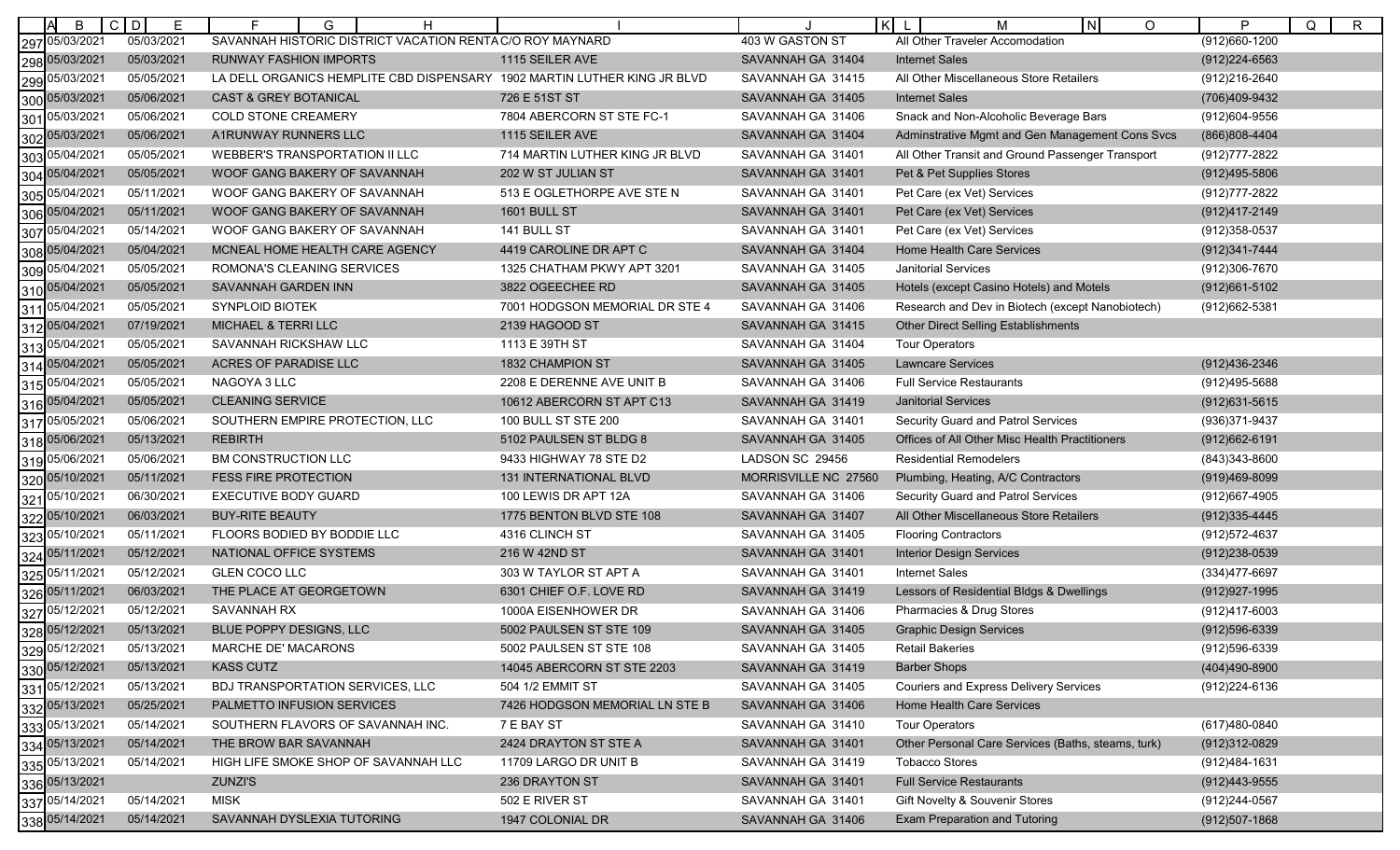| ΙA<br>B           | $C$ D<br>Е | H<br>G                                                                 |                                                    |                    | $\mathsf{K}$<br>N <sub>1</sub><br>O<br>M               | P<br>Q<br>$\mathsf{R}$ |
|-------------------|------------|------------------------------------------------------------------------|----------------------------------------------------|--------------------|--------------------------------------------------------|------------------------|
| 339 05/14/2021    | 05/19/2021 | AUGMENTATION, INCORPORATED                                             | 5104 PEGASUS CT STE C                              | FREDERICK MD 21704 | <b>Temporary Help Service</b>                          | $(301)698 - 1070$      |
| 340 05/14/2021    | 05/14/2021 | CLEAN HOUSE POWER WASH LLC                                             | 1936 LINNHURST DR                                  | SAVANNAH GA 31404  | Other Services to Buildings and Dwellings              | (912) 226-2466         |
| 341 05/14/2021    | 05/18/2021 | MOSES & SONS HAULING                                                   | 220 MCALLISTER ST APT 113                          | SAVANNAH GA 31401  | Specialized Freight Trucking, Long-Distance            | (229)364-5931          |
| 342 05/14/2021    | 05/14/2021 | FRONT DESK INC.                                                        | 630 INDIAN ST                                      | SAVANNAH GA 31401  | All Other Traveler Accomodation                        | (760) 583-2835         |
| 05/17/2021<br>343 | 05/19/2021 | SYMBIOSCITY, LLC                                                       | 115 E 52ND ST                                      | SAVANNAH GA 31405  | Landscape Architectural Services                       | (912)484-2018          |
| 344 05/17/2021    | 05/18/2021 | SUPERBLOOM LLC                                                         | 2418 DESOTO AVE                                    | SAVANNAH GA 31401  | Snack and Non-Alcoholic Beverage Bars                  | (706) 266-0658         |
| 05/17/2021<br>345 | 06/03/2021 | RIVERMOOR WEST APARTMENTS                                              | 1601 RIDDICK LN                                    | SAVANNAH GA 31407  | Lessors of Residential Bldgs & Dwellings               | (912)348-2874          |
| 346 05/17/2021    | 05/18/2021 | WEST CHATHAM CONSTRUCTION SERVICES, LLC 131 GREENBRIAR DR              |                                                    | SAVANNAH GA 31419  | <b>Site Preparation Contractors</b>                    |                        |
| 347 05/17/2021    | 05/18/2021 | THE BILLI WESTBROOK AT LINCOLN PLAZA                                   | 111 LINCOLN ST UNIT 1B                             | SAVANNAH GA 31401  | All Other Traveler Accomodation                        | (334) 301-2933         |
| 348 05/18/2021    | 05/18/2021 | K & M HANDYMAN SERVICES                                                | 1812 OTT ST                                        | SAVANNAH GA 31401  | <b>Residential Remodelers</b>                          | $(912)963 - 8066$      |
| 349 05/18/2021    | 05/19/2021 | <b>DOT'S BOUTIQUE</b>                                                  | 11B TALINA LN APT B                                | SAVANNAH GA 31419  | <b>Internet Sales</b>                                  | (912)438-3213          |
| 350 05/18/2021    | 05/19/2021 | PASSIONATE ABOUT YOU PRIVATE HOMECARE, LI11B TALINA LN APT B           |                                                    | SAVANNAH GA 31419  | Home Health Care Services                              | $(912)323 - 7595$      |
| 351 05/18/2021    | 06/04/2021 | A SOUTHERN AFFAIR EVENT DECOR                                          | 16 SENECA RD                                       | SAVANNAH GA 31406  | <b>Party Planning Services</b>                         | (912)541-3880          |
| 352 05/18/2021    | 05/19/2021 | 360 PROFESSIONALS LLC                                                  | 132 W 53RD ST                                      | SAVANNAH GA 31405  | Adminstrative Mgmt and Gen Management Cons Svcs        |                        |
| 353 05/18/2021    |            | DOT'S BOUTIQUE                                                         | 11B TALINA LN APT B                                | SAVANNAH GA 31419  | <b>Internet Sales</b>                                  | (912)438-3213          |
| 354 05/18/2021    | 05/19/2021 | LOGIPIA USA, INC                                                       | 500 MORGAN LAKES INDUSTRIAL PKWY B POOLER GA 31322 |                    | Lessors Of Mini Warehouses and Self-Storage Units      |                        |
| 355 05/18/2021    | 05/18/2021 | T THOMAS IMPROVEMENTS                                                  | 1017 E 32ND ST APT A                               | SAVANNAH GA 31401  | <b>Residential Remodelers</b>                          | (912)465-7515          |
| 356 05/19/2021    | 06/07/2021 | <b>PLUMPRO</b>                                                         | 43 ARTLEY RD                                       | SAVANNAH GA 31408  | Other Bldg Equip Cont (ie - gas pump install)          | (912) 231-7225         |
| 357 05/19/2021    | 05/19/2021 | FIDUCIARY EDGE ADVISORS, LLC                                           | 33 BULL ST STE 505                                 | SAVANNAH GA 31401  | Miscellaneous Financial Investment Activities          | (912)695-0203          |
| 358 05/19/2021    | 05/20/2021 | LOFT #1521                                                             | 5525 ABERCORN ST                                   | SAVANNAH GA 31405  | Women's/Girl's Clothing Store                          | $(912)355-0112$        |
| 359 05/19/2021    | 05/25/2021 | SOLO PROFESSIONAL CONSULTING                                           | 2326 E 40TH ST                                     | SAVANNAH GA 31404  | Adminstrative Mgmt and Gen Management Cons Svcs        | (912)604-2883          |
| 360 05/19/2021    | 05/26/2021 | PRUITTHEALTH @ HOME - SAVANNAH                                         | 9100 WHITE BLUFF RD STE 303                        | SAVANNAH GA 31406  | <b>Home Health Care Services</b>                       |                        |
| 05/20/2021<br>361 | 06/01/2021 | F.H. PASCHEN, S.N. NIELSEN & ASSOCIATES LLC 6605 ABERCORN ST STE 109-A |                                                    | SAVANNAH GA 31405  | <b>Commercial and Industrial Building Construction</b> | (773)444-3474          |
| 362 05/20/2021    | 05/25/2021 | THOMPSON CHIROPRACTIC & WELLNESS CENTEF600 E BROUGHTON ST              |                                                    | SAVANNAH GA 31401  | Offices of Chiropractors                               | (912)295-5440          |
| 363 05/21/2021    | 06/07/2021 | K & K AUTO BROKER LLC                                                  | 7002 HODGSON MEMORIAL DR                           | SAVANNAH GA 31406  | Wholesale Trade Agents And Brokers                     | (912)604-2883          |
| 364 05/21/2021    | 07/02/2021 | <b>QUALA</b>                                                           | 205 LISSNER AVE                                    | SAVANNAH GA 31408  | All Other Misc Waste Mgmt Services                     | (813) 321-6479         |
| 365 05/21/2021    | 05/21/2021 | <b>BEAUTYNSPASUPPLIES</b>                                              | 7804 ABERCORN ST                                   | <b>SPACE #5522</b> | Vending Machine Operators                              | (470)473-5939          |
| 366 05/21/2021    | 05/25/2021 | STEVIE G PAINTING, LLC                                                 | 536 E 50TH ST                                      | SAVANNAH GA 31405  | Painting and Wall Covering Contractors                 | (912)308-5992          |
| 367 05/21/2021    | 06/03/2021 | <b>FRIEZE</b>                                                          | 7 W YORK ST                                        | SAVANNAH GA 31401  | Gift Novelty & Souvenir Stores                         | (912) 335-7434         |
| 368 05/21/2021    | 05/25/2021 | SAVANNAH LANDMARKS REAL ESTATE & DEVELOI3147 E CHARLTON ST             |                                                    | SAVANNAH GA 31401  | Offices of Real Estate Agents and Brokers              | (912) 272-4466         |
| 369 05/21/2021    | 05/24/2021 | <b>GRAHAM</b>                                                          | 822 BOWDEN ST                                      | SAVANNAH GA 31415  | <b>Janitorial Services</b>                             | (904) 245-9057         |
| 370 05/24/2021    | 05/25/2021 | ZIYAA CLEANING AND MAINTENANCE SERVICES, L100 BULL ST STE 200          |                                                    | SAVANNAH GA 31401  | <b>Janitorial Services</b>                             | (604)410-8711          |
| 371 05/24/2021    | 05/25/2021 | A1 PROPERTY SOLVERS LLC                                                | 100 BULL ST STE 200                                | SAVANNAH GA 31401  | Adminstrative Mgmt and Gen Management Cons Svcs        | (912)307-9990          |
| 372 05/24/2021    | 05/25/2021 | CAPITAL A PRODUCTIONS, LLC                                             | 21 PATTON RD STE 100                               | SAVANNAH GA 31405  | General Warehousing and Storage                        | $(912)963 - 0183$      |
| 373 05/25/2021    | 05/26/2021 | RAZOR SHARP BARBER SHOP                                                | 2400 BULL ST STE 1                                 | STUDIOS 19-21      | <b>Barber Shops</b>                                    | (912)547-9165          |
| 374 05/25/2021    | 05/25/2021 | <b>CHUNK'S LEARNING CENTER</b>                                         | 6610 ABERCORN ST                                   | SAVANNAH GA 31405  | <b>Child Day Care Services</b>                         | $(912)777 - 6909$      |
| 375 05/25/2021    | 05/25/2021 | CHEN'S GARDEN 168 INC                                                  | 2315 WATERS AVE                                    | SAVANNAH GA 31404  | Limited-Service Restaurants                            | (912) 236-8228         |
| 376 05/26/2021    | 05/26/2021 | <b>WRIGHT SQUARE CAFE</b>                                              | 21 W YORK ST                                       | SAVANNAH GA 31401  | <b>Full Service Restaurants</b>                        | $(912)509 - 4666$      |
| 377 05/26/2021    | 05/26/2021 | SAVANNAH CHATHAM PICK-UP & DELIVERY                                    | 205 BORDEAUX LN                                    | SAVANNAH GA 31419  | <b>Couriers and Express Delivery Services</b>          | (912) 659-9354         |
| 378 05/26/2021    | 06/15/2021 | <b>RUSTY MATTHEW-CLAYTON STVR</b>                                      | 420 E CHARLTON LN                                  | SAVANNAH GA 31401  | All Other Traveler Accomodation                        | (646) 234-6256         |
| 379 05/26/2021    | 05/26/2021 | PROFESSIONAL ROOFERS INC                                               | 52 PERSIMMON ST STE F                              | BLUFFTON SC 29910  | Roofing Contractors                                    | (843) 757-6097         |
| 380 05/26/2021    | 05/28/2021 | ROYAL TASTY AVENUE FOOD TRUCK                                          | 2 E LATHROP AVE                                    | SAVANNAH GA 31401  | <b>Mobile Food Services</b>                            | (912) 777-9958         |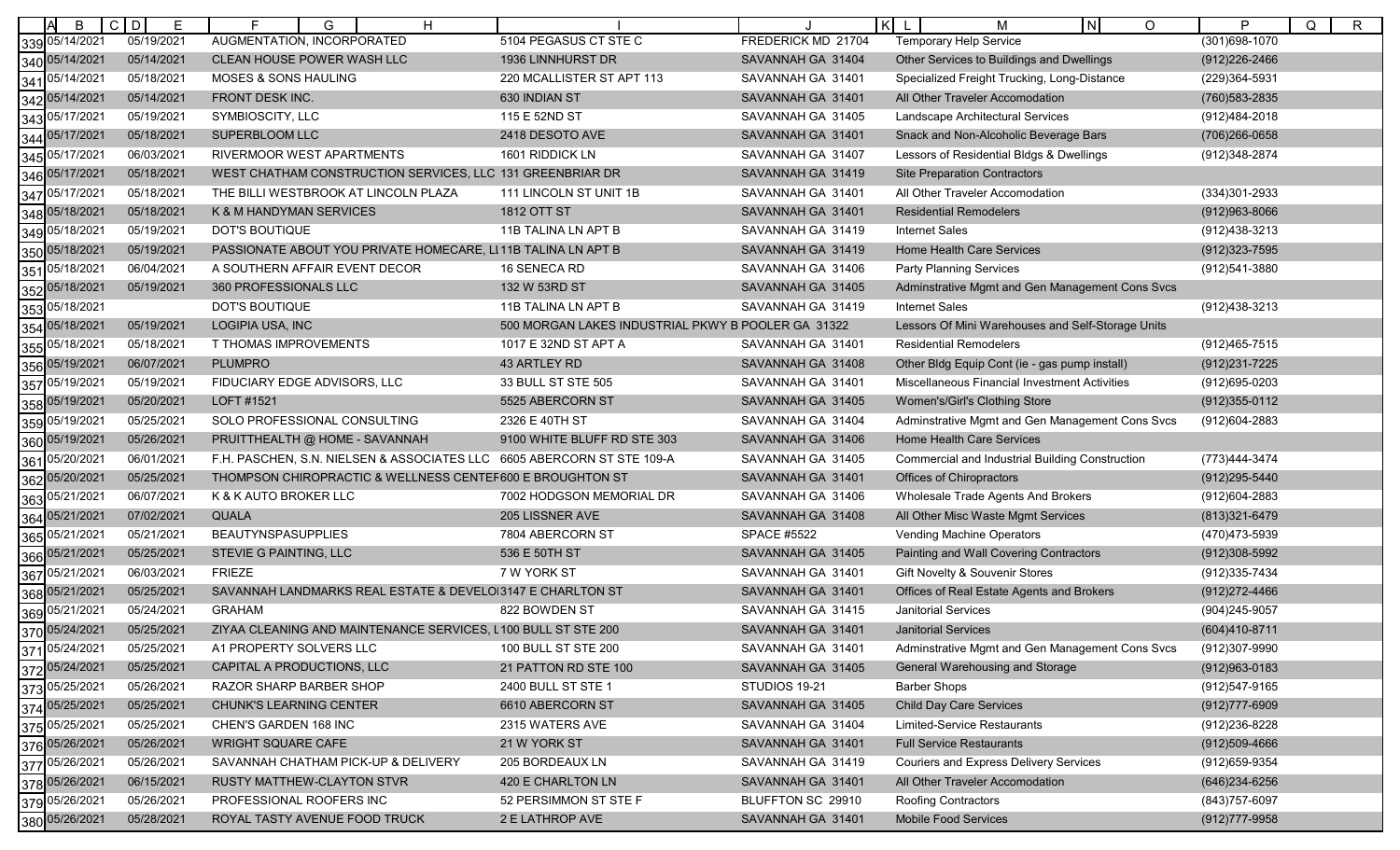| B                 | $\mathsf{C}$<br>D<br>Е | G<br>H                                |                                  | l Kl                                      | I NI<br>м<br>$\circ$                               | P<br>Q<br>R       |
|-------------------|------------------------|---------------------------------------|----------------------------------|-------------------------------------------|----------------------------------------------------|-------------------|
| 05/27/2021<br>381 | 05/27/2021             | FABCON, INC                           | 133 E 46TH ST                    | SAVANNAH GA 31405                         | Adminstrative Mgmt and Gen Management Cons Svcs    | (912)429-8660     |
| 05/27/2021<br>382 | 05/28/2021             | SUMEDISANDSUMEDAT LLC                 | 8605 LYN AVE                     | SAVANNAH GA 31406                         | <b>Internet Sales</b>                              | (912)844-9652     |
| 05/27/2021<br>383 | 05/28/2021             | <b>IYER STVR OPRATIONS</b>            | 216 W HENRY ST                   | SAVANNAH GA 31401                         | All Other Traveler Accomodation                    | (912) 247-7897    |
| 05/27/2021<br>384 | 06/01/2021             | EUREKA CABINETS & SIGNS               | 1110 DERENNE AVE                 | SAVANNAH GA 31406                         | Other Services Related to Advertising              | (912) 200-5300    |
| 05/28/2021<br>385 | 06/01/2021             | SHOTSBYXCLUSIVE                       | 10612 MIDDLEGROUND RD APT 305    | SAVANNAH GA 31419                         | Photography Studios, Portrait                      |                   |
| 05/28/2021<br>386 | 06/01/2021             | PHYSICIANS FOOTCARE                   | 910 E 70TH ST                    | SAVANNAH GA 31405                         | <b>Offices of Podiatrists</b>                      | $(917)405 - 7881$ |
| 05/28/2021<br>387 | 06/02/2021             | <b>AVENTON PARK WEST</b>              | 2080 BENTON PK                   | SAVANNAH GA 31407                         | Lessors of Residential Bldgs & Dwellings           | (561)421-1681     |
| 05/28/2021<br>388 | 06/03/2021             | ZIP-N-PACKAGE STORE                   | 2726 OGEECHEE RD UNIT B          | SAVANNAH GA 31405                         | Beer, Wine, & Liquor Stores                        | $(912)349-4563$   |
| 06/01/2021<br>389 | 06/01/2021             | AH LIP & BODY BUTTER                  | 614 W 40TH ST                    | SAVANNAH GA 31415                         | Soap and Other Detergent Manufacturing             | (253) 778-3985    |
| 390 06/01/2021    | 06/01/2021             | HUTA ESSENTIALS OF SAVANNAH           | 7062 HODGSON MEMORIAL DR         | SAVANNAH GA 31406                         | All Other Health & Personal Care Stores            | (912)441-5772     |
| 06/01/2021<br>391 | 06/01/2021             | TOTAL PRODUCTION DESIGNS              | 130 SCHLEY AVE                   | SAVANNAH GA 31419                         | Independent Artists, Writers, and Performers       | (860)394-8560     |
| 06/01/2021<br>392 | 06/02/2021             | <b>CHEERS BEER &amp; WINE</b>         | 6606 WATERS AVE                  | SAVANNAH GA 31406                         | <b>Convenience Stores</b>                          | (912)441-7587     |
| 06/01/2021<br>393 | 06/02/2021             | SOPHIA ARCANUM, LLC                   | 633 E BROAD ST                   | SAVANNAH GA 31401                         | Gift Novelty & Souvenir Stores                     | (770)853-9200     |
| 06/02/2021<br>394 | 06/02/2021             | <b>REAL MEN CRY</b>                   | 915 SHERMAN AVE                  | SAVANNAH GA 31405                         | <b>Internet Sales</b>                              | (912) 228-1797    |
| 06/02/2021<br>395 | 06/03/2021             | THS NATIONAL, LLC                     | 1050 CLASSIC RD STE 100          | APEX NC 27539                             | <b>Residential Remodelers</b>                      | (919)741-6229     |
| 06/03/2021<br>396 | 06/04/2021             | NTNK, LLC                             | 1018 ABERCORN ST                 | SAVANNAH GA 31401                         | All Other Traveler Accomodation                    | (912)472-8182     |
| 06/03/2021<br>397 | 06/04/2021             | INDEPENDENCE EXCAVATING, INC          | 5720 E SCHAAF RD                 |                                           | INDEPENDENCE OH 44131 Site Preparation Contractors | (216)524-1700     |
| 06/04/2021<br>398 | 06/04/2021             | <b>WHITECAP DENTAL</b>                | 11139 ABERCORN ST STE 8          | SAVANNAH GA 31419                         | <b>Offices of Dentists</b>                         | (912) 925-9190    |
| 06/04/2021<br>399 | 06/14/2021             | <b>FURNITURE DOCTOR</b>               | 135 E MONTGOMERY CROSS RD        | SAVANNAH GA 31406                         | Reupholstery and Furniture Repair                  | (912)231-9466     |
| 400 06/04/2021    | 06/04/2021             | 2 J'S ONE STOP SHOP                   | 3519 BUDREAU AVE                 | SAVANNAH GA 31408                         | General Automotive Repair                          | (912) 358-8334    |
| 06/04/2021<br>401 | 06/04/2021             | MR. BLACK                             | 900 CUBBEDGE ST                  | SAVANNAH GA 31415                         | <b>Internet Sales</b>                              | (912)398-1929     |
| 06/04/2021<br>402 | 06/04/2021             | C. ALEXANDERS                         | <b>183 WILSHIRE BLVD</b>         | SAVANNAH GA 31406                         | <b>Mobile Food Services</b>                        |                   |
| 06/04/2021<br>403 | 06/04/2021             | DIAMOND CONTRACTORS INC               | 4224 NE PORT DR                  | LEE'S SUMMIT MO 64064                     | Industrial Building Construction                   | (816) 650-9200    |
| 06/04/2021<br>404 | 06/04/2021             | SOMKE CITY                            | 1935 E VICTORY DR                | SAVANNAH GA 31404                         | <b>Tobacco Stores</b>                              |                   |
| 06/04/2021<br>405 | 06/04/2021             | COASTAL RETINA INSTITUTE, LLC         | 836 E 65TH ST STE 38             | SAVANNAH GA 31405                         | Offices of Physicians (Except Mental Health Spec)  | (912)376-2030     |
| 06/04/2021<br>406 | 06/04/2021             | DEPENDABLE HOME SOLUTIONS LLC         | 12408 MERCY BLVD                 | SAVANNAH GA 31419                         | Lessors of Residential Bldgs & Dwellings           |                   |
| 06/04/2021<br>407 | 06/11/2021             | <b>VENSON'S CAFE'</b>                 | 3 E LATHROP AVE                  | SAVANNAH GA 31404                         | Limited-Service Restaurants                        | (912)417-4993     |
| 06/07/2021<br>408 | 06/07/2021             | ANC SAVANNAH 10                       | 511 STEPHENSON AVE               | SAVANNAH GA 31406                         | Motion Picture Theaters (except Drive-Ins)         | (912) 353-9904    |
| 06/07/2021<br>409 | 06/07/2021             | ANC SAVANNAH 11                       | 1150 SHAWNEE AVE                 | SAVANNAH GA 31406                         | Motion Picture Theaters (except Drive-Ins)         | (912) 920-3994    |
| 06/09/2021<br>410 | 06/10/2021             | <b>TAIJI ACUPOINT</b>                 | 806 E DERENNE AVE                | SAVANNAH GA 31405                         | Other Personal Care Services (Baths, steams, turk) | (912)495-5234     |
| 06/09/2021<br>411 | 06/10/2021             | UNCLE MARIO'S CAROUSEL                | 7804 ABERCORN ST                 | SAVANNAH GA 31406                         | All Other Amusement & Recreation Industries        | (912)398-7558     |
| 412 06/09/2021    | 06/09/2021             | SIMPLY LIVING PERSONAL HOME CARE, LLC | 3 BERWICK CT                     | SAVANNAH GA 31406                         | <b>Home Health Care Services</b>                   | (912) 335-7426    |
| 413 06/09/2021    | 06/10/2021             | WASSAW SOUND INVESTMENTS, LLC         | 1 W YORK ST UNIT D               | SAVANNAH GA 31401                         | <b>Residential Property Managers</b>               | (912) 695-3803    |
| 414 06/09/2021    | 01/05/2022             | SET APART BARBER SALON                | 7135 HODGSON MEMORIAL DR STE C-5 | SAVANNAH GA 31406                         | <b>Beauty Salons</b>                               | $(618)541 - 4181$ |
| 415 06/10/2021    | 06/10/2021             | CONSOLIDATED ELECTRIC INC.            | 7383 PEPPERMILL LN               | NORTH CHARLESTON SC                       | : Elect Contractors/Oth Wiring Install Contractors | (843) 744-2688    |
| 416 06/10/2021    | 06/10/2021             | ZILAN TRANSPORTATION SERVICE          | 500 PENNSYLVANIA AVE APT 1713    | SAVANNAH GA 31404                         | All Other Transit and Ground Passenger Transport   |                   |
| 417 06/10/2021    | 06/10/2021             | CRAFTER'S COTTAGE, LLC                | 165 W BAY ST UNIT 204            | SAVANNAH GA 31401                         | All Other Traveler Accomodation                    | (912) 656-8895    |
| 418 06/11/2021    | 06/11/2021             | THE SALT TABLE                        | 190 W BRYAN ST                   | SAVANNAH GA 31401                         | All Other Specialty Food Stores                    | $(912)988-1059$   |
| 419 06/11/2021    | 06/11/2021             | DAZZLED BY DEE                        | 2511 ALABAMA AVE                 | SAVANNAH GA 31404                         | Sewing Needlework & Piecegood Store                | (912)508-6232     |
| 420 06/11/2021    | 06/11/2021             | AG MOBILE DETAILING                   | 417 WOODCLIFF DR                 | SAVANNAH GA 31406                         | Car Washes                                         | (912)306-5224     |
| 421 06/11/2021    | 06/16/2021             | MONARCH ROOFING                       | 4336 WACCAMAW BLVD               | MYRTLE BEACH SC 29579 Roofing Contractors |                                                    |                   |
| 422 06/11/2021    | 06/11/2021             | KEEP THAT CLEAN LLC                   | 1222 COLLINS ST                  | SAVANNAH GA 31404                         | <b>Janitorial Services</b>                         | (912) 622-2901    |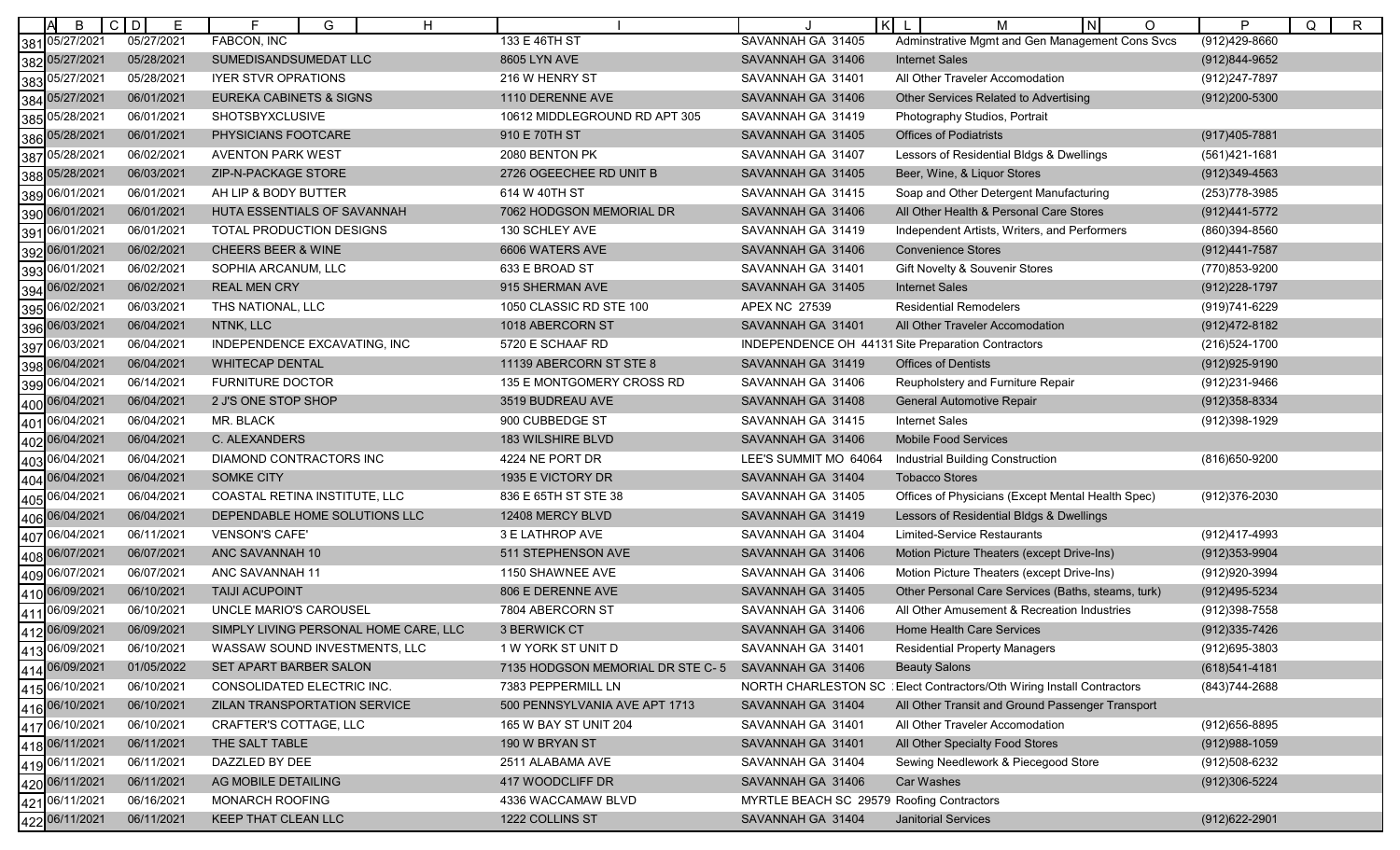| B                 | $C$ $D$<br>E | G<br>н                                  |                                 | $\mathsf{K}$         | м<br>IN.<br>O                                                | P<br>Q<br>$\mathsf{R}$ |
|-------------------|--------------|-----------------------------------------|---------------------------------|----------------------|--------------------------------------------------------------|------------------------|
| 423 06/11/2021    | 06/11/2021   | <b>HEY PEACHES</b>                      | <b>25 W BROUGHTON ST</b>        | SAVANNAH GA 31401    | <b>Clothing Accessories Stores</b>                           | (912)306-5381          |
| 424 06/14/2021    | 06/15/2021   | HAIR YOU GO SALON                       | 2400 BULL ST STE 1              | STUDIO 13            | <b>Beauty Salons</b>                                         | (912)421-9669          |
| 06/14/2021<br>425 | 06/16/2021   | GOOD A/V                                | 401 FORREST AVE                 | SAVANNAH GA 31404    | <b>Residential Remodelers</b>                                | (309)361-5607          |
| 06/14/2021<br>426 | 06/15/2021   | OBX INTERNATIONAL INC                   | 40 PRICE ST                     | SAVANNAH GA 31401    | <b>Freight Transportation Arrangement</b>                    | (757) 673-0681         |
| 06/14/2021<br>427 | 06/15/2021   | <b>DIVERSE STAFFING</b>                 | 4307 OGEECHEE RD UNIT 104       | SAVANNAH GA 31405    | <b>Temporary Help Service</b>                                | (317)813-8000          |
| 428 06/14/2021    | 06/23/2021   | SUITE AS HONEY, LLC                     | 515 E HUNTINGSON ST             | SAVANNAH GA 31401    | All Other Traveler Accomodation                              | (302) 559-2256         |
| 06/14/2021<br>429 | 06/15/2021   | SDS SALON PARTNERS, LLC                 | 2400 BULL ST STE 1              | SAVANNAH GA 31401    | Nonresidential Property Managers                             | (912)303-7221          |
| 06/14/2021<br>430 | 06/14/2021   | NICKY'S CLUBHOUSE LLC                   | 1109 W 41ST                     | SAVANNAH GA 31415    | <b>Child Day Care Services</b>                               |                        |
| 06/15/2021<br>431 | 06/16/2021   | ALPHA CONSTRUCTION                      | 556 TAMMY DR                    | RIDGELAND SC 29936   | Industrial Building Construction                             | (843)621-0368          |
| 432 06/15/2021    | 06/16/2021   | THE INN AT 909 LINCOLN STREET           | 909 LINCOLN ST                  | SAVANNAH GA 31401    | Hotels (except Casino Hotels) and Motels                     | $(912)695 - 9595$      |
| 06/15/2021<br>433 | 06/15/2021   | SAVANNAH BONE & JOINT, PC               | 11702 MERCY BLVD STE 2D         | SAVANNAH GA 31419    | All Other Outpatient Care Centers                            | (912) 925-3767         |
| 06/15/2021<br>434 | 06/16/2021   | NEURO SPINE AND PAIN CENTER OF SAVANNAH | 8880 ABERCORN ST                | SAVANNAH GA 31406    | Offices of Physicians (Except Mental Health Spec)            | (912) 231-4444         |
| 06/17/2021<br>435 | 06/17/2021   | <b>HAWG POWERSPORTS</b>                 | 2740 OGEECHEE RD                | SAVANNAH GA 31415    | Motorcycle Dealer                                            | (912) 257-5346         |
| 06/18/2021<br>436 | 06/21/2021   | J, PASSMORE, LLC                        | 2028 TUSKEEGEE ST               | SAVANNAH GA 31405    | <b>Residential Remodelers</b>                                | (912) 618-4624         |
| 06/18/2021<br>437 | 07/02/2021   | <b>GLC FENCING</b>                      | 2107 BULL ST                    | SAVANNAH GA 31401    | All Other Specialty Trade Contractors                        | (912)321-8788          |
| 438 06/18/2021    | 06/23/2021   | HOPPING WITH HARKLEROAD INFLATABLES     | 7300 ABERCORN ST STE A          | SAVANNAH GA 31406    | All Other Consumer Goods Rental                              | $(912)856 - 8121$      |
| 06/18/2021<br>439 | 06/23/2021   | THE CELTIC CREEK                        | 228 W BROUGHTON ST              | SAVANNAH GA 31401    | <b>Other Clothing Stores</b>                                 | (248)444-4880          |
| 06/18/2021<br>440 | 06/21/2021   | MY CAR STORE INC                        | 6605 ABERCORN ST STE 205A-B     | SAVANNAH GA 31405    | Wholesale Trade Agents And Brokers                           | (912)349-0941          |
| 06/18/2021<br>441 | 06/18/2021   | CONSOLIDATED ENDEAVORS INCORPORATED     | 2017 COLONIAL DR                | SAVANNAH GA 31406    | Other Services to Buildings and Dwellings                    | (912)695-0882          |
| 442 06/18/2021    | 06/18/2021   | TRU AIRCRAFT INTERIORS LLC              | <b>11 WESTGATE BLVD</b>         | SAVANNAH GA 31405    | Painting and Wall Covering Contractors                       | (912) 704-8824         |
| 06/18/2021<br>443 | 06/18/2021   | FORBES + ASSOCIATES                     | 129 ABERCORN ST                 | SAVANNAH GA 31401    | Offices of Real Estate Agents and Brokers                    | (912) 209-4676         |
| 06/21/2021<br>444 | 06/22/2021   | CASH-N-CARRY TOWING                     | 500 STALEY AVE                  | SAVANNAH GA 31405    | <b>Motor Vehicle Towing</b>                                  | (912) 352-0725         |
| 06/21/2021<br>445 | 06/21/2021   | WILD BIRDS UNLIMITED                    | 8108 ABERCORN ST STE 210        | SAVANNAH GA 31406    | Hobby, Toy and Game Stores                                   | (912) 961-3455         |
| 06/22/2021<br>446 | 06/22/2021   | MARK & MARIAH JOY STVR OPERATIONS       | 210 E STATE ST #16              | SAVANNAH GA 31401    | All Other Traveler Accomodation                              | (269) 579-2231         |
| 06/22/2021<br>447 | 06/22/2021   | TRUTH IN EVIDENCE PARANORMAL            | 31 W CONGRESS ST STE 101        | SAVANNAH GA 31401    | Gift Novelty & Souvenir Stores                               | (912)662-5928          |
| 06/22/2021<br>448 | 06/22/2021   | LA PLACITA LLC                          | 2012 CAPITAL ST                 | SAVANNAH GA 31404    | Supermarkets and Other Grocery Stores (exc Conv)             | (912)306-8413          |
| 06/22/2021<br>449 | 06/22/2021   | CPORT CUSTOMS BODY SHOP                 | 1501 STALEY AVE STE B           | SAVANNAH GA 31405    | General Automotive Repair                                    | (912) 255-1161         |
| 06/22/2021<br>450 | 06/23/2021   | TIC TIC BOOM FIREWORKS, LLC             | 485 JIMMY DELOACH PKWY          | SAVANNAH GA 31407    | <b>Other Direct Selling Establishments</b>                   | (706)831-1726          |
| 06/22/2021<br>451 | 07/02/2021   | JAAH HARRIS CLEANING SERVICES           | 1221 LOVE ST                    | SAVANNAH GA 31415    | <b>Janitorial Services</b>                                   | (912) 755-5602         |
| 452 06/22/2021    | 06/22/2021   | A TOUCH OF AMARA                        | 232 BULL ST UNIT A              | SAVANNAH GA 31401    | Massage Therapist/Masseuse                                   | $(912)600 - 4009$      |
| 06/22/2021<br>453 | 06/23/2021   | MORDECAI SOAPS AND OILS LLC             | 921 GOOGE ST                    | SAVANNAH GA 31415    | <b>Internet Sales</b>                                        | (912)661-5232          |
| 454 06/22/2021    | 06/22/2021   | MISTER FREDS BARBER SUPPLY STORE        | 7370 HODGSON MEMORIAL DR STE A1 | SAVANNAH GA 31406    | Cosmetics, Beauty Supplies, and Perfume Stores               |                        |
| 455 06/23/2021    | 07/02/2021   | <b>VALLEY INSULATION</b>                | 5678 SPEEDWAY BLVD              | HARDEEVILLE SC 29927 | Drywall, Plastering, Acoustic, & Insulation Cont             |                        |
| 456 06/23/2021    | 06/24/2021   | SANDERS & SONS LLC                      | 4736 FAIRFAX DR                 | SAVANNAH GA 31405    | All Other Traveler Accomodation                              |                        |
| 457 06/24/2021    | 06/24/2021   | NAISTUMITYU AFRICAN JEWELRY LLC         | 7804 ABERCORN ST                | SAVANNAH GA 31406    | <b>Clothing Accessories Stores</b>                           | (812)470-7944          |
| 458 06/24/2021    | 07/09/2021   | DERO, SPECTRUM, COLORADO TIME SYSTEMS   | 544 CHESTNNUT ST                |                      | CHATTANOOGA TN 37402 Sporting Goods and Supplies Wholesalers | (423) 265-7529         |
| 459 06/24/2021    | 12/16/2021   | MOON RIVER CAPITAL, LLC                 | 100 BULL ST STE 212             | SAVANNAH GA 31401    | Other Activities Related to Real Estate                      | (912)235-6950          |
| 460 06/24/2021    | 06/24/2021   | <b>EMILY LAYCHAK</b>                    | 425 ILLINOIS AVE                | SAVANNAH GA 31404    | All Other Personal Services                                  | (412) 605-9941         |
| 461 06/25/2021    | 06/25/2021   | FOREVER A HUGHES CLEANING SERVICES LLC  | 1221 W 51ST ST                  | SAVANNAH GA 31405    | <b>Lawncare Services</b>                                     | (912)468-4549          |
| 462 06/25/2021    | 06/25/2021   | MAGNOLIA SQUARE PROPERTIES, LLC         | 601 W 54TH ST                   | SAVANNAH GA 31405    | Lessors of Residential Bldgs & Dwellings                     | (912) 235-2457         |
| 463 06/25/2021    | 06/25/2021   | LATIN CHICKS RESTAURANT                 | 5205 WATERS AVE UNIT C          | SAVANNAH GA 31404    | <b>Full Service Restaurants</b>                              | (912)495-5133          |
| 464 06/28/2021    | 07/06/2021   | THE BEARD FAIRY                         | 5614 JAN ST                     | SAVANNAH GA 31406    | All Other Personal Services                                  | (912)441-8134          |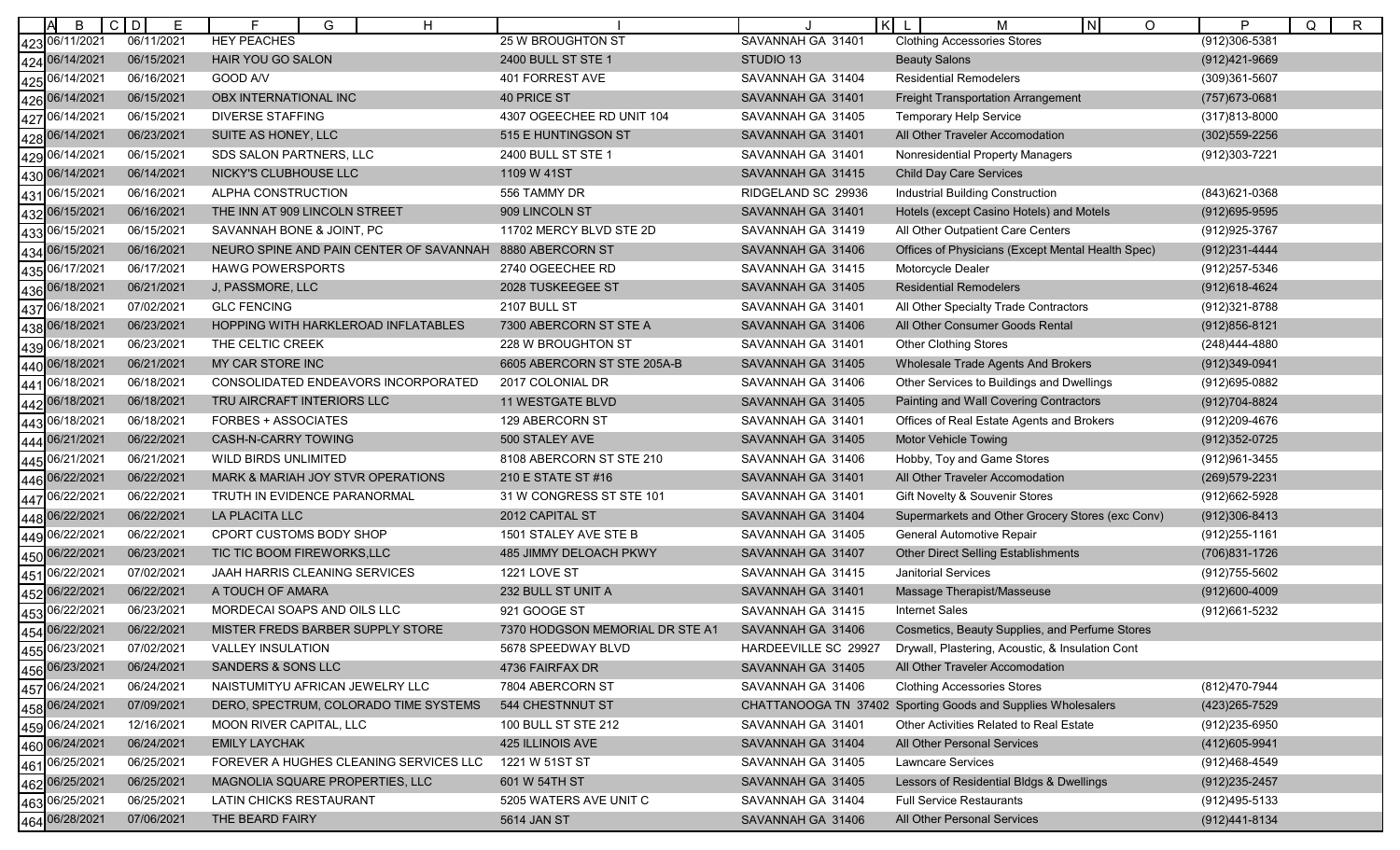| B                 | C D<br>Е   | F<br>G<br>H                               |                                                     |                     | $\mathsf{K}$<br>$\circ$<br>м                           | P<br>Q<br>R       |
|-------------------|------------|-------------------------------------------|-----------------------------------------------------|---------------------|--------------------------------------------------------|-------------------|
| 465 06/29/2021    | 07/06/2021 | MM JOHNSON CPA                            | 6962 DAMASCUS RD                                    | SAVANNAH GA 31406   | Offices of Certified Public Accountants                | $(912)507 - 4741$ |
| 466 06/29/2021    | 07/06/2021 | PENNY KIX                                 | 22 E BROUGHTON ST                                   | SAVANNAG GA 31401   | <b>Shoe Stores</b>                                     | (843) 540-8392    |
| 467 06/29/2021    | 06/29/2021 | EMILY MCCARTHY, LLC                       | 2428 ABERCORN ST                                    | SAVANNAH GA 31401   | Women's/Girl's Clothing Store                          | (912)495-5386     |
| 468 06/29/2021    | 07/02/2021 | <b>VEGAN WHO, LLC</b>                     | 2155 BENTON BLVD APT 5304                           | SAVANNAH GA 31407   | <b>Other Social Advocacy Organizations</b>             |                   |
| 06/30/2021<br>469 | 06/30/2021 | 208 WINE BAR                              | 208 E BAY ST                                        | SAVANNAH GA 31401   | Drinking Places (Alcoholic Beverages)                  | (912) 777-4240    |
| 470 06/30/2021    | 07/06/2021 | DELECTABLE DESSERTS GALORE                | 921 W 40TH ST                                       | SAVANNAH GA 31415   | <b>Baked Goods Stores</b>                              |                   |
| 06/30/2021<br>471 | 07/07/2021 | AESTHETICALLY SAVY LLC                    | 110 E 56TH ST                                       | SAVANNAH GA 31405   | Offices of All Other Misc Health Practitioners         | (843) 687-5464    |
| 06/30/2021<br>472 | 06/30/2021 | TOP CRAB SEAFOOD & BAR                    | 7201 HODGSON MEMORIAL DR UNIT A                     | SAVANNAH GA 31406   | <b>Full Service Restaurants</b>                        | $(912)999-8099$   |
| 473<br>07/01/2021 | 07/02/2021 | K. FERRIS ACCESSORIES                     | 1501 AGATE ST                                       | SAVANNAH GA 31415   | Electronic Shopping/Internet Sales                     | (706)313-1836     |
| 474 07/01/2021    | 07/02/2021 | <b>U-HAUL</b>                             | 6606 WATERS AVE                                     | SAVANNAH GA 31406   | Passenger Car Rental                                   | (912) 695-5524    |
| 475 07/01/2021    | 07/01/2021 | <b>MARATHON</b>                           | 329 E MONGOMERY XRDS                                | SAVANNAH GA 31406   | Convenience Store w/Gas Station                        | (267)407-2719     |
| 07/02/2021<br>476 | 07/09/2021 | AMERICAN ONCOLOGY PARTNERS, PA            | 4700 WATERS AVE STE 201                             | SAVANNAH GA 31404   | Offices of Physicians (Except Mental Health Spec)      | (239) 785-3200    |
| 07/02/2021<br>477 | 07/09/2021 | METRO MARKET MEDIA LLC                    | 660 BROUGHTON ST                                    | SAVANNAH GA 31401   | <b>Media Representatives</b>                           | (912) 233-1281    |
| 478 07/02/2021    | 07/09/2021 | DABBS PROPERTIES, LLC                     | 310 W BROUGHTON ST APT 2001                         | SAVANNAH GA 31401   | All Other Traveler Accomodation                        | (678) 249-4309    |
| 07/06/2021<br>479 | 07/07/2021 | <b>WPJ-WILLIAM PATRICK JONES</b>          | <b>105 WHITAKER ST</b>                              | SAVANNAH GA 31401   | All Other Traveler Accomodation                        | (843) 290-0942    |
| 07/06/2021<br>480 | 01/05/2022 | <b>HALLOFSNEAKZ LLC</b>                   | 30 W YORK ST                                        | SAVANNAH GA 31401   | <b>Shoe Stores</b>                                     | (912)441-0342     |
| 07/06/2021<br>481 | 08/04/2021 | NATURE'S MAGIC DAY SPA                    | 125 E BROAD ST STE 1C                               | SAVANNAH GA 31401   | Other Personal Care Services (Baths, steams, turk)     | (818) 456-7938    |
| 482 07/06/2021    | 07/07/2021 | THE GARDENS OF SAVANNAH                   | 249 HOLLAND DR                                      | SAVANNAH GA 31419   | Assisted Liviing Facilities for the Elderly            | (912) 925-3445    |
| 17/06/2021<br>483 | 07/07/2021 | SILVA SOFTWASH & PRESSURE WASHING         | 4 CASTLE CT                                         | SAVANNAH GA 31406   | Other Services to Buildings and Dwellings              | (912) 944-5257    |
| 484<br>07/06/2021 | 07/07/2021 | THE CULTURAL SOCIETY OF WELLNESS          | 9002 HARMON BLUFF RD                                | SAVANAH GA 31406    | Offices of Mental Health Practioners (exc Phys)        | (912) 777-8311    |
| 07/07/2021<br>485 | 07/07/2021 | THOMPSON SAVANNAH                         | 201 PORT ST                                         | SAVANNAH GA 31401   | Hotels (except Casino Hotels) and Motels               | (570) 574-7373    |
| 07/07/2021<br>486 | 07/09/2021 | <b>ARK FABRICATORS</b>                    | <b>2511 W BAY ST</b>                                | SAVANNAH GA 31401   | Fabricated Pipe and Pipe Fitting Manufacturing         | $(912)349-6506$   |
| 17/07/2021<br>487 | 07/08/2021 | MUSIC AND ARTS                            | 7805 ABERCORN ST STE 20A                            | SAVANNAH GA 31406   | Musical Instrument & Supplies Stores                   | (912) 692-8044    |
| 488 07/07/2021    | 07/09/2021 | CLEARING HOUSE CENTER FOR ART + SPIRIT    | 134 HOUSTON ST                                      | SAVANNAH GA 31401   | Gift Novelty & Souvenir Stores                         | (912)660-5911     |
| 07/07/2021<br>489 | 07/28/2021 | <b>BUSINESS VARIETIES BY KATRINA, LLC</b> | 100 BULL ST                                         | SUITE 200-2547      | Adminstrative Mgmt and Gen Management Cons Svcs        | (813) 325-6776    |
| 07/07/2021<br>490 | 07/07/2021 | SCOOTER'S RETREAT, LLC                    | 205 W 33RD ST                                       | SAVANNAH GA 31401   | All Other Traveler Accomodation                        | $(912)373-9171$   |
| 491<br>07/07/2021 | 07/09/2021 | <b>REYNOLDS VACATIONS</b>                 | 105 WHITAKER ST APT 303                             | SAVANNAH GA 31401   | All Other Traveler Accomodation                        | (937)441-3200     |
| 492 07/08/2021    | 07/09/2021 | LOW COUNTRY TITLE & ESCROW, LLC           | 5 OGLETHORPE PROFESSIONAL BLVD UN SAVANNAH GA 31406 |                     | Offices of Lawyers                                     | (912) 335-8875    |
| 07/08/2021<br>493 | 07/09/2021 | KITCHEN WISE OF COASTAL SOUTH CAROLINA    | 70 PRESTWICK GREEN                                  | DAUFUSKIE SC 29915  | <b>Residential Remodelers</b>                          | (704) 681-2723    |
| 07/08/2021<br>494 | 07/09/2021 | THOMAS WEIHS HAUS L.P.                    | 222 E GWINNETT ST                                   | SAVANNAH GA 31401   | Bed and Breakfast Inns                                 | (404)319-0859     |
| 495 07/08/2021    | 07/08/2021 | <b>LASTFOGEL INN</b>                      | 242 HABERSHAM ST                                    | SAVANNAH GA 31401   | <b>Residential Property Managers</b>                   | (912)508-5890     |
| 496 07/08/2021    | 07/08/2021 | 216 W BOLTON LLC                          | 216 W BOLTON ST                                     | SAVANNAH GA 31401   | All Other Traveler Accomodation                        | (912) 220-8234    |
| 497 07/08/2021    | 07/09/2021 | B.L. HARBERT INTERNATIONAL, LLC           | 820 SHADES CREEK PKWY STE 3000                      | BIRMINGHAM AL 35209 | Industrial Building Construction                       | (205)802-2800     |
| 498 07/09/2021    | 07/09/2021 | TAMED TRESSES SALON                       | 1138 E 72ND ST UNIT B                               | SAVANNAH GA 31404   | <b>Beauty Salons</b>                                   | (336) 933-1322    |
| 499 07/09/2021    | 01/05/2022 | BROUGHTON STREET LOFT LLC                 | 104 W BROUGHTON ST UNIT C                           | SAVANNAH GA 31401   | All Other Traveler Accomodation                        | (615) 507-8575    |
| 500 07/09/2021    | 07/28/2021 | REDEEMING THE TIME TRANSPORT, LLC         | 100 BULL ST                                         | STE 200-2546        | General Freight Trucking, Long-Distance, Truckload     | (706) 675-5354    |
|                   | 07/13/2021 | <b>VERIZON</b>                            | 14086 ABERCORN ST                                   | SAVANNAH GA 31419   | Lessors of Non-Residential Bldgs exc Miniwarehouse     | (248) 737-4190    |
|                   | 07/29/2021 | <b>HOBOBAG LLC</b>                        | 318 E 40TH ST                                       | SAVANNAH GA 31401   | All Other Traveler Accomodation                        | (704) 737-2751    |
| 503 07/12/2021    | 07/12/2021 | THE BOWERY APARTMENTS                     | 515 MONTGOMERY ST                                   | SAVANNAH GA 31401   | Lessors of Residential Bldgs & Dwellings               |                   |
| 504 07/12/2021    | 07/13/2021 | <b>BURLINGTON</b>                         | 7400 ABERCORN ST                                    | SAVANNAH GA 31405   | Lessors of Non-Residential Bldgs exc Miniwarehouse     | (248) 737-4190    |
| 505 07/12/2021    | 07/19/2021 | LANDMARK VACATIONS                        | 20 E 37TH ST                                        | SAVANNAH GA 31401   | <b>Residential Property Managers</b>                   | (978) 502-8624    |
| 506 07/12/2021    | 07/13/2021 | NATIONAL COMMERCIAL BUILDERS INC.         | 41951 REMINGTON AVE #230                            | TEMECULA CA 92590   | <b>Commercial and Industrial Building Construction</b> | (951)302-8200     |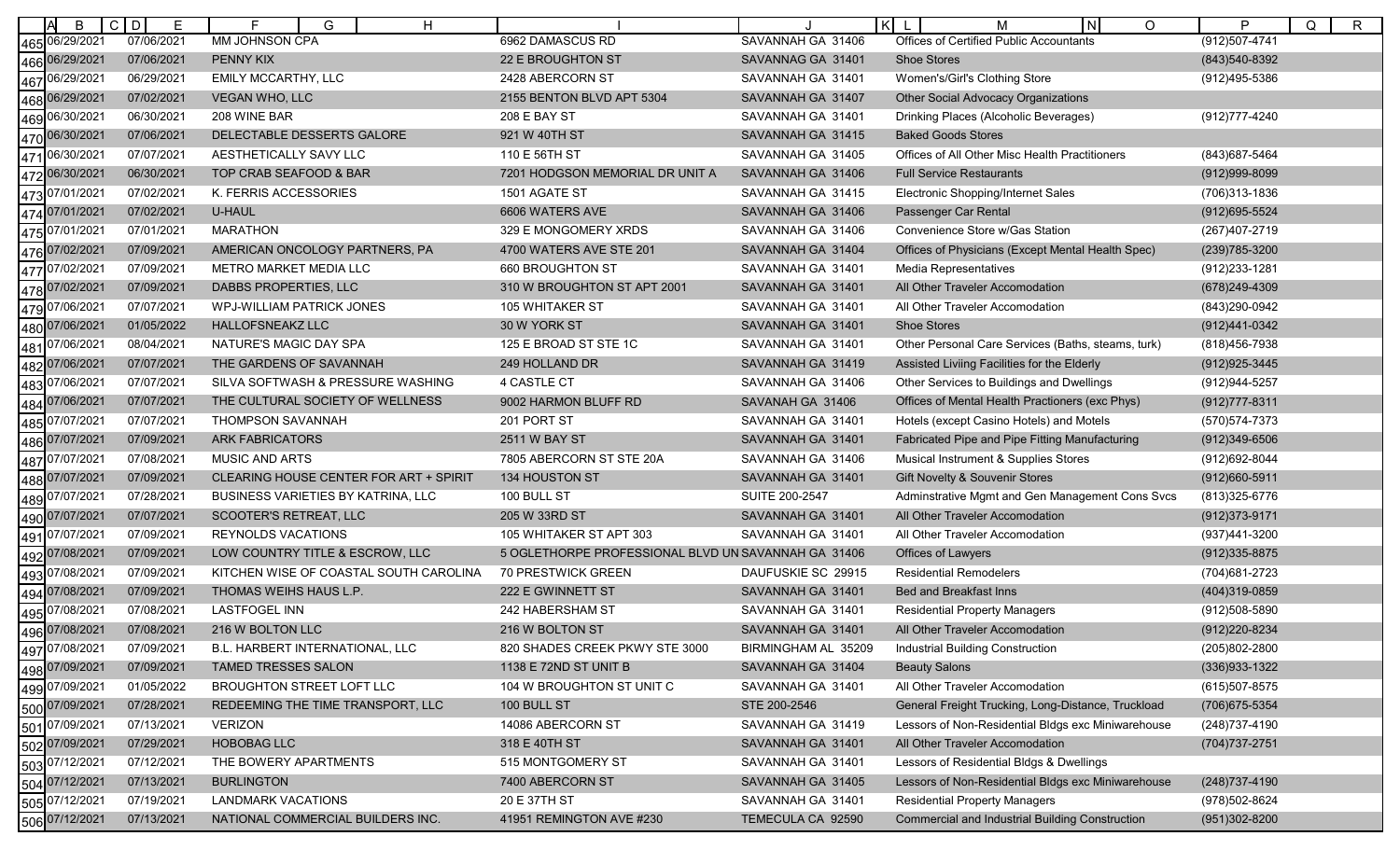| B                                | $C$ D<br>E | G<br>H<br>c                                                        |                                 |                      | κI<br>$\circ$<br>M<br>N                                                | P<br>Q<br>$\mathsf{R}$ |
|----------------------------------|------------|--------------------------------------------------------------------|---------------------------------|----------------------|------------------------------------------------------------------------|------------------------|
| 507 07/12/2021                   | 07/12/2021 | CAMEL TOW LLC                                                      | 5224 SKIDAWAY RD                | SAVANNAH GA 31406    | <b>Motor Vehicle Towing</b>                                            | (912)306-9156          |
| 508 07/12/2021                   | 07/12/2021 | JOSEPH & EMILY STUBBS STVR OPERATIONS                              | 114 E TAYLOR ST                 | SAVANNAH GA 31401    | All Other Traveler Accomodation                                        | (912) 507-8754         |
| 509 07/13/2021                   | 07/15/2021 | THE COMPOUND                                                       | 8505 WATERS AVE APT 138         | SAVANNAH GA 31406    | <b>Internet Sales</b>                                                  | (912)210-8693          |
| 510 07/13/2021                   | 07/15/2021 | CHANDIE HUPMAN STVR OPERATIONS                                     | 513 E HARRIS ST                 | SAVANNAH GA 31401    | All Other Traveler Accomodation                                        | (912) 268-2420         |
| 07/13/2021<br>511                | 07/22/2021 | 8607 LYN AVENUE                                                    | 8607 LYN AVE                    | SAVANNAH GA 31406    | Home Health Care Services                                              | (682) 707-2725         |
| 512 07/13/2021                   | 07/15/2021 | HIGHMAINTENANCE CLOTHING CO.                                       | 106 VENTURA BLVD                | SAVANNAH GA 31419    | <b>Internet Sales</b>                                                  | (912) 659-3240         |
| 513 07/14/2021                   | 07/14/2021 | <b>BODHI AESTHETICS AND SPA, LLC</b>                               | 111 TIBET AVE STE D             | SAVANNAH GA 31406    | Other Personal Care Services (Baths, steams, turk)                     | (912) 312-9717         |
| 514 07/14/2021                   | 07/14/2021 | JETA, L.L.C.                                                       | 5825 GLENRIDGE DR UNIT 206      |                      | SANDY SPRINGS GA 3032{ Commercial and Industrial Building Construction | (404)400-7290          |
| 515 07/14/2021                   | 07/15/2021 | WALDEN AT CHATHAM CENTER                                           | 100 WALDEN LN                   | SAVANNAH GA 31405    | Lessors of Residential Bldgs & Dwellings                               | (912)329-3519          |
| 516 07/14/2021                   | 07/15/2021 | LORDS SAVING GRACE (LSG) HEALTH SERVICES                           | 1108 RIDDICK LN                 | SAVANNAH GA 31407    | Home Health Care Services                                              | (912) 665-0686         |
| 517 07/14/2021                   | 07/15/2021 | THE MARK AT CHATHAM                                                | 1475 CHATHAM PKWY               | SAVANNAH GA 31405    | Lessors of Residential Bldgs & Dwellings                               | (912)324-3069          |
| 518 07/15/2021                   | 07/15/2021 | <b>HEALTHY MIND/ MENTE SANA</b>                                    | 1509 ABERCORN ST                | SAVANNAH GA 31401    | Offices of Mental Health Practioners (exc Phys)                        | $(912)225 - 6959$      |
| 519 07/15/2021                   | 07/15/202  | <b>LUMOS</b>                                                       | 7135 HODGSON MEMORIAL DR        | STE C STUDIO 21      | <b>Beauty Salons</b>                                                   | (912) 978-0650         |
| 520 07/15/2021                   | 07/15/2021 | RC FLETCHER HOMES                                                  | 145 SPRING LAKES DR             | SAVANNAH GA 31407    | Offices of Real Estate Agents and Brokers                              | (912)660-4338          |
| 521 07/15/2021                   | 07/19/2021 | THE JOHNSON GROUP                                                  | 1428 CLAREMONT CIR              | SAVANNAH GA 31415    | Independent Artists, Writers, and Performers                           | (912)236-9494          |
| 522 07/16/2021                   | 07/16/2021 | STYLEZ BY VAY LLC                                                  | 5224 SKIDAWAY RD STE A          | SAVANNAH GA 31404    | <b>Beauty Salons</b>                                                   | (912) 201-3337         |
| 523 07/16/2021                   | 07/19/2021 | MANE FOCUS HAIR SALON                                              | 713 JACKSON BLVD                | SAVANNAH GA 31405    | <b>Beauty Salons</b>                                                   | (912)689-0888          |
| 524 07/19/2021                   | 07/19/2021 | FAIRWAY INDEPENDENT MORTGAGE CORPORATI 340 EISENHOWER DR STE 300-B |                                 | SAVANNAH GA 31406    | <b>Real Estate Credit</b>                                              | (912)428-5190          |
| 07/19/2021<br>525                | 07/19/202  | ALEXIS TAYLOR HAIR                                                 | 7135 HODGSON MEMORIAL DR UNIT C | SUITE 22             | <b>Beauty Salons</b>                                                   | (912) 481-7155         |
| 526 07/19/2021                   | 07/19/2021 | <b>VELVET LIGHT BOUDOIR</b>                                        | 24 E LIBERTY ST APT 34          | SAVANNAH GA 31401    | Independent Artists, Writers, and Performers                           | (912)713-6403          |
| 527 07/19/2021                   | 07/23/2021 | LOW COUNTRY ELECTRONICS                                            | 58 OLD WILD HORSE RD            | HILTON HEAD SC 29925 | Elect Contractors/Oth Wiring Install Contractors                       | (843)816-7059          |
| 528 07/19/2021                   | 07/19/2021 | <b>UNIFI</b>                                                       | 400 AIRWAYS AVE                 | SAVANNAH GA 31408    | <b>Other Airport Operations</b>                                        | (470) 626-7931         |
| 529<br>07/19/2021                | 08/03/2021 | LETOURNEAU INTERIOR DESIGN                                         | 707 JEFFERSON ST                | SAVANNAH GA 31401    | <b>Interior Design Services</b>                                        | (912) 596-8759         |
| 530 07/20/2021                   | 07/21/2021 | UPLIFT VIRTUAL ASSISTANTS, LLC                                     | 2170 BENTON BLVD UNIT 9111      | SAVANNAH GA 31407    | <b>Office Administrative Services</b>                                  | (912) 217-4673         |
| 531 07/20/2021                   | 07/21/2021 | A NU BEGINNING CHILDCARE CENTER & LEARNIN(2310 CAUSTON BLUFF RD    |                                 | SAVANNAH GA 31404    | <b>Child Day Care Services</b>                                         | (912) 228-8113         |
| 07/21/2021<br>532                | 07/22/2021 | <b>CULVER'S</b>                                                    | 333 W MONTGOMERY XRDS           | SAVANNAH GA 31406    | <b>Limited-Service Restaurants</b>                                     | $(912)200 - 4600$      |
| 533 07/22/2021                   | 07/22/2021 | ZO SHOW LIMITED EDITION                                            | 10909 JAMESTOWNE RD             | SAVANNAH GA 31419    | Other Direct Selling Establishments                                    | (912) 272-7530         |
| 534 07/22/2021                   | 07/22/2021 | THE FULFILLED PROMISE BOUTIQUE LLC                                 | 515 PENNSYLVANIA AVE APT 112    | SAVANNAH GA 31404    | <b>Internet Sales</b>                                                  | (912)503-6079          |
| 07/22/2021<br>535                | 07/26/202  | KIDZ ACADEMY PRESCHOOL                                             | 11702 COLLEEN DR                | SAVANNAH GA 31419    | Child Day Care Services                                                | (717)814-1609          |
| 536 07/22/2021                   | 07/23/2021 | KATY SKELTON GA LLC                                                | 916 MONTGOMERY ST               | SAVANNAH GA 31401    | <b>Interior Design Services</b>                                        | $(912)306 - 0003$      |
| 537 07/23/2021                   | 07/23/2021 | THE POSH PET OF SAVANNAH                                           | 300 BULL ST STE 404B            | SAVANNAH GA 31401    | Pet Care (ex Vet) Services                                             | (912)495-5209          |
| 538 07/23/2021                   | 07/23/2021 | JOHNSON'S SANITIZING SOLUTIONS, LLC                                | 6008 FAIRVIEW AVE               | SAVANNAH GA 31406    | <b>Janitorial Services</b>                                             | (912) 663-2964         |
| 539 07/23/2021                   | 07/23/2021 | TYLER'S WELDING & FABRICATION, LLC                                 | 11 MICKEY D LN                  | BEAUFORT SC 29907    | Other Foundation, Structure, Bldg Ext Contractors                      | (843) 263-6950         |
| 540 07/23/2021<br>541 07/26/2021 | 07/26/2021 | THE PRESIDENT'S QUARTERS                                           | 225 E PRESIDENT ST              | SAVANNAH GA 31404    | Bed and Breakfast Inns                                                 | $(912)$ 233-1600       |
|                                  | 07/28/2021 | JMS BUILDER-TALLAHASSEE LLC                                        | 201 EISENHOWER DR               | SAVANNAH GA 31406    | Industrial Building Construction                                       | (850)443-8095          |
| 542 07/26/2021                   | 07/28/2021 | FIRST PRIORITY, L.L.C                                              | 638 W 40TH ST                   | SAVANNAH GA 31415    | <b>Janitorial Services</b>                                             | (912) 662-9141         |
| 543 07/27/2021                   | 07/27/2021 | KATRINA'S BURRITOS XPRESS LLC                                      | 2 PARK OF COMMERCE BLVD STE C   | SAVANNAH GA 31405    | <b>Full Service Restaurants</b>                                        | (912)308-3435          |
| 544 07/27/2021                   | 07/27/2021 | DOCK'S MOBILE HANDYMAN'S & JANITORAIL                              | 2119 GLYNNWOOD DR               | SAVANNAH GA 31404    | <b>Residential Remodelers</b>                                          | (912)441-8654          |
| 545 07/27/2021                   |            | <b>JAMZ THRIFTY STORE</b>                                          | 325 STALEY AVE                  | SAVANNAH GA 31405    | <b>Variety Stores</b>                                                  | (912)414-3074          |
| 546 07/28/2021                   | 08/26/2021 | D'EYEMOND LASHES LLC                                               | 11400 WHITE BLUFF RD #5         | SAVANNAH GA 31419    | Other Personal Care Services (Baths, steams, turk)                     | (912)844-9820          |
| 547 07/28/2021                   | 07/29/2021 | <b>BOLTON AIR, LLC</b>                                             | 114 OWENS INDUSTRIAL CT         | SAVANNAH GA 31405    | Plumbing, Heating, A/C Contractors                                     | (912)661-6403          |
| 548 07/28/2021                   | 07/28/2021 | TRIDENT PETCT OF SAVANNAH                                          | 617 STEPHENSON AVE STE 101      | SAVANNAH GA 31405    | <b>Diagnostic Imaging Centers</b>                                      | (404) 657-5400         |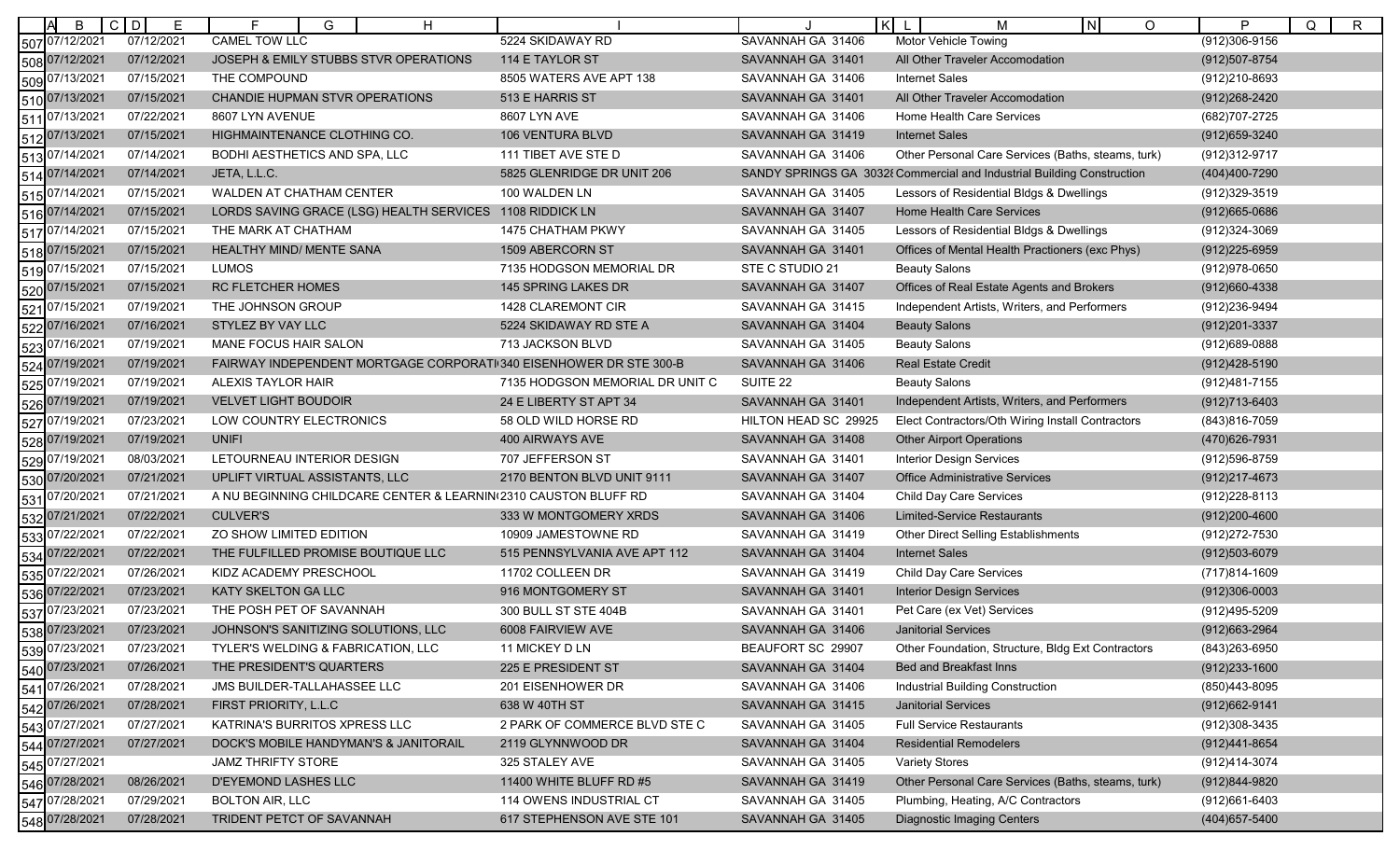| B                 | $\mathsf{C}$<br>D<br>Е | H<br>G                                                      |                                | $\vert \kappa \vert$  | IN.<br>$\circ$<br>м                                | P<br>$\mathsf{R}$<br>Q |
|-------------------|------------------------|-------------------------------------------------------------|--------------------------------|-----------------------|----------------------------------------------------|------------------------|
| 549 07/28/2021    | 07/29/2021             | SAVANNAH INTERIOR                                           | 917 ABERCORN ST                | SAVANNAH GA 31401     | <b>Interior Design Services</b>                    | (323)481-0235          |
| 550 07/28/2021    | 07/29/2021             | <b>GARY R. OSUCH STVR OPERATIONS</b>                        | 165 W BAY ST UNIT 206          | SAVANNAH GA 31401     | All Other Traveler Accomodation                    | (912) 233-8605         |
| 07/29/2021<br>551 | 07/29/2021             | 18LOVES ART, LLC                                            | 300 W RIVER ST                 | KIOSK #5              | Independent Artists, Writers, and Performers       | (912) 713-5118         |
| 552 07/29/2021    | 07/29/2021             | H.J. RUSSELL & COMPANY                                      | 25 BULL ST STE 404LL           | SAVANNAH GA 31401     | Adminstrative Mgmt and Gen Management Cons Svcs    | $(404)330-1000$        |
| 07/29/2021<br>553 | 07/30/2021             | GINGERBREAD HOUSE EVENTS, INC.                              | 1921 BULL ST                   | SAVANNAH GA 31401     | All Other Traveler Accomodation                    | (912) 358-8440         |
| 07/30/2021<br>554 | 08/23/2021             | STONER'S PIZZA JOINT                                        | 1100 EISENHOWER DR             | SAVANNAH GA 31406     | Limited-Service Restaurants                        | (912)495-5372          |
| 07/30/2021<br>555 | 08/23/2021             | STONER'S PIZZA JOINT                                        | 214 W BOUNDARY ST              | SAVANNAH GA 31401     | <b>Limited-Service Restaurants</b>                 | (912) 236-6120         |
| 07/30/2021<br>556 | 08/02/2021             | JAMES MILLER STVR OPERATIONS                                | 318 W DUFFY ST                 | SAVANNAH GA 31401     | All Other Traveler Accomodation                    | (757) 582-3905         |
| 557<br>07/30/2021 | 08/02/2021             | ATB 36 LLC                                                  | 122 E 36 ST                    | SAVANNAH GA 31405     | Lessors of Non-Residential Bldgs exc Miniwarehouse | (912) 228-8890         |
| 558 07/30/2021    | 08/02/2021             | KESSINGER AESTHETIC DERMATOLOGY                             | 13 E YORK ST                   | SAVANNAH GA 31401     | Offices of Physicians (Except Mental Health Spec)  | (912)312-1693          |
| 07/30/2021<br>559 | 08/03/2021             | MARDANT ELECTRICAL CONSTRUCTION CO., INC. 8967 PHILLIPS HWY |                                | JACKSONVILLE FL 32256 | Elect Contractors/Oth Wiring Install Contractors   | (904)363-0200          |
| 08/02/2021<br>560 | 08/04/2021             | <b>CROSBY HOLDINGS, LLC</b>                                 | 2107 BULL ST                   | SAVANNAH GA 31401     | <b>Residential Property Managers</b>               | (912) 677-6515         |
| 08/03/2021<br>561 | 08/03/2021             | ONE STOP COURIER SERVICE, LLC                               | 2302 TOUSSAINT AVE             | SAVANNAH GA 31404     | <b>Couriers and Express Delivery Services</b>      | (912) 373-4905         |
| 08/03/2021<br>562 |                        | SAVANNAH MEDICAL HISTORY TOURS LLC                          | 503 KENTUCKY AVE               | SAVANNAH GA 31404     | <b>Tour Operators</b>                              | (678)478-2941          |
| 08/03/2021<br>563 | 08/03/2021             | UNITED GAMING L.L.C.                                        | 1 E 73RD ST UNIT B             | SAVANNAH GA 31405     | Lessors Of Mini Warehouses and Self-Storage Units  |                        |
| 08/03/2021<br>564 | 08/03/2021             | BARGE DESIGN SOLUTIONS, INC.                                | 24 DRAYTON ST STE 202          | SAVANNAH GA 31401     | <b>Engineering Services</b>                        |                        |
| 08/03/2021<br>565 | 08/04/2021             | <b>FRANK'S CORNER</b>                                       | 3701 BULL ST                   | SAVANNAH GA 31405     | Convenience Store w/Gas Station                    | (912) 232-5001         |
| 08/03/2021<br>566 | 08/03/2021             | THE COUNSELOR'S OFFICE, LLC                                 | 107 OGLETHORPE PROFESSIONAL CT | SAVANNAH GA 31406     | Offices of Physicians, Mental Health Specialists   | (912) 353-7699         |
| 08/03/2021<br>567 | 08/03/2021             | SAVANNAH ENDOCRINOLOGY, LLC                                 | 107 SOUTHERN BLVD STE 103      | SAVANNAH GA 31405     | Offices of Physicians (Except Mental Health Spec)  | (912) 232-5900         |
| 08/03/2021<br>568 | 08/23/2021             | GI ANESTHESIA OF GEORGIA                                    | 1139 LEXINGTON AVE UNIT A      | SAVANNAH GA 31404     | Offices of Physicians (Except Mental Health Spec)  |                        |
| 08/03/2021<br>569 | 08/03/2021             | <b>MCSL WELDING</b>                                         | 90 RISTONA DR                  | SAVANNAH GA 31419     | Other Foundation, Structure, Bldg Ext Contractors  | (912)484-3501          |
| 08/04/2021<br>570 | 08/04/2021             | <b>GODLEY MANOR</b>                                         | 303 E GASTON ST                | SAVANNAH GA 31401     | <b>Bed and Breakfast Inns</b>                      | $(912)308 - 4687$      |
| 08/04/2021<br>571 | 08/05/2021             | EXCLUSIVE ENGRAVINGS LLC                                    | 309 W ST JULIAN ST             | SAVANNAH GA 31401     | <b>Art Dealers</b>                                 | (912) 756-2230         |
| 572 08/04/2021    | 08/09/2021             | <b>GOLD STAR CONSTRUCTION LLC</b>                           | 15364 WHYTE HARDEE BLVD UNIT B | HARDEEVILLE SC 29927  | <b>Finish Carpentry Contractors</b>                | (843) 701-5425         |
| 08/04/2021<br>573 | 08/04/2021             | DEES CARE LLC                                               | 114 SAN FERNANDO BLVD          | SAVANNAH GA 31419     | Home Health Care Services                          | (912) 677-7277         |
| 08/05/2021<br>574 | 08/05/2021             | <b>BACK 2 BUSINESS LLC</b>                                  | 1910 SKIDAWAY RD APT 9D        | SAVANNAH GA 31404     | <b>Finfish Fishing</b>                             | (912) 663-5470         |
| 08/05/2021<br>575 | 08/17/2021             | THE WOODLANDS AT MONTGOMERY                                 | 227 W MONTGOMERY XRDS          | SAVANNAH GA 31406     | <b>Residential Property Managers</b>               | (912) 298-6815         |
| 576 08/05/2021    | 08/11/2021             | MS. DORIS & SON TRUCKING LLC                                | 2219 GREENWOOD ST              | SAVANNAH GA 31404     | General Freight Trucking, Local                    | (912)465-5394          |
| 08/05/2021<br>577 | 08/11/2021             | BONAVENTURE AUCTIONS. LLC                                   | 537 E GWINNETT ST              | SAVANNAH GA 31401     | <b>Internet Sales</b>                              | (912) 707-7181         |
| 08/06/2021<br>578 | 08/11/2021             | <b>GOODMOVE HOME INSPECTIONS</b>                            | 1535 BRADLEY BLVD              | SAVANNAH GA 31419     | <b>Building Inspection Services</b>                |                        |
| 579 08/06/2021    | 08/09/2021             | ELITE SPEED & CONDITIONING LLC                              | 310 E MONTGOMERY XRDS STE 11   | SAVANNAH GA 31406     | Fitness & Recreational Sports Centers              | (912) 323-3793         |
| 580 08/09/2021    | 08/10/2021             | PINK LOTUS CLEANING SERVICES LLC                            | 1931 E 50TH ST                 | SAVANNAH GA 31404     | <b>Janitorial Services</b>                         | (912)541-4700          |
| 08/09/2021<br>581 | 08/09/2021             | MASTER KITCHEN CLEANING LLC                                 | 2664 S OKATIE HWY              | HARDEEVILLE SC 29927  | Janitorial Services                                | (912)323-6493          |
| 582 08/10/2021    | 08/10/2021             | PRECIOUS GLIMPSE ULTRASOUND                                 | 5105 PAULSEN ST STE 145-B      | SAVANNAH GA 31405     | <b>Diagnostic Imaging Centers</b>                  | $(912)250 - 4300$      |
| 583 08/10/2021    | 08/10/2021             | PARKING MANAGEMENT COMPANY                                  | 201 E BAY ST                   | SAVANNAH GA 31404     | Parking Lots and Garages                           | (615) 352-0415         |
| 584 08/10/2021    | 08/10/2021             | A TOWN WINGS                                                | 6730 WATERS AVE                | SAVANNAH GA 31406     | Limited-Service Restaurants                        | (678) 770-4460         |
| 585 08/10/2021    | 08/11/2021             | PARKING MANAGEMENT COMPANY LLC                              | 199 E BAY ST                   | SAVANNAH GA 31401     | Parking Lots and Garages                           | (615) 352-0415         |
| 586 08/10/2021    | 08/11/2021             | PARKING MANAGEMENT COMPANY LLC                              | 201 PORT ST                    | SAVANNAH GA 31401     | <b>Parking Lots and Garages</b>                    | (615) 352-0415         |
| 587 08/10/2021    | 08/11/2021             | PARKING MANAGEMENT COMPANY LLC                              | 601 E BAY ST                   | SAVANNAH GA 31401     | Parking Lots and Garages                           | (615) 352-0415         |
| 588 08/10/2021    | 08/11/2021             | PARKING MANAGEMENT COMPANY LLC                              | 512 W OGLETHORPE               | SAVANNAH GA 31401     | Parking Lots and Garages                           |                        |
| 589 08/10/2021    | 08/10/2021             | JEREMIAH'S ITALIAN ICE                                      | 7400 ABERCORN ST STE 904       | SAVANNAH GA 31406     | Snack and Non-Alcoholic Beverage Bars              |                        |
| 590 08/10/2021    | 08/11/2021             | <b>ESPRESSO CAFE</b>                                        | 7804 ABERCORN ST UNIT 100A     | SAVANNAH GA 21406     | Snack and Non-Alcoholic Beverage Bars              | (843) 437-4890         |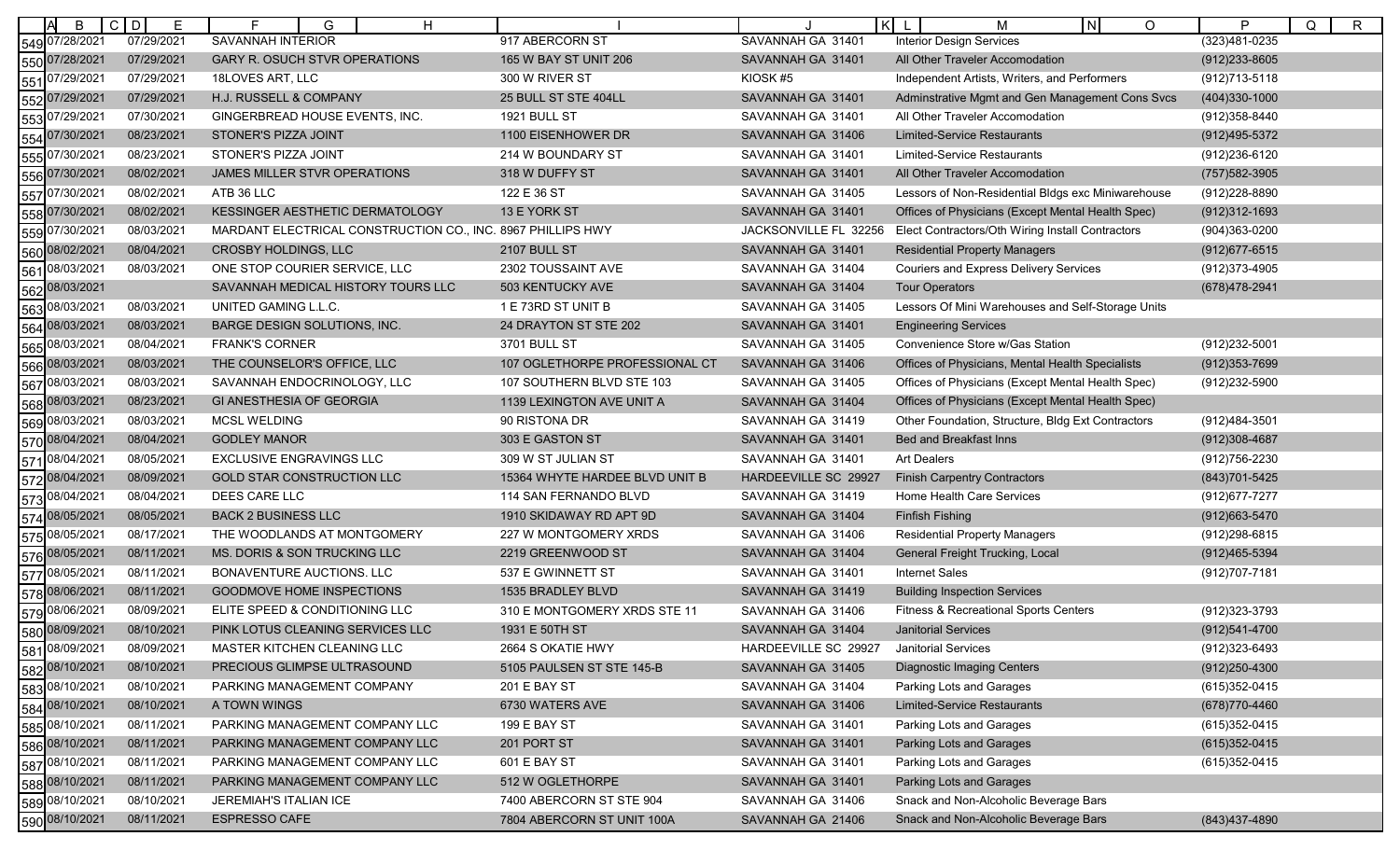| B                 | $C$ D<br>Е | H<br>F<br>G                                          |                                |                      | $K$ L<br>ΙN<br>O<br>М                                  | P<br>$\mathsf{R}$<br>Q |
|-------------------|------------|------------------------------------------------------|--------------------------------|----------------------|--------------------------------------------------------|------------------------|
| 591 08/10/2021    | 08/11/2021 | <b>TDC REAL ESTATE, LLC</b>                          | 120 HAMPSTEAD AVE              | SAVANNAH GA 31405    | <b>Residential Property Managers</b>                   | $(912)596 - 6244$      |
| 592 08/11/2021    | 08/12/2021 | SPRUCE HOME, LLC                                     | 4 N QUAIL XING                 | SAVANNAH GA 31419    | Other Activities Related to Real Estate                |                        |
| 08/11/2021<br>593 | 08/11/2021 | <b>KIM'S CAFE'</b>                                   | 714 MARTIN LUTHER KING JR BLVD | SAVANNAH GA 31401    | <b>Full Service Restaurants</b>                        |                        |
| 594 08/11/2021    | 08/11/2021 | THE HAUNT                                            | 606 ABERCORN ST                | SAVANNAH GA 31401    | <b>Full Service Restaurants</b>                        | (912) 239-4126         |
| 08/11/2021<br>595 | 08/11/2021 | JLL                                                  | 347 ABERCORN ST                | SAVANNAH GA 31401    | Offices of Real Estate Agents and Brokers              | (912) 250-4595         |
| 596 08/11/2021    | 08/11/2021 | MIDGARD SELF STORAGE SAVANNAH GA, LLC                | 2201 BEAUMONT DR               | SAVANNAH GA 31406    | Lessors Of Mini Warehouses and Self-Storage Units      | (770)609-8276          |
| 08/12/2021<br>597 | 08/12/2021 | SENIOR HELPERS OF SAVANNAH                           | 340 EISENHOWER 520             | SAVANNAH GA 31406    | Home Health Care Services                              | (912) 999-7833         |
| 598 08/12/2021    | 08/12/2021 | CELADON DP, LLC                                      | 48 ARTLEY RD                   | SAVANNAH GA 31408    | All Other Converted Paper Product Manufacturing        | (912) 220-9101         |
| 599 08/12/2021    | 08/17/2021 | METRO 1 HOME CARE INC                                | 10500 ABERCORN ST              | SAVANNAH GA 31419    | Home Health Care Services                              | (912)483-0660          |
| 600 08/12/2021    | 08/12/2021 | 2ND SIGHT LAB, LLC                                   | 809 E PARK AVE                 | SAVANNAH GA 31401    | Other Scientific and Technical Consulting Services     | (206)909-8374          |
| 08/12/2021<br>601 | 08/12/2021 | MCDONALDS RESTAURANT                                 | 4306 OGEECHEE RD               | SAVANNAH GA 31405    | Limited-Service Restaurants                            | (912) 233-3266         |
| 602 08/13/2021    | 08/13/2021 | J & J CROSSROAD AUTO REPAIR LLC                      | 1123 E MONTGOMERY XRDS         | SAVANNAH GA 31406    | General Automotive Repair                              | (912) 349-5527         |
| 08/13/2021<br>603 | 08/13/2021 | EVERSAFE HOME INSPECTIONS LLC                        | <b>36 PLANTERS ROW</b>         | HARDEEVILLE SC 29927 | <b>Building Inspection Services</b>                    | (574) 206-3623         |
| 08/13/2021<br>604 | 08/13/2021 | <b>MADELEINE ROWLES</b>                              | 220 W 39TH ST                  | SAVANNAH GA 31401    | <b>Bed and Breakfast Inns</b>                          | (803)367-2783          |
| 08/16/2021<br>605 | 08/16/2021 | <b>THE 2207</b>                                      | 2207 HARMON ST STE A           | SAVANNAH GA 31401    | <b>Used Merchandise Stores</b>                         | (646)501-2988          |
| 08/16/2021<br>606 | 08/17/2021 | U.S. RENAL CARE SAVANNAH DIALYSIS                    | 1020 DRAYTON ST                | SAVANNAH GA 31401    | <b>Kidney Dialysis Centers</b>                         | $(912)233 - 6067$      |
| 607 08/17/2021    | 08/17/2021 | HOWELL CLEANING SERVICE                              | 202 WESLEY ST                  | SAVANNAH GA 31406    | Janitorial Services                                    | (912) 655-0230         |
| 608 08/17/2021    | 08/17/2021 | 13406 STILLWOOD DRIVE                                | 13406 STILLWOOD DR             | SAVANNAH GA 31419    | Nursing Care Facilities (Skilled Nursing Fac)          | (682) 707-2725         |
| 08/17/2021<br>609 | 08/26/2021 | <b>BALLASTONE INN</b>                                | 14 OGLETHORPE AVE              | SAVANNAH GA 31404    | Bed and Breakfast Inns                                 | (912) 236-1484         |
| 610 08/18/2021    | 08/19/2021 | <b>SUBWAY #57141</b>                                 | 2726 OGEEHEE RD STE A          | SAVANNAH GA 31405    | <b>Limited-Service Restaurants</b>                     | (912)349-4266          |
| 08/18/2021<br>611 | 08/18/2021 | TWC SERVICES INC                                     | 21 PATTON RD 500               | SAVANNAH GA 31405    | Plumbing, Heating, A/C Contractors                     | (912) 376-9653         |
| 612 08/18/2021    | 08/18/2021 | TIMOTHY BURKETT INTERIORS                            | 570 INDIAN ST                  | SAVANNAH GA 31401    | <b>Interior Design Services</b>                        | (912)308-6373          |
| 08/18/2021<br>613 | 08/18/2021 | 3 STEP AUTO DETAILING LLC                            | 2155 BENTON BLVD APT 9107      | SAVANNAH GA 31407    | Car Washes                                             | (843) 476-1835         |
| 614 08/18/2021    | 08/25/2021 | THE MOTORPOOL MECHANIC SHOP LLC                      | 10413 ABERCORN ST              | SAVANNAH GA 31419    | Other Automotive Mechanical and Electrical Repair      | (912) 665-1100         |
| 08/19/2021<br>615 | 08/19/2021 | SAVANNAH PLAYCATIONS                                 | 412 E PARK AVE                 | SAVANNAH GA 31401    | All Other Traveler Accomodation                        | (843) 816-4455         |
| 08/19/2021<br>616 | 08/19/2021 | <b>MIDTOWN PIZZA</b>                                 | 4827 WATERS AVE                | SAVANNAH GA 31404    | <b>Limited-Service Restaurants</b>                     | $(912)777 - 5816$      |
| 08/19/2021<br>617 | 08/19/2021 | SAVANNAH TRUE HISTORY TOURS LLC                      | 403 E HULL ST                  | SAVANNAH GA 31401    | <b>Tour Operators</b>                                  | (423) 292-1304         |
| 08/20/2021<br>618 | 08/20/2021 | <b>BEAUTY GIANT</b>                                  | 1900 E VICTORY DR STE D-6      | SAVANNAH GA 31404    | Cosmetics, Beauty Supplies, and Perfume Stores         | (225) 288-6363         |
| 08/20/2021<br>619 | 08/20/2021 | PRESSURE ON WILLS SERVICE                            | <b>4 GREENBRIAR DR</b>         | SAVANNAH GA 31419    | Other Services to Buildings and Dwellings              | (912) 547-0783         |
| 08/20/2021<br>620 | 08/20/2021 | YOURKINDACARE LEARNING ADVENTURES, LLC 204 TIBET AVE |                                | SAVANNAH GA 31406    | <b>Child Day Care Services</b>                         | (912) 201-3781         |
| 621 08/20/2021    | 09/14/2021 | <b>COASTAL BILLIARDS</b>                             | 5500 WHITE BLUFF RD STE E      | SAVANNAH GA 31405    | All Other Amusement & Recreation Industries            | (912) 354-4881         |
| 622 08/23/2021    | 08/24/2021 | <b>LASHAWN TUPER LLC</b>                             | 37 W FAIRMONT AVE STE 201      | SAVANNAH GA 31406    | <b>Family Planning Centers</b>                         | (912) 247-5189         |
| 08/23/2021<br>623 | 08/23/2021 | IGNITE GLOBAL, INC.                                  | 221 EXECUTIVE CIR STE 12       | SAVANNAH GA 31406    | <b>Marketing Consulting Services</b>                   | (404) 538-0695         |
| 624 08/23/2021    | 08/23/2021 | <b>CAROLINA CHUTES &amp; EQUIPMENT</b>               | 69 ROBERT SMALLS PKWY 3H       | BEAUFORT SC 29906    | <b>Other Building Equipment Contractors</b>            | (843) 522-3887         |
| 625 08/23/2021    | 08/23/2021 | <b>RN PAINTING</b>                                   | 2010 E PRESIDENT ST APT 2106   | SAVANNAH GA 31404    | Painting and Wall Covering Contractors                 | (912) 351-5279         |
| 626 08/23/2021    | 08/23/2021 | DUST FREE CLEANING BY MONIK                          | 2310 ALABAMA AVE               | SAVANNAH GA 31404    | <b>Janitorial Services</b>                             | (912) 272-7040         |
| 08/23/2021<br>627 | 08/23/2021 | <b>BELLWETHER HOUSE</b>                              | 211 E GASTON ST                | SAVANNAH GA 31401    | Bed and Breakfast Inns                                 | (646)397-9720          |
| 628 08/24/2021    | 08/24/2021 | SHORELINE COMMERCIAL                                 | 3087 ARGENT BLVD               | RIDGELAND SC 29936   | <b>Commercial and Industrial Building Construction</b> | (843) 645-6920         |
| 629 08/24/2021    | 08/24/2021 | <b>GAT AIRLINE GROUND SUPPORT INC</b>                | 400 AIRWAYS AVE                | SAVANNAH GA 31407    | Other Support Activities for Air Transportation        | (256) 269-4648         |
| 630 08/25/2021    |            | POPEYES LOUISIANA KITCHEN #223                       | 605 MARTIN LUTHER KING BLVD    | SAVANNAH GA 31401    | <b>Limited-Service Restaurants</b>                     | (407) 754-5664         |
| 631 08/25/2021    | 08/25/2021 | MB MOBILE AND DETAIL SPA                             | 10201 ABERCORN ST              | SAVANNAH GA 31406    | Car Washes                                             | (912) 665-2756         |
| 632 08/26/2021    | 08/26/2021 | GINGERBREAD HOUSE EVENTS, LLC                        | <b>1921 BULL ST</b>            | SAVANNAH GA 31401    | Lessors of Non-Residential Bldgs exc Miniwarehouse     | (912) 358-8440         |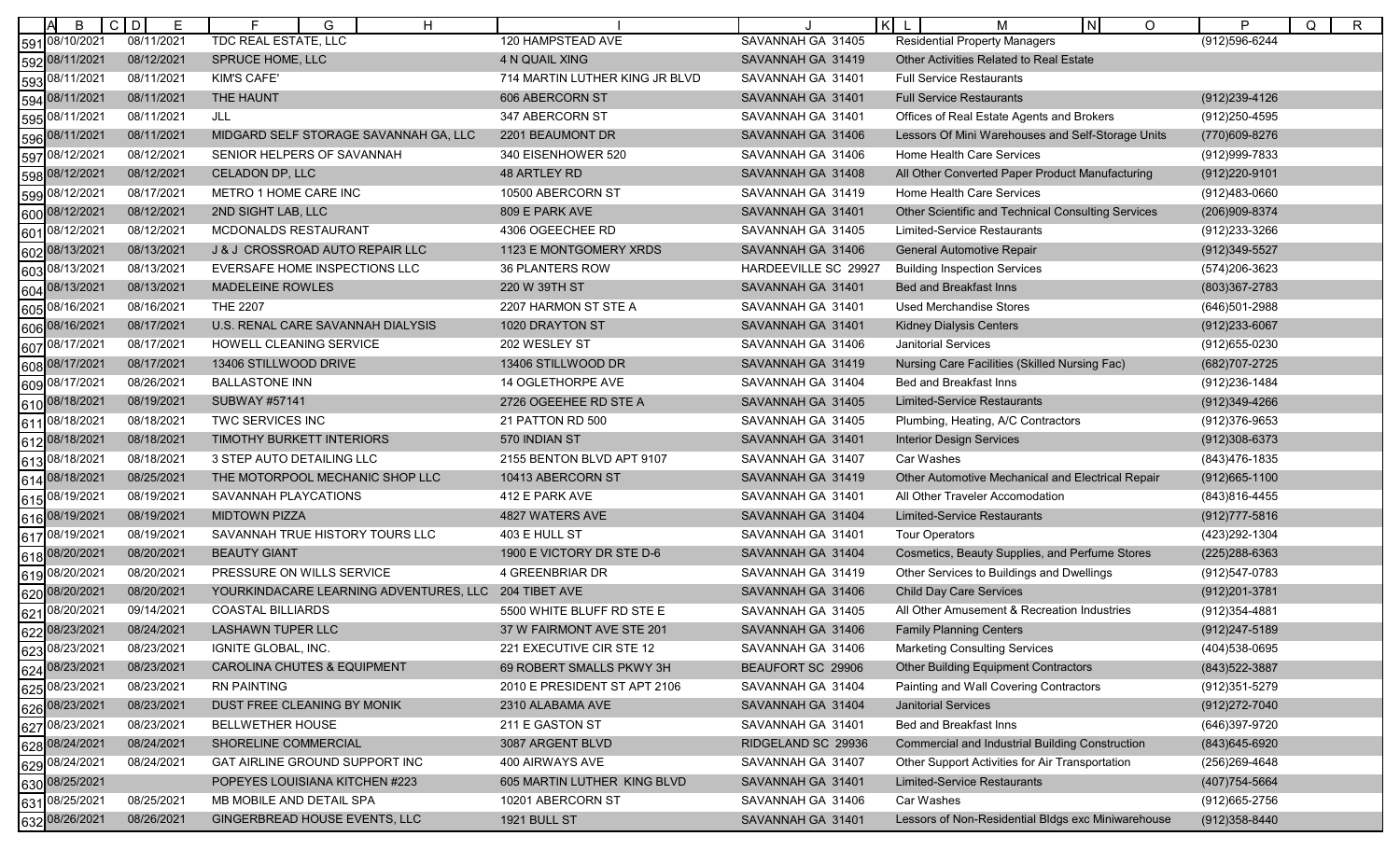| B                 | $\mathsf{C}$<br>D<br>Е | H<br>E<br>G                                                          |                                |                    | $\vert \kappa \vert$<br>IN.<br>$\circ$<br>м        | P<br>Q<br>$\mathsf{R}$ |
|-------------------|------------------------|----------------------------------------------------------------------|--------------------------------|--------------------|----------------------------------------------------|------------------------|
| 08/26/2021<br>633 | 08/30/2021             | SOUSE                                                                | 44 CONCORDIA DR                | SAVANNAH GA 31419  | All Other Miscellaneous Store Retailers            | (912) 247-7295         |
| 08/27/2021<br>634 | 09/24/2021             | POPEYES LOUISIANA KITCHEN #225                                       | 2060 VICTORY DR                | SAVANNAH GA 31404  | <b>Limited-Service Restaurants</b>                 | (407) 754-5664         |
| 08/27/2021<br>635 | 08/27/2021             | PALM AND SAGE SALON LLC                                              | <b>2400 BULL ST</b>            | STUDIO 1 AND 4     | <b>Beauty Salons</b>                               | (912) 662-5101         |
| 08/27/2021<br>636 | 08/30/2021             | MEDEF DEFENCE USA                                                    | 2 E BAY ST DEPT 4TH            | SAVANNAH GA 31401  | <b>Internet Sales</b>                              | (912)412-8849          |
| 08/27/2021<br>637 | 08/27/2021             | AK CRAWFORD TRUCKING, LLC                                            | 132 GRIMSBY RD                 | SAVANNAH GA 31407  | Specialized Freight (exc Used Goods) Trucking Loc  | (912)503-4383          |
| 638 08/27/2021    | 09/14/2021             | MELROSE AND MCQUEEN SALON LLC                                        | 2400 BULL ST UNIT 5            | SAVANNAH GA 31401  | <b>Beauty Salons</b>                               | (912) 667-1751         |
| 08/27/2021<br>639 | 08/27/2021             | <b>C&amp;B QUALITY COATINGS, LLC</b>                                 | 4 MALL CT C                    | SAVANNAH GA 31405  | Other Personal and Household Goods Repair and Main | (478)447-6566          |
| 08/27/2021<br>640 | 08/27/2021             | <b>BMS EXTERIORS LLC</b>                                             | 2848 SHERWOOD DR               | BRUNSWICK GA 31520 | <b>Siding Contractors</b>                          | (602)647-0196          |
| 08/30/2021<br>641 | 08/30/2021             | <b>SPECTER</b>                                                       | 514 MARTIN LUTHER KING JR BLVD | SAVANNAH GA 31401  | <b>Full Service Restaurants</b>                    | (912)414-7393          |
| 642 08/30/2021    | 08/30/2021             | COLORBOXX SALON INC.                                                 | 5515 WATERS AVE D              | SAVANNAH GA 31404  | <b>Beauty Salons</b>                               | (912)398-1044          |
| 08/30/2021<br>643 | 08/30/2021             | COASTAL VALET TRASH, LLC                                             | 2128 AUBURN ST                 | SAVANNAH GA 31404  | Other Waste Collection                             | (912)306-0661          |
| 08/30/2021<br>644 | 08/30/2021             | <b>BRANDED BUSINESS</b>                                              | <b>19 TRAVIS ST</b>            | SAVANNAH GA 31406  | <b>Beauty Salons</b>                               | (678) 671-1873         |
| 08/30/2021<br>645 | 08/30/2021             | L&R SPECIALTY CLEANING, LLC                                          | 905 E 31 ST ST                 | SAVANNAH GA 31401  | <b>Janitorial Services</b>                         | (912) 224-3277         |
| 646 08/31/2021    | 09/01/2021             | STANFORD CONNECTIONS                                                 | 810 L.P. OWENS DR BLDG 128     | SAVANNAH GA 31408  | Elect Contractors/Oth Wiring Install Contractors   |                        |
| 08/31/2021<br>647 | 08/31/2021             | SUPERIOR MASONRY UNLIMITED, INC.                                     | 9354 OLD BAILES RD             | FORT MILL SC 29707 | Masonry Contractors                                | (803) 547-1168         |
| 648 08/31/2021    | 08/31/2021             | TRANSFORMATIONS CONSULTING & SUPPORT, LL11400 WHITE BLUFF RD APT 123 |                                | SAVANNAH GA 31419  | Adminstrative Mgmt and Gen Management Cons Svcs    | (912) 659-3492         |
| 649 09/01/2021    |                        | SAVANNAH SOCIAL SOCIETY, LLC                                         | 909 E 34TH ST                  | SAVANNAH GA 31401  | Promoters of Performing Arts, Sports, w/o Fac      | (912)398-6212          |
| 650 09/01/2021    | 09/07/2021             | <b>BRICK HOUSE INTERIORS</b>                                         | 413 WHITAKER ST                | SAVANNAH GA 31401  | <b>Furniture Stores</b>                            | (770)377-7314          |
| 09/01/2021<br>651 | 09/01/2021             | CALLAWAY'S HOME REMODEL, LLC                                         | 1102 SHERMAN AVE               | SAVANNAH GA 31405  | <b>Residential Remodelers</b>                      | (912) 704-7361         |
| 09/02/2021<br>652 | 09/02/2021             | CASA DE CAR DESIGNS, LLC                                             | 10 E 39TH ST                   | SAVANNAH GA 31401  | All Other Traveler Accomodation                    |                        |
| 09/03/2021<br>653 | 09/13/2021             | <b>RATHER B HOLMES</b>                                               | 504 EMMIT ST                   | SAVANNAH GA 31405  | <b>Janitorial Services</b>                         | (912) 996-0157         |
| 09/03/2021<br>654 | 09/09/2021             | PEP BOYS AUTO SERVICE & TIRES                                        | 8702 ABERCORN ST               | SAVANNAH GA 31406  | Automotive Parts & Accessories Stores              | (770) 707-5000         |
| 09/03/2021<br>655 | 03/03/2021             | JERELS CONSTRUCTION PROFESSIONALS, LLC                               | 2112 GREENWOOD ST              | SAVANNAH GA 31404  | <b>Residential Remodelers</b>                      | (912) 323-4231         |
| 09/03/2021<br>656 | 09/08/2021             | AFFORDABLE AUTO SALES OF SAVANNAH LLC                                | 6605 ABERCORN ST STE 211A      | SAVANNAH GA 31405  | Used car dealers                                   | (912)495-5322          |
| 09/03/2021<br>657 | 09/03/2021             | VENSON FOOD SERVICES                                                 | 3 E LATHROP AVE                | SAVANNAH GA 31415  | Mobile Food Services                               | (912)314-4993          |
| 09/03/2021<br>658 | 01/05/2022             | THERE AND BACK SENIOR TRANSPORTION                                   | 7 BASE DR                      | SAVANNAH GA 31406  | All Other Transit and Ground Passenger Transport   | (912)441-9553          |
| 659 09/07/2021    | 09/09/2021             | UNEEK PERSPECTIVE LIFE COACHING, LLC                                 | 60 FIORE DR                    | SAVANNAH GA 31419  | Adminstrative Mgmt and Gen Management Cons Svcs    | (912)421-1664          |
| 09/07/2021<br>660 | 09/08/2021             | <b>EAGLE MARKET</b>                                                  | 2120 W BAY ST                  | SAVANNAH GA 31415  | Convenience Store w/Gas Station                    | (912) 231-3585         |
| 09/07/2021<br>661 | 09/07/2021             | <b>JAZZY WAISTED</b>                                                 | 351 D COMMERCIAL DR            | SAVANNAH GA 31406  | All Other Personal Services                        | (912)805-7087          |
| 09/07/2021<br>662 | 09/07/2021             | <b>SEAPORT AUTO,LLC</b>                                              | 4215 MONGOMERY ST              | SAVANNAH GA 31405  | Used car dealers                                   | $(912)349-6069$        |
| 09/07/2021<br>663 | 09/07/2021             | LEONICA TECHNOLOGY SOLUTIONS, LLC                                    | 4920 PAULSEN ST STE 203        | SAVANNAH GA 31405  | Other Commercial Equipment Merchant Wholesalers    | (877) 588-3870         |
| 664 09/08/2021    | 09/08/2021             | MALINDA GRAHAM AND ASSOCIATES, INC                                   | 8400 ABERCORN ST               | SAVANNAH GA 31406  | Other Individual & Family Services                 | (912) 559-5536         |
| 665 09/09/2021    | 09/09/2021             | AV8 BARBERS LLC                                                      | 3307 WATERS AVE                | SAVANNAH GA 31404  | <b>Barber Shops</b>                                | (912) 349-1181         |
| 666 09/10/2021    | 09/10/2021             | CYCLE UP SUPPLY CHAIN SERVICES                                       | 300 TELFAIR RD STE A           | SAVANNAH GA 31415  | General Warehousing and Storage                    | (912)809-2766          |
| 667 09/10/2021    | 09/10/2021             | GENESIS AFFORDABLE DAY CARE                                          | 222 DYCHES DR                  | SAVANNAH GA 31406  | Child Day Care Services                            | (912) 220-2376         |
| 668 09/13/2021    | 09/13/2021             | H & W ENTERPRISES OF NC, LLC                                         | 130 TIBET AVE STE 202          | SAVANNAH GA 31406  | Other Individual & Family Services                 | $(912)335 - 7143$      |
| 669 09/14/2021    | 09/14/2021             | THE JUICY SEAFOOD                                                    | 7805 ABERCORN ST STE 15        | SAVANNAH GA 31406  | <b>Full Service Restaurants</b>                    | (571)409-9814          |
| 670 09/15/2021    | 09/15/2021             | SAMUEL BLAKESLEE                                                     | 705 WHITAKER ST                | SAVANNAH GA 31401  | All Other Traveler Accomodation                    | (805) 234-7313         |
| 671 09/15/2021    | 09/15/2021             | STARSHIP ICE CREAM LLC                                               | 629 E BROAD ST                 | SAVANNAH GA 31401  | Ice Cream and Frozen Dessert Manufacturing         | (912) 999-3899         |
| 672 09/15/2021    | 09/15/2021             | STARSHIP ICE CREAM LLC                                               | 629 E BROAD ST                 | SAVANNAH GA 31401  | Mobile Food Services                               | (912) 999-3899         |
| 673 09/15/2021    | 09/15/2021             | <b>GADDIS ENTERPRISES, LLC</b>                                       | 5 HUNT VALLEY DR               | LITHONIA GA 30058  | Industrial Building Construction                   | (770)686-5699          |
| 674 09/16/2021    | 09/16/2021             | TAKE 5 OIL CHANGE                                                    | 1900 E VICTORY DR              | SAVANNAH GA 31404  | Automotive Oil Change and Lubrication Shops        | (443) 474-4379         |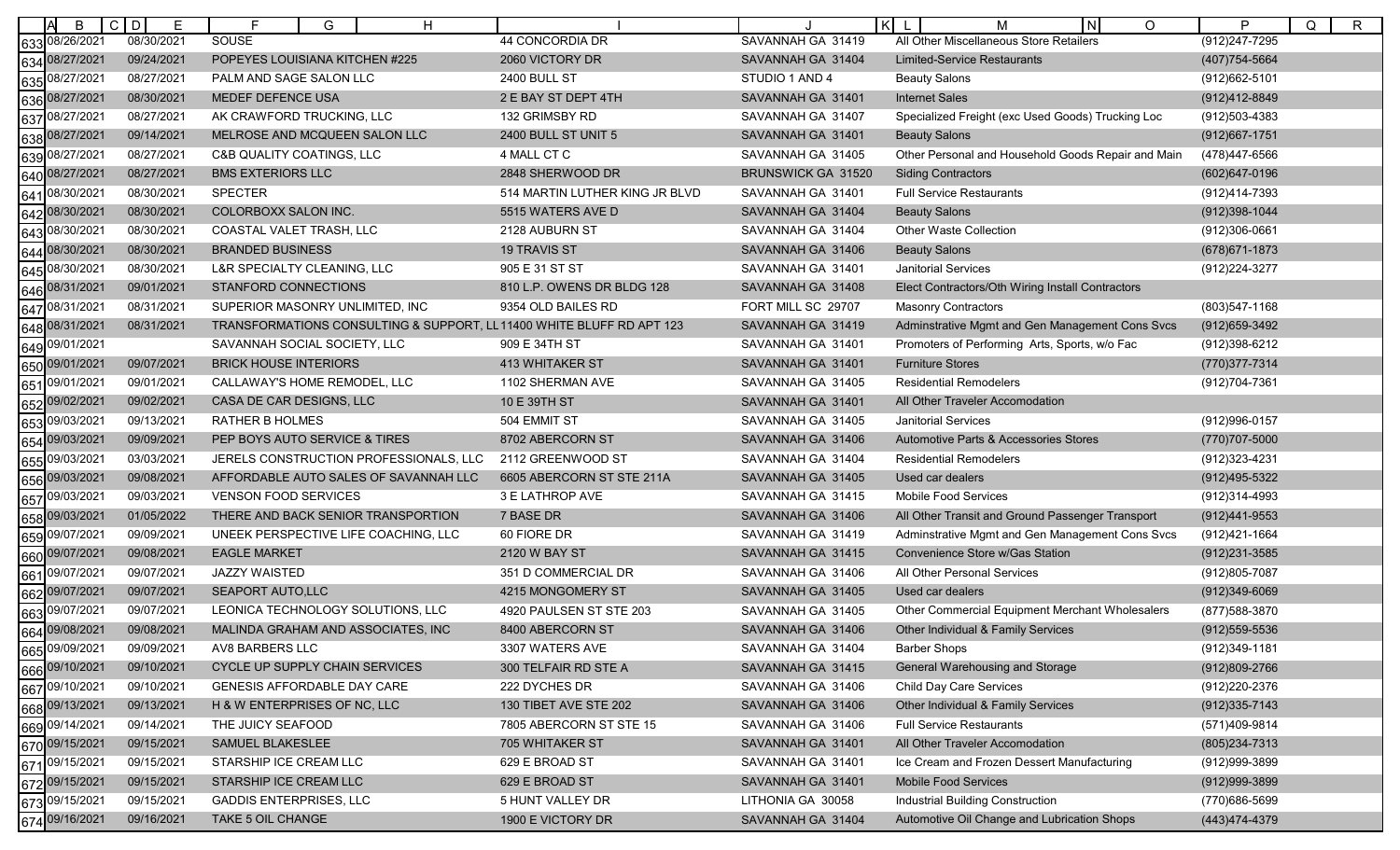| B                         | $C$ $D$<br>E | Е<br>Н<br>G                                               |                                  |                                              | l Kl<br>IN.<br>М<br>O                                  | P<br>Q                         |
|---------------------------|--------------|-----------------------------------------------------------|----------------------------------|----------------------------------------------|--------------------------------------------------------|--------------------------------|
| 675 09/17/2021            | 09/17/2021   | PALMETTO COASTAL LANDSCAPING                              | 96 MAIN ST UNIT C                | HILTON HEAD ISLAND SC : Landscaping Services |                                                        | $\mathsf{R}$<br>(843) 726-9250 |
| 676 09/17/2021            | 09/17/2021   | <b>CELLAXS</b>                                            | 7804 ABERCORN ST STE 64          | SAVANNAH GA 31406                            | <b>Consumer Electronics Repair and Maintenance</b>     | (912) 224-4997                 |
| 09/17/2021<br>677         | 09/17/2021   | <b>C&amp;C CURRENT, LLC</b>                               | 1625 BEECH DR S                  | PLAINFIELD IN 46168                          | Elect Contractors/Oth Wiring Install Contractors       | (317) 749-7839                 |
| 09/17/2021<br>678         | 11/15/2021   | <b>EQUATOR MARKETING COMPANY</b>                          | 184 WILLOW POINT CIR             | SAVANNAH GA 31407                            | <b>Office Supplies &amp; Stationary Stores</b>         | $(912)988-0168$                |
| 09/17/2021<br>679         | 09/17/2021   | RAWLS REALTY, INC                                         | 340 EISENHOWER DR BLDG 200       | <b>STE 100</b>                               | Offices of Real Estate Agents and Brokers              | (912)450-1800                  |
| 680 09/20/2021            | 09/21/2021   | SCOTT'S LEARNING ACADEMY                                  | 219 W 59TH ST                    | SAVANNAH GA 31405                            | <b>Child and Youth Services</b>                        | $(912)235 - 1838$              |
| 09/20/2021<br>681         | 09/20/2021   | DOUBLE BUBBLE CAR SALON                                   | 2301 MONTGOMERY ST               | SAVANNAH GA 31415                            | Car Washes                                             | (912)464-5863                  |
| 09/20/2021<br>682         | 07/20/2021   | ZEHATZA BOOKKEEPING                                       | 1315 E 37TH ST                   | SAVANNAH GA 31404                            | <b>Other Accounting Services</b>                       | (530)680-0307                  |
| 09/20/2021<br>683         | 09/22/2021   | GEORGIA EYE INSTITUTE SURGERY CENTER                      | 4720 WATERS AVE STE 300          | SAVANNAH GA 31404                            | Offices of Physicians (Except Mental Health Spec)      | (912) 354-4800                 |
| 09/20/2021<br>684         | 09/21/2021   | T-MOBILE T791                                             | 7918 ABERCORN ST                 | SAVANNAH GA 31406                            | <b>Electronic Stores</b>                               | (913) 315-5770                 |
| )9/20/2021<br>685         | 09/24/2021   | <b>KRAMER &amp; PINE</b>                                  | 317 W YORK ST                    | SAVANNAH GA 31401                            | Offices of Lawyers                                     | (912) 659-0530                 |
| 09/20/2021<br>686         | 09/20/2021   | ECO CONSTRUCTION AND CONSULTING                           | 1600 STALEY AVE UNIT A           | SAVANNAH GA 31405                            | New Single Fam Housing Cons (exc For-Sale Bldrs)       | (912) 349-7262                 |
| 09/21/2021<br>687         | 09/21/2021   | PLASTER MASTER                                            | <b>6 COCKLE SHELL</b>            | SAVANNAH GA 31419                            | Drywall, Plastering, Acoustic, & Insulation Cont       | (912)247-5521                  |
| 09/21/2021<br>688         |              | <b>CLASSY LYNNE TRAVELS LLC</b>                           | 1714 ARCADIAN ST                 | SAVANNAH GA 31405                            | <b>Travel Agencies</b>                                 | (912)330-4947                  |
| 09/21/2021<br>689         | 09/21/2021   | ENOHA EDENFIELD TOURS                                     | 2201 E 40TH                      | SAVANNAH GA 31404                            | <b>Tour Operators</b>                                  | (850) 532-2890                 |
| 09/22/2021<br>690         | 09/22/2021   | ACME TATTOO PARLOUR                                       | 907 MONTGOMERY ST A              | SAVANNAH GA 31401                            | Other Personal Care Services (Baths, steams, turk)     | (912)420-2263                  |
| 09/22/2021<br>691         | 09/24/2021   | POPEYES LOUISIANA KITCHEN #224                            | 2514 BULL ST                     | SAVANNAH GA 31401                            | Limited-Service Restaurants                            | (407) 754-5664                 |
| 09/22/2021<br>692         | 09/22/2021   | LILY'S NAILS & SPA                                        | 7086 HODGSON MEMORIAL DR         | SAVANNAH GA 31406                            | <b>Nail Salons</b>                                     | (912)303-0919                  |
| 09/23/202 <i>*</i><br>693 | 09/23/2021   | TOTI ICE CREAM                                            | 2010 1/2 E VICTORY DR            | SAVANNAH GA 31401                            | Snack & Non Alcoholic Beverage Bars                    | (912)323-3439                  |
| 09/23/2021<br>694         | 09/23/2021   | ISATOU'S AFRICAN HAIR BRAIDING                            | 8000 WATERS AVE 133              | SAVANNAH GA 31406                            | <b>Beauty Salons</b>                                   | (912)441-8126                  |
| )9/23/2021<br>695         | 09/23/2021   | HOT TOPIC #354 KIOSK                                      | 7804 ABERCORN EXT #5506          | SAVANNAH GA 31406                            | Women's/Girl's Clothing Store                          | (912)691-1700                  |
| 09/23/2021<br>696         | 09/23/2021   | <b>TOTI ICE CREAM</b>                                     | 2010 1/2 E VICTORY DR            | SAVANNAH GA 31401                            | <b>Mobile Food Services</b>                            | $(912)323 - 3439$              |
| 09/24/2021<br>697         | 09/24/2021   | SHORELINE ENDOCRINOLOGY                                   | 7505 WATERS AVE STE A9           | SAVANNAH GA 31406                            | Offices of Physicians (Except Mental Health Spec)      | (443) 220-8981                 |
| 09/27/2021<br>698         | 09/28/2021   | <b>COMPASS SPECIALTY FINISHES</b>                         | 113 LAKEPOINTE DR                | SAVANNAH GA 31407                            | Painting and Wall Covering Contractors                 | (912) 272-6010                 |
| )9/27/2021<br>699         | 09/27/2021   | <b>UHUI FRESH</b>                                         | 105 TIBET AVE                    | SAVANNAH GA 31406                            | Fish & Seafood Merchant Wholesalers                    | (912)508-1222                  |
| 09/28/2021<br>700         | 09/28/2021   | RICOH USA, INC.                                           | 10343 SAM HOUSTON PARK DR        | HOUSTON TX 77064                             | Industrial Machinery & Equipment Merchant Wholesal     | (832) 513-6197                 |
| 09/28/2021<br>701         | 09/28/2021   | <b>GAINZ FOOD TRUCK</b>                                   | 5501 ABERCORN ST STE D-210       | SAVANNAH GA 31405                            | Mobile Food Services                                   | (912) 980-6769                 |
| 702 09/28/2021            | 09/29/2021   | HIGH LIFE SMOKE SHOP OF SAVANNAH, LLC                     | 7010 SKIDAWAY RD                 | SAVANNAH GA 31406                            | <b>Tobacco Stores</b>                                  | (912) 689-0332                 |
| 09/30/2021<br>703         | 10/01/2021   | SKYLOFT BED AND BREAKFAST HOMESTAY                        | 515 E ANDERSON ST                | SAVANNAH GA 31401                            | Bed and Breakfast Inns                                 | (386)299-9947                  |
| 09/30/2021<br>704         | 09/30/2021   | AUTONATION HYUNDAI SAVANNAH/ GENESIS OF 57011 ABERCORN ST |                                  | SAVANNAH GA 31406                            | <b>New Car Dealers</b>                                 | (912) 352-4747                 |
| 09/30/2021<br>705         | 09/30/2021   | AUTONATION VOLKSWAGEN SAVANNAH                            | 50 EISENHOWER DR                 | SAVANNAH GA 31406                            | <b>New Car Dealers</b>                                 | (912) 920-5455                 |
| 706 10/01/2021            | 10/01/2021   | <b>INSPIRITUS INC.</b>                                    | 106 OLGETHORPE PROFESSIONAL CT C | SAVANNAH GA 31406                            | <b>Other Individual and Family Services</b>            | (912) 353-8875                 |
| 10/01/2021<br>707         | 10/01/2021   | <b>IIE NAIL BAR</b>                                       | 200 E MONTGOMERY ST UNIT J       | SAVANNAH GA 31406                            | Nail Salons                                            | (912)507-2120                  |
| 10/01/2021<br>708         | 10/07/2021   | <b>CROOK FACTORY</b>                                      | 4117 MONTGOMERY ST UNIT A & B    | SAVANNAH GA 31405                            | Ice Manufacturing                                      | (912) 656-4977                 |
| 10/04/2021<br>709         | 10/04/2021   | BRIGHT HEART GARAGE, LLC                                  | 1090 ROGERS ST                   | SAVANNAH GA 31415                            | General Automotive Repair                              | (912)777-6426                  |
| 710 10/04/2021            | 10/06/2021   | THE SMOKE DEPOT                                           | 7804 ABERCORN ST 5535            | SAVANNAH GA 31406                            | <b>Tobacco Stores</b>                                  | (843) 642 - 7242               |
| 10/05/2021<br>711         | 10/07/2021   | VANDERLANDE INDUSTRIES INC.                               | 1975 W OAK CIR                   | MARIETTE GA 30062                            | Other Bldg Equip Cont (ie - gas pump install)          | (770)250-2800                  |
| 712 10/05/2021            |              | WICKED CAKES OF SAVANNAH                                  | 466 MONTGOMERY ST                | SAVANNAH GA 31401                            |                                                        | $(912)298 - 0040$              |
| 10/05/2021<br>713         | 10/05/2021   | FIT 2 SERVE LIFE & WELLNESS, INC.                         | 701 SEILER AVE                   | SAVANNAH GA 31401                            | All Other Personal Services                            | (912) 239-0347                 |
| 714 10/06/2021            | 10/08/2021   | CHATHAM DEVELOPERS, LLC                                   | 2108 DRAYTON ST                  | SAVANNAH GA 31401                            | Other Activities Related to Real Estate                | $(912)658 - 7616$              |
| 715 10/07/2021            |              | THE BOSS SHOP                                             | 6606 ABERCORN ST STE 108A        | SAVANNAH GA 31406                            | <b>Graphic Design Services</b>                         | (912) 995-1194                 |
| 716 10/08/2021            | 10/08/2021   | VINCENT CONSTRUCTION, INC.                                | 1120 GADSDEN HWY                 | BIRMINGHAM AL 35235                          | <b>Commercial and Industrial Building Construction</b> | (205)836-6371                  |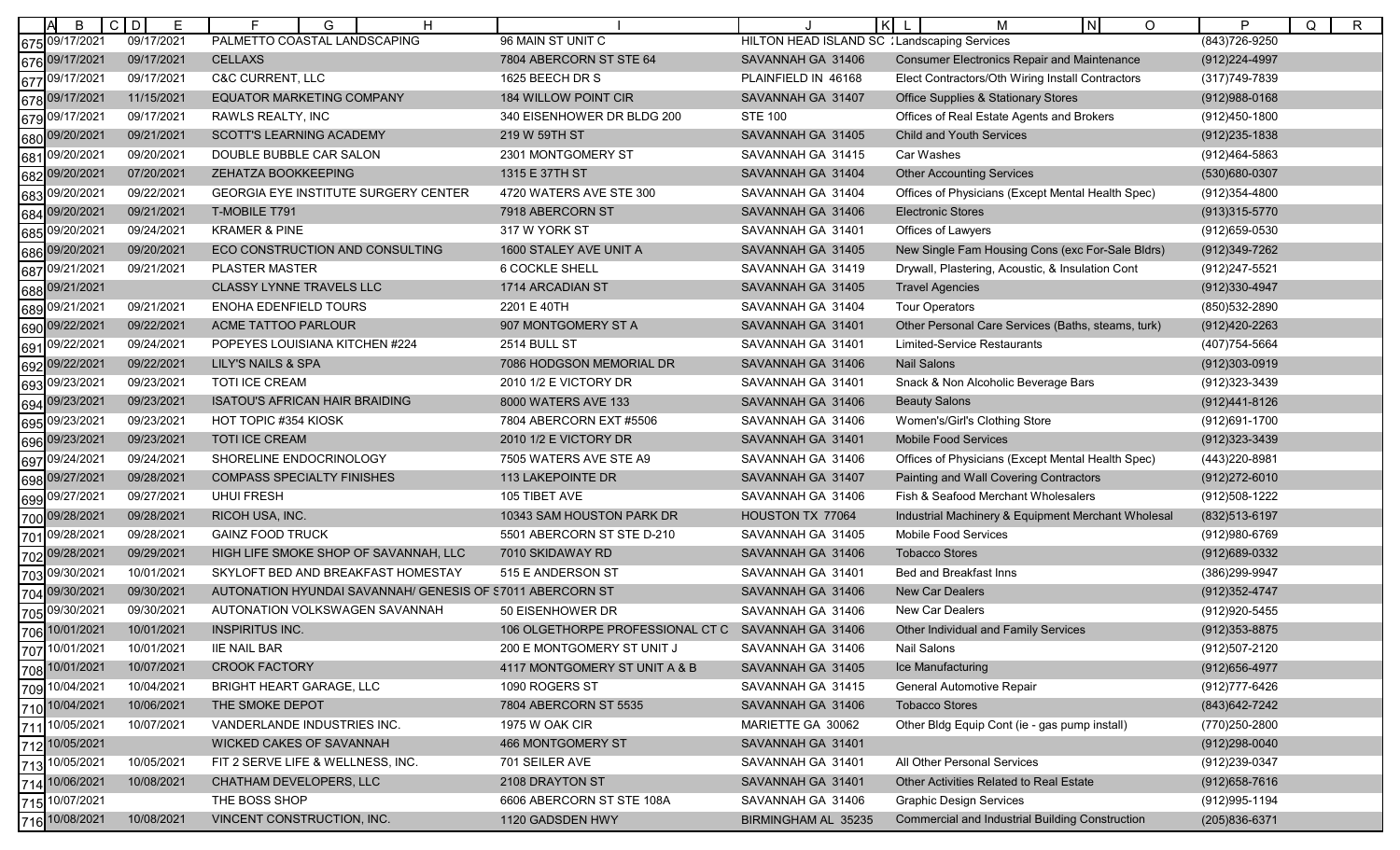|     | B              | $C$ $D$<br>Е | G<br>H<br>Е                                                      |                             |                      | K<br>IN.<br>М<br>$\circ$                               | P<br>Q<br>$\mathsf{R}$ |
|-----|----------------|--------------|------------------------------------------------------------------|-----------------------------|----------------------|--------------------------------------------------------|------------------------|
|     | 717 10/08/2021 | 10/08/2021   | THE WITCH AND WAND                                               | 405 E 45TH ST               | SAVANNAH GA 31405    | <b>Internet Sales</b>                                  | $(323)384 - 2793$      |
|     | 718 10/08/2021 | 10/11/2021   | APLUS CLEANING SERVICES                                          | 10014 WHITEBLUFF RD APT 308 | SAVANNAH GA 31406    | <b>Janitorial Services</b>                             | (912) 272-3917         |
|     | 719 10/08/2021 | 10/19/2021   | SIMONEAUX ELECTRIC, INC.                                         | 3A LOST HOLLOW LN           | BLUFFTON SC 29910    | Elect Contractors/Oth Wiring Install Contractors       | (843) 757-4799         |
| 720 | 10/08/2021     | 10/08/2021   | COASTAL CROSSROADS COUNSELING SOLUTION:315 COMMERICAL DR STE A-1 |                             | SAVANNAH GA 31406    | Other Individual & Family Services                     | (912) 269-8112         |
| 721 | 10/12/2021     | 10/13/2021   | <b>JCV ENTERPRISES INC</b>                                       | 6039 EAGLE POINT CIR        | BIRMINGHAM AL 35242  | Plumbing, Heating, A/C Contractors                     |                        |
| 722 | 10/12/2021     | 10/12/2021   | <b>ICR SERVICES</b>                                              | 322 TOMPKINS RD             | MOULTRIE GA 31768    | Elect Contractors/Oth Wiring Install Contractors       | (229) 873-2642         |
| 723 | 10/12/2021     | 10/29/2021   | PIZZA HUT #34714                                                 | 11510 ABERCORN EXPY         | SAVANNAH GA 31419    | <b>Limited-Service Restaurants</b>                     | (912)236-6070          |
| 724 | 10/12/2021     | 10/18/2021   | HERITAGE BEHAVIORAL HEALTH, LLC                                  | 51 W FAIRMONT AVE STE 203   | SAVANNAH GA 31406    | Offices of Mental Health Practioners (exc Phys)        | (912)216-4940          |
| 725 | 10/13/2021     | 10/13/2021   | PANNA INTERNATIONAL GROCERY                                      | 1116 E MONTGOMERY XRDS      | SAVANNAH GA 31406    | Supermarkets and Other Grocery Stores (exc Conv)       | (803)212-5906          |
|     | 726 10/13/2021 | 10/15/2021   | H & R VAPE & TOBACCO SHOP INC                                    | 513 E OGLETHORPE AVE STE M  | SAVANNAH GA 31401    | <b>Tobacco Stores</b>                                  | $(252)655 - 1118$      |
| 727 | 10/13/2021     | 10/14/2021   | THE CONCEPT                                                      | 2222 E 43RD ST              | SAVANNAH GA 31404    | Caterers                                               | (912)436-5564          |
| 728 | 10/14/2021     | 10/14/2021   | <b>KG RENNOVATION</b>                                            | 2321 PINETREE RD            | SAVANNAH GA 31404    | <b>Residential Remodelers</b>                          | (912) 658-8284         |
| 729 | 10/15/2021     | 10/15/202    | <b>SALON DRAYTON</b>                                             | 102 E LIBERTY ST STE 102    | SAVANNAH GA 31401    | <b>Beauty Salons</b>                                   | (912)433-0661          |
|     | 730 10/15/2021 | 10/18/2021   | CANDLELIGHT LOUNGE                                               | 8606 WHITE BLUFF RD         | SAVANNAH GA 31406    | Drinking Places (Alcoholic Beverages)                  | $(912)713 - 7141$      |
| 731 | 10/15/2021     | 10/18/2021   | <b>CAPTAIN'S LOUNGE</b>                                          | 8414 WATERS AVE             | SAVANNAH GA 31406    | Drinking Places (Alcoholic Beverages)                  | (912) 354-8232         |
| 732 | 10/18/2021     | 10/20/2021   | 109 W JONES ST LLC                                               | 109 W JONES ST              | SAVANNAH GA 31401    | All Other Traveler Accomodation                        | (770)601-6687          |
|     | 733 10/18/2021 | 10/20/2021   | <b>BBC 2035 LLC</b>                                              | 333 E BROAD ST              | SAVANNAH GA 31401    | All Other Traveler Accomodation                        | (770)601-6687          |
| 734 | 10/18/2021     | 10/18/2021   | ZAREN AND SON FINE GUNS                                          | 5 E MONTGOMERY XRDS         | SAVANNAH GA 31406    | <b>Sporting Goods Stores</b>                           | $(912)438 - 5811$      |
| 735 | 10/18/2021     | 10/19/2021   | HOMESTAR FINANCIAL CORPORATION                                   | 7505 WATERS AVE UNIT F-2    | SAVANNAH GA 31406    | <b>Real Estate Credit</b>                              | (470) 252-3723         |
| 736 | 10/18/2021     | 10/28/2021   | STYLISH ME BOUTIQUE                                              | 2 E BRYAN ST FL 4TH         | SAVANNAH GA 31401    | Women's/Girl's Clothing Store                          | (888) 787-3032         |
| 737 | 10/19/2021     | 10/19/2021   | <b>TEDRIC MIDDLETON</b>                                          | 130 TIBET AVE STE 207 E     | SAVANNAH GA 31406    | <b>Lawncare Services</b>                               | (912)675-4022          |
| 738 | 10/19/2021     | 10/20/2021   | <b>SAVANNAH AVIATION</b>                                         | 34 HANGER RD                | SAVANNAH GA 31408    | Other Support Activities for Air Transportation        | (912) 964-1022         |
| 739 | 10/19/2021     | 10/19/2021   | JP ROOFING                                                       | 20 LASSITER ST              | HARDEEVILLE SC 29927 | <b>Roofing Contractors</b>                             | (912) 657-9219         |
|     | 740 10/19/2021 | 10/19/2021   | MAI DEEZ CLEANING SERVICE                                        | 1120 E 33RD ST              | SAVANNAH GA 31404    | <b>Janitorial Services</b>                             | $(912)312 - 7518$      |
| 741 | 10/19/2021     | 10/19/2021   | HILLIARD'S CONVENIENCE STORE LLC                                 | 1101 EISENHOWER DR          | SAVANNAH GA 31406    | <b>Convenience Stores</b>                              | (912)349-6090          |
| 742 | 10/19/2021     | 10/20/2021   | SAVANNAH INTEGRATIVE PEDIATRICS, LLC                             | 132 STEPHENSON AVE STE 201  | SAVANNAH GA 31405    | Offices of Physicians (Except Mental Health Spec)      | (912) 567-3700         |
| 743 | 10/19/2021     | 10/20/2021   | GULF STREAM CONSTRUCTION CO., INC                                | 1983 TECHNOLOGY DR          | CHARLESTON SC 29492  | Industrial Building Construction                       | (843) 572-4363         |
|     | 744 10/19/2021 |              | FOREVER 21                                                       | 7804 ABERCORN ST UNIT 81    | SAVANNAH GA 31406    | Women's/Girl's Clothing Store                          | $(213)741 - 5100$      |
| 745 | 10/20/2021     |              | ANDERSON CONSTRUCTION                                            | 123 LINDEN DR               | SAVANNAH GA 31405    | <b>Residential Remodelers</b>                          | (912)306-9985          |
| 746 | 10/20/2021     | 10/20/2021   | <b>K2 AUTO RENTALS</b>                                           | 2020 MONTGOMERY ST          | SAVANNAH GA 31401    | Passenger Car Rental                                   | (912)447-0602          |
|     | 747 10/21/2021 | 10/21/2021   | HUMPHREY RICH CONSTRUCTION GROUP, INC.                           | 10200 OLD COLUMBUS RD STE K | COLUMBIA MD 21046    | <b>Commercial and Industrial Building Construction</b> | (301) 330-1650         |
|     | 748 10/22/2021 | 10/22/2021   | <b>MOON RIVER COUNSELING LLC</b>                                 | 340 EISENHOWER DR STE 300 B | SAVANNAH GA 31406    | Offices of Mental Health Practioners (exc Phys)        | (912) 244-2071         |
|     | 749 10/22/2021 | 10/25/2021   | REVELRY OF GEORGIA, LLC                                          | 35 BARNARD ST STE 302       | SAVVANNAH GA 31401   | <b>Tour Operators</b>                                  | (855)938-2211          |
|     | 750 10/22/2021 | 10/22/2021   | <b>BACH BASH SAVANNAH</b>                                        | 3 WOODCOCK RD UNIT 1301     | SAVANNAH GA 31401    | All Other Personal Services                            | (918) 260-2462         |
|     | 751 10/22/2021 | 10/22/2021   | BLUE LINE TACTICS LLC                                            | 111 LIVE OAK WAY            | SAVANNAH GA 31419    | All Other Miscellaneous Schools and Instruction        | (731)426-2179          |
| 752 | 10/25/2021     | 10/25/2021   | COASTAL EMPIRE VETERINARY                                        | 335 STEPHENSON AVE          | SAVANNAH GA 31405    | <b>Veterinary Services</b>                             | $(912)354 - 6681$      |
| 753 | 10/25/2021     | 10/28/2021   | <b>KBP INVESTMENTS</b>                                           | 210 E STATE ST APT 17       | SAVANNAH GA 31411    | All Other Traveler Accomodation                        |                        |
|     | 754 10/26/2021 | 10/26/2021   | SERVLINK, LLC                                                    | 14 RUNNING OAK DR           | BLUFFTON SC 29910    | <b>Janitorial Services</b>                             | (843) 295-9330         |
|     | 755 10/26/2021 | 10/26/2021   | SAVANNAH METRO VENDING MACHINE LLC                               | 4117 WALTON ST              | SAVANNAH GA 31405    | <b>Vending Machine Operators</b>                       | (912)306-6605          |
|     | 756 10/26/2021 | 01/05/2022   | MELLOW MUSHROOM                                                  | 11 W LIBERTY ST             | SAVANNAH GA 31401    | <b>Full Service Restaurants</b>                        | $(843)338-9010$        |
|     | 757 10/26/2021 | 10/26/2021   | NINA'S JEWELRY AND ACCESSORIES                                   | 123 E CONGRESS ST           | SAVANNAH GA 31401    | Gift Novelty & Souvenir Stores                         | (912)438-9461          |
|     | 758 10/26/2021 | 10/26/2021   | SAVANNAH SPEECH AND HEARING CENER INC.                           | 5414 SKIDAWAY RD            | SAVANNAH GA 31406    | Offices of Phys Occup & Speech Ther & Audiologists     | $(912)355 - 4601$      |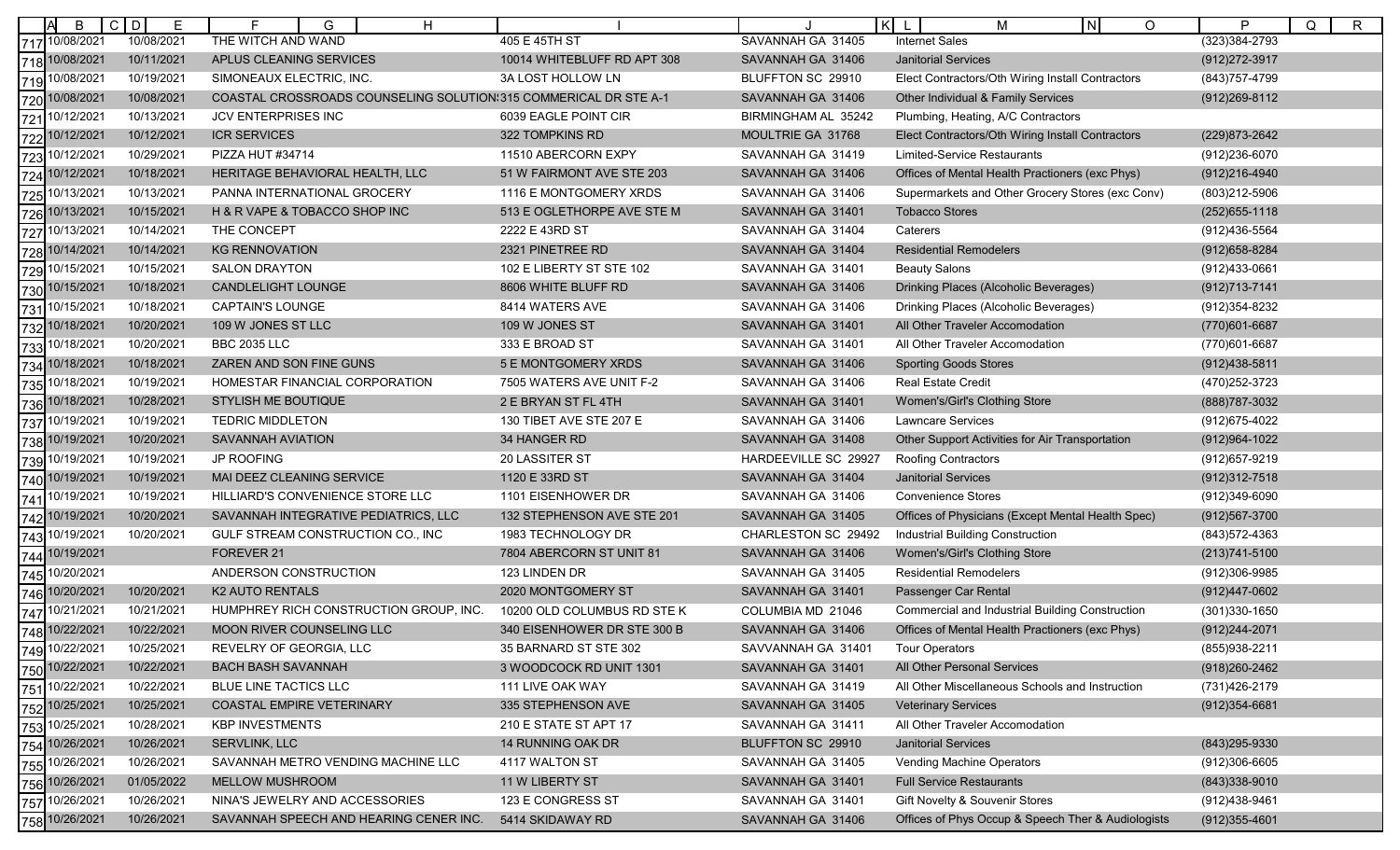|     | B              | C D<br>Е   | H<br>G                                                    |                                                       |                       | $\lfloor N \rfloor$<br>K<br>М<br>$\circ$           | P<br>Q<br>R       |
|-----|----------------|------------|-----------------------------------------------------------|-------------------------------------------------------|-----------------------|----------------------------------------------------|-------------------|
| 759 | 10/26/2021     | 10/26/2021 | NEW ERA HAIR STUDIO                                       | 4317 OGEECHEE RD UNIT 106                             | SAVANNAH GA 31419     | <b>Beauty Salons</b>                               |                   |
| 760 | 10/26/2021     | 10/28/2021 | FRAZIER INDUSTRIAL COMPANY                                | 91 FAIRVIEW AVE                                       | LONG VALLEY NJ 07853  | <b>Industrial Building Construction</b>            | $(908)876 - 3001$ |
| 761 | 10/28/2021     | 10/28/2021 | INSPIRE ORTHOPEDICS, LLC                                  | 6555 ABERCORN ST STE 129                              | SAVANNAH GA 31405     | Offices of Physicians (Except Mental Health Spec)  | (912)341-6007     |
| 762 | 10/28/2021     | 01/05/2022 | <b>OLIVIAS DELIVERY</b>                                   | 112 WILD WOOD LN B-16 APT 104                         | RIDGELAND SC 29936    | <b>Couriers and Express Delivery Services</b>      | (843)415-1485     |
| 763 | 10/29/2021     | 11/04/2021 | DUN-RIGHT SERVICES, INC                                   | 1516 W PALMETTO ST                                    | FLORENCE SC 29501     | All Other Specialty Trade Contractors              | (843) 317-1144    |
| 764 | 10/29/2021     | 10/29/2021 | SPICOTTA PROPERTIES, LLC                                  | 105 WHITAKER ST UNIT 304                              | SAVANAH GA 31401      | All Other Traveler Accomodation                    | (203) 246-9060    |
| 765 | 10/29/2021     | 11/05/2021 | WE FILM, HEALTH                                           | 32 E 64TH ST                                          | SAVANNAH GA 31405     | Adminstrative Mgmt and Gen Management Cons Svcs    | (912)660-5569     |
|     | 766 11/01/2021 | 11/02/2021 | DONNIE CLEANING SERVICE                                   | 209 RUSS CIR                                          | SAVANNAH GA 31406     | <b>Janitorial Services</b>                         | (912) 272-0121    |
| 767 | 11/01/2021     | 11/01/2021 | SAVANNAH GENTLEMEN'S CLUB                                 | 325 E MONTGOMERY XRDS                                 | SAVANNAH GA 31406     | Drinking Places (Alcoholic Beverages)              | (912)414-4299     |
|     | 768 11/01/2021 | 11/01/2021 | VET 2 LOGISTICS BROKERAGE SOLUTIONS LLC                   | 2 E BRYAN ST                                          | SAVANNAH GA 31401     | <b>Freight Transportation Arrangement</b>          | (912)302-4637     |
| 769 | 11/01/2021     | 11/02/2021 | MOPPER STAPEN, INC                                        | 214 W BAY ST                                          | SAVANNAH GA 31401     | <b>Residential Property Managers</b>               | (912)298-0225     |
|     | 770 11/01/2021 |            | <b>BROUGHTON STREET LIQUOR</b>                            | 14 E BROUGHTON ST                                     | SAVANNAH GA 31401     | Beer, Wine, & Liquor Stores                        | $(912)231 - 3527$ |
| 771 | 11/02/2021     | 11/02/2021 | SAVANNAH CAR RENTALS                                      | 9393 ABERCORN ST                                      | SAVANNAH GA 31416     | Passenger Car Rental                               | (912) 961-5886    |
|     | 772 11/02/2021 | 11/02/2021 | <b>GUSH JUICE LLC</b>                                     | 322 W BOLTON ST                                       | SAVANNAH GA 31401     | Snack and Non-Alcoholic Beverage Bars              | (254)462-6036     |
| 773 | 11/02/2021     | 11/02/2021 | <b>TANNAH PAINTS HAIR</b>                                 | 1094 EISENHOWER DR UNIT D                             | SAVANNAH GA 31406     | <b>Beauty Salons</b>                               | (765)432-3890     |
|     | 774 11/03/2021 | 11/04/2021 | WINGSTOP AT VICTORY DR                                    | 1935 E VICTORY DR                                     | SAVANNAH GA 31404     | Limited-Service Restaurants                        | (864) 624-9962    |
|     | 775 11/03/2021 | 11/03/202  | GUITAR CENTER STORES, INC.                                | 7700 ABERCORN ST UNIT B                               | SAVANNAH GA 31406     | Musical Instrument & Supplies Stores               | (818) 735-8800    |
|     | 776 11/03/2021 | 11/03/2021 | STVM URBAN SILK SCREENING LLC                             | 13015 ABERCORN ST UNIT D-3A                           | SAVANNAH GA 31419     | <b>Graphic Design Services</b>                     | (912) 777-6641    |
| 777 | 11/04/2021     | 11/04/2021 | GIFTS TO TALK ABOUT BY ALONDA                             | 119 TROUPE DR                                         | SAVANNAH GA 31407     | Gift Novelty & Souvenir Stores                     | (912) 677-6268    |
|     | 778 11/04/2021 | 11/04/2021 | HARRIS 2CLEAN JANITORIAL SERVICES, LLC                    | 118 OAK POINTE TRL                                    | SAVANNAH GA 31419     | <b>Janitorial Services</b>                         | (912) 631-9035    |
| 779 | 11/04/2021     | 11/04/2021 | SWEETLY SOUTHERN BEVERAGE CATERING                        | 5 COUNTRY WALK CT                                     | SAVANNAH GA 31419     | Caterers                                           | (912) 659-3016    |
| 780 | 11/05/2021     | 11/05/2021 | NAISTUMITYU AFRICAN JEWELRY                               | 502 E RIVER ST                                        | SAVANNAH GA 31401     | All Other Miscellaneous Manufacturing              | (812)470-7944     |
| 781 | 11/06/2021     | 10/27/2021 | JOHNNIE GANEM INC                                         | 501 HABERSHAM ST                                      | SAVANNAH GA 31401     |                                                    |                   |
|     | 782 11/08/2021 | 11/08/2021 | W&S ENTERPRISE LLC                                        | 7002 HODGSON MEMORIAL DR STE 204 D2 SAVANNAH GA 31406 |                       | Wholesale Trade Agents And Brokers                 | (912)495-5302     |
| 783 | 11/08/2021     | 11/09/2021 | DANIEL RAVENEL SOTHEBY'S INTERNATIONAL RE 17 W CHATHAM ST |                                                       | SAVANNAH GA 31401     | Offices of Real Estate Agents and Brokers          | (912) 234-3323    |
|     | 784 11/09/2021 | 11/09/2021 | THE DASH BRAIDS SALON                                     | 2020 CAPITAL ST                                       | SAVANNAH GA 31404     | <b>Beauty Salons</b>                               | $(912)631 - 0103$ |
| 785 | 11/09/2021     | 11/09/202  | PREMIERE SELFIE MUSEUM SAVANNAH                           | 7804 ABERCORN ST STE 9                                | SAVANNAH GA 31406     | All Other Amusement & Recreation Industries        | (912)433-2282     |
|     | 786 11/09/2021 | 11/09/2021 | THE WHITMAN MANSION, LLC                                  | 52 E BROAD ST                                         | SAVANNAH GA 31401     | All Other Traveler Accomodation                    | (475) 755-1412    |
| 787 | 11/09/2021     | 11/09/2021 | <b>MASTER FIX</b>                                         | 7806 ABERCORN ST UNIT 5509                            | SAVANNAH GA 31406     | <b>Consumer Electronics Repair and Maintenance</b> | (929)393-2263     |
| 788 | 11/10/2021     | 11/10/2021 | <b>ECOATM. LLC</b>                                        | 4628 OGEECHEE RD                                      | SAVANNAH GA 31405     | Other Activities Related to Credit Intermediation  | (858) 324-4111    |
| 789 | 11/10/2021     | 11/10/2021 | ECOATM, LLC                                               | 3111 SKIDAWAY RD                                      | SAVANNAH GA 31404     | Other Activities Related to Credit Intermediation  | (858)324-4111     |
|     | 790 11/10/2021 | 11/10/2021 | <b>ECOATM, LLC</b>                                        | 3005 OGEECHEE RD                                      | SAVANNAH GA 31405     | Other Activities Related to Credit Intermediation  | (858) 324-4111    |
|     | 791 11/10/2021 | 11/10/2021 | ECOATM, LLC                                               | 2110 W BAY ST                                         | SAVANNAH GA 31415     | All Other Information Services                     | (858) 766-7249    |
|     | 792 11/10/2021 | 11/10/2021 | TY BOYLE STVR OPERATIONS                                  | 220 E PARK AVE                                        | SAVANNAH GA 31401     | All Other Traveler Accomodation                    | (701)330-8532     |
|     | 793 11/12/2021 | 11/12/2021 | JCA ACCOUNTING AND NOTARY SERVICES, LLC                   | 35 CONSERVATION DR                                    | SAVANNAH GA 31419     | <b>Other Accounting Services</b>                   | (912)463-9938     |
|     | 794 11/12/2021 | 11/15/2021 | <b>MEARS GROUP, INC.</b>                                  | 16000 COLLEGE BLVD                                    | LENEXA KS 66219       | Water, Sewer & Pipeline Contractor                 | (816)949-2100     |
| 795 | 11/12/2021     | 11/12/2021 | CIRCLE OF RECOVERY PEER CENTER                            | 835 E 65TH ST STE 104                                 | SAVANNAH GA 31405     | Outpatient Mental Health and Substance Abuse Ctr   |                   |
|     | 796 11/12/2021 | 11/15/2021 | VECTOR FORCE DEVELOPMENT LLC                              | 1606 EASTPORT PLAZA DR STE 106                        | COLLINSVILLE IL 62234 | Water, Sewer & Pipeline Contractor                 | (816) 807-3553    |
|     | 797 11/12/2021 | 11/12/2021 | PYNK ECLIPSE ESTHETICS, LLC                               | STUDIO 25                                             | 2400 BULL ST STE 1    | <b>Beauty Salons</b>                               | (912)234-4700     |
|     | 798 11/12/2021 | 11/12/2021 | <b>CATHERINE G HENDERSON</b>                              | 1159 MOHAWK ST UNIT F4                                | SAVANNAH GA 31419     | Offices of Mental Health Practioners (exc Phys)    | $(912)596 - 0173$ |
|     | 799 11/15/2021 | 11/15/2021 | <b>GRIMOIRE TATTOO</b>                                    | 223 W BROUGHTON LN                                    | SAVANNAH GA 31401     | Other Personal Care Services (Baths, steams, turk) | (912) 940-5012    |
|     | 800 11/15/2021 | 11/15/2021 | T.I.P ORGANIZATION INC.                                   | 1001 E HENRY ST                                       | SAVANNAH GA 31401     | <b>Exam Preparation and Tutoring</b>               | (912)441-4954     |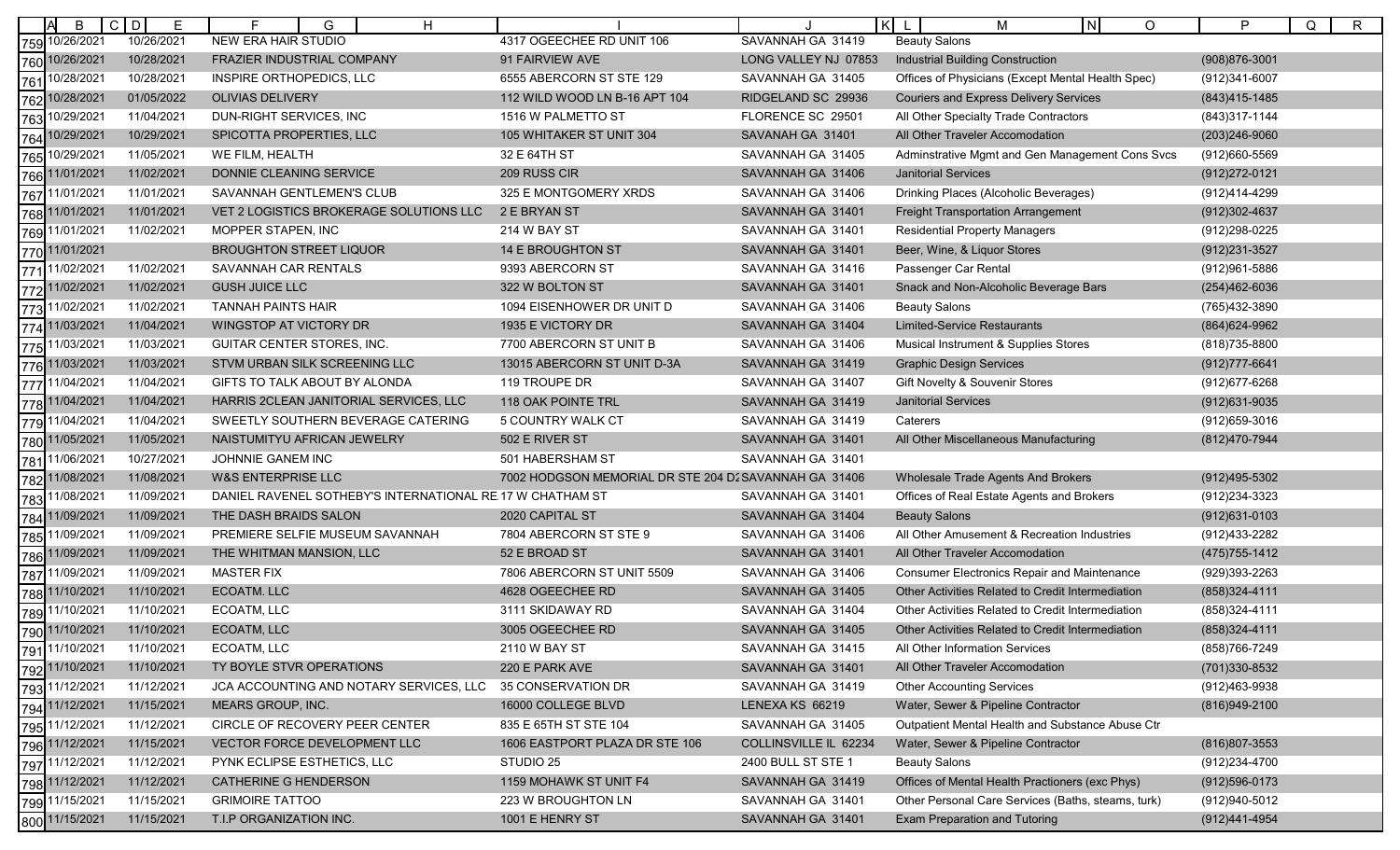|                 | B                                | $C$ $D$<br>Е | F<br>G<br>H                                                  |                              |                     | lĸI<br>IN.<br>М<br>O                               | P<br>Q<br>$\mathsf{R}$ |
|-----------------|----------------------------------|--------------|--------------------------------------------------------------|------------------------------|---------------------|----------------------------------------------------|------------------------|
| 801             | 11/15/2021                       | 11/15/2021   | <b>CAMEL TOW LLC</b>                                         | 5224 SKIDAWAY RD             | SAVANNAH GA 31406   | General Automotive Repair                          | (912)306-9156          |
|                 | 802 11/16/2021                   | 12/02/2021   | PARK DUFF LLC                                                | 306 E DUFFY ST               | SAVANNAH GA 31401   | All Other Traveler Accomodation                    | (646) 372-4109         |
| 803             | 11/16/2021                       | 11/16/2021   | SALTED ROOTS HAIR SALON, LLC                                 | 2400 BULL SUITE 1 ST UNIT 15 | SAVANNAH GA 31401   | <b>Beauty Salons</b>                               | (907) 280-7211         |
| 804             | 11/17/2021                       | 11/17/2021   | SAVANNAH'S FUR SEASONS PET RESORT                            | <b>8 BUXTON AVE</b>          | SAVANNAH GA 31407   | Pet Care (ex Vet) Services                         | $(561)632 - 8298$      |
| 805             | 1/17/2021                        | 11/17/2021   | RED FALCON INK, LLC                                          | 2 E BRYAN ST FL 4            | SAVANNAH GA 31401   | <b>Digital Printing</b>                            | (866)431-1486          |
|                 | 806 11/18/2021                   | 11/04/2021   | Johnnie Ganem Inc                                            | 501 HABERSHAM ST             | SAVANNAH GA 31401   |                                                    |                        |
| 807             | 11/19/2021                       | 11/19/2021   | COASTAL ATLANTIC RESIDENTIAL ADULT PERSON2104 CALIFORNIA AVE |                              | SAVANNAH GA 31404   | <b>Home Health Care Services</b>                   |                        |
| 808             | 11/19/2021                       | 11/19/2021   | <b>SCAD ROW, LLC</b>                                         | 405 PORT ST                  | SAVANNAH GA 31401   | All Other Traveler Accomodation                    | $(919)696 - 2413$      |
| 809             | 11/22/2021                       | 12/02/2021   | ALL ABOUT SCOOTERS CYCLE CENTER                              | 5 W DERENNE AVE              | SAVANNAH GA 31405   | Motorcycle Dealer                                  | (912) 272-0678         |
|                 | 810 11/22/2021                   | 11/22/2021   | PARK AVENUE PROPERTY SAVANNAH, LLC                           | 410 E PARK AVE UNIT A        | SAVANNAH GA 31401   | All Other Traveler Accomodation                    | (434) 251-6999         |
| 81 <sup>°</sup> | 11/22/2021                       | 11/22/2021   | LASHED X TAYLOR, LLC                                         | 2400 BULL ST STE 1           | STUDIO#6            | <b>Beauty Salons</b>                               | (912) 536-4034         |
| 812             | 11/23/2021                       |              | MONOCEROS ENTERPRISES, INC.                                  | 100 BULL ST STE 212          | SAVANNAH GA 31401   | Adminstrative Mgmt and Gen Management Cons Svcs    | (912) 721-8600         |
| 813             | 11/23/2021                       | 11/29/2021   | THE JULES SAVANNAH, LLC                                      | 230 BULL ST                  | SAVANNAH GA 31401   | All Other Traveler Accomodation                    | (912)468-3240          |
| 814             | 11/29/2021                       | 11/29/2021   | <b>COLLARD GREENZ RESTAURANT</b>                             | 11412 ABERCORN ST            | SAVANNAH GA 31419   | <b>Full Service Restaurants</b>                    | (912)220-3600          |
| 815             | 11/30/2021                       | 12/02/2021   | UNITY VENTURE MANAGEMENT LLC                                 | 2410 SKIDAWAY RD             | SAVANNAH GA 31404   | <b>Convenience Stores</b>                          | (203) 565-8581         |
| 816             | 11/30/2021                       | 11/30/2021   | EAST CENTRAL ELECTRIC, INC.                                  | 1600 W 26TH ST               | MARION IN 46953     | Elect Contractors/Oth Wiring Install Contractors   | (765) 382-3102         |
| 817             | 11/30/2021                       | 11/30/2021   | <b>BOSS TOOLS LLC</b>                                        | 215 WOODEN WHEEL LN          | BLUFFTON SC 29909   | Other Direct Selling Establishments                | (843) 540-8802         |
| 818             | 12/01/2021                       | 12/01/2021   | GREEN ON THE VINE GARDENS                                    | 1303 E 31ST ST               | SAVANNAH GA 31404   | <b>Cut and Sew Apparel Contractors</b>             | (207) 650-2312         |
| 819             | 12/01/2021                       | 12/02/2021   | UNLAB, INC.                                                  | 5407 REYNOLDS ST             | SAVANNAH GA 31405   | Research&Dev in Physical, Engin, and Life Sciences | (818) 472-5756         |
|                 | 820 12/01/2021                   | 12/01/2021   | NO SAUCE BBQ LLC                                             | 5224 SKIDAWAY RD STE B       | SAVANNAH GA 31404   | <b>Limited-Service Restaurants</b>                 | (912) 323-4241         |
| 821             | 12/01/2021                       | 12/01/2021   | <b>WILLIAM STANTON</b>                                       | 515 HOWARD ST                | SAVANNAH GA 31401   | All Other Traveler Accomodation                    | (617) 794-8197         |
| 822             | 12/02/2021                       | 11/30/2021   | JOHNNIE GANEM INC                                            | 501 HABERSHAM ST             | SAVANNAH GA 31401   |                                                    |                        |
| 823             | 12/02/2021                       |              | JOHNNIE GANEM INC                                            | 501 HABERSHAM ST             | SAVANNAH GA 31401   |                                                    |                        |
| 824             | 12/03/2021                       | 12/03/2021   | SAVANNAH RIDE SHARE                                          | 75 KNOLLWOOD LN              | SAVANNAH GA 31419   | Passenger Car Rental                               | (510)967-9500          |
|                 | 12/03/2021                       | 12/03/2021   | ST. CLAIR SIGNS                                              | 1334 MILLER RD               | GREENVILLE SC 29607 | Sign Manufacturing                                 | (864) 244-0040         |
| 825<br>826      | 12/03/2021                       | 12/03/2021   | SAVANNAH HOLY GHOST TOURS, LLC                               | <b>2414 BULL ST</b>          | SAVANNAH GA 31401   | <b>Tour Operators</b>                              |                        |
| 827             | 12/06/2021                       | 12/06/2021   | <b>WREATHS OF BLOOM, LLC</b>                                 | 9 WESLEYAN DR                | SAVANNAH GA 31419   | All Other Miscellaneous Manufacturing              | (912)210-4618          |
| 828             | 12/08/2021                       | 12/08/2021   | FRANKIE & JUNE                                               | 115 W BROUGHTON ST           | SAVANNAH GA 31401   | <b>Family Clothing Stores</b>                      | $(912)521 - 3691$      |
| 829             | 12/09/2021                       | 12/09/2021   | A&J ROOFING                                                  | 606 WILD TURKEY RD           | SAVANNAH GA 31406   | <b>Roofing Contractors</b>                         |                        |
| 830             | 12/10/2021                       |              | LITTLE CAESARS #352                                          | 11517 ABERCORN ST            | SAVANNAH GA 31406   | <b>Limited-Service Restaurants</b>                 | (801) 268-3400         |
| 831             | 12/10/2021                       |              | LITTLE CAESARS #350                                          | 1935 E VICTORY DR            | SAVANNAH GA 31404   | Limited-Service Restaurants                        |                        |
|                 | 832 12/10/2021                   |              | LITTLE CAESARS #351                                          | 8501 WATERS AVE              | SAVANNAH GA 31406   | <b>Limited-Service Restaurants</b>                 | (801) 268-3400         |
|                 | 833 12/13/2021<br>834 12/14/2021 | 12/13/2021   | DCS CORP                                                     | 101 LANDING LN               | BLUFFTON SC 29909   | <b>Residential Remodelers</b>                      | (843) 705-5306         |
|                 |                                  | 12/14/2021   | GALLS, LLC                                                   | 1340 RUSSELL CAVE RD         | LEXINGTON KY 40505  | All Other Miscellaneous Store Retailers            | (859) 266-7227         |
| 835             | 12/16/2021                       | 12/16/2021   | AMARANTH DISTRIBUTION, LLC                                   | 14045 ABERCORN ST STE 2702   | SAVANNAH GA 31419   | Shoe Stores                                        | (614)890-6620          |
|                 | 836 12/16/2021                   | 12/16/2021   | JUDGE PROPERTY MANAGEMENT                                    | 120 E JONES ST               | SAVANNAH GA 31401   | All Other Traveler Accomodation                    | $(912)216 - 1000$      |
| 837             | 12/16/2021                       | 12/16/2021   | AMERICAS BEST VALUE INN                                      | 4005 OGEECHEE RD             | SAVANNAH GA 31405   | Hotels (except Casino Hotels) and Motels           | (912) 236-8236         |
|                 |                                  | 12/16/2021   | ALL STARS PREMIUM SPORTSWEAR, LLC                            | 7804 ABERCORN SPUR UNIT 0065 | SAVANNAH GA 31406   | <b>Family Clothing Stores</b>                      | (757) 572-7858         |
|                 | 838 12/16/2021<br>839 12/16/2021 | 12/16/2021   | PHILIPS-RABELL,LLC                                           | 310 W BROUGHTON ST           | SAVANNAH GA 31401   | All Other Traveler Accomodation                    | (502)889-1692          |
|                 |                                  | 12/20/2021   | <b>LUXE</b>                                                  | 1 CLIFFORD ST                | SAVANNAH GA 31405   | <b>Beauty Salons</b>                               | (678) 677-7677         |
|                 | 840 12/17/2021<br>841 12/17/2021 | 12/20/2021   | SLEET ENTERPRISES, LLC                                       | 537 E MANCON ST              | SAVANNAH GA 31401   | All Other Traveler Accomodation                    | (716) 256-8009         |
|                 | 842 12/17/2021                   | 12/20/2021   | CAPITAL REAL ESTATE, LLC                                     | 100 BULL ST STE 212          | SAVANNAH GA 31401   | Offices of Real Estate Agents and Brokers          | $(912)721 - 8600$      |